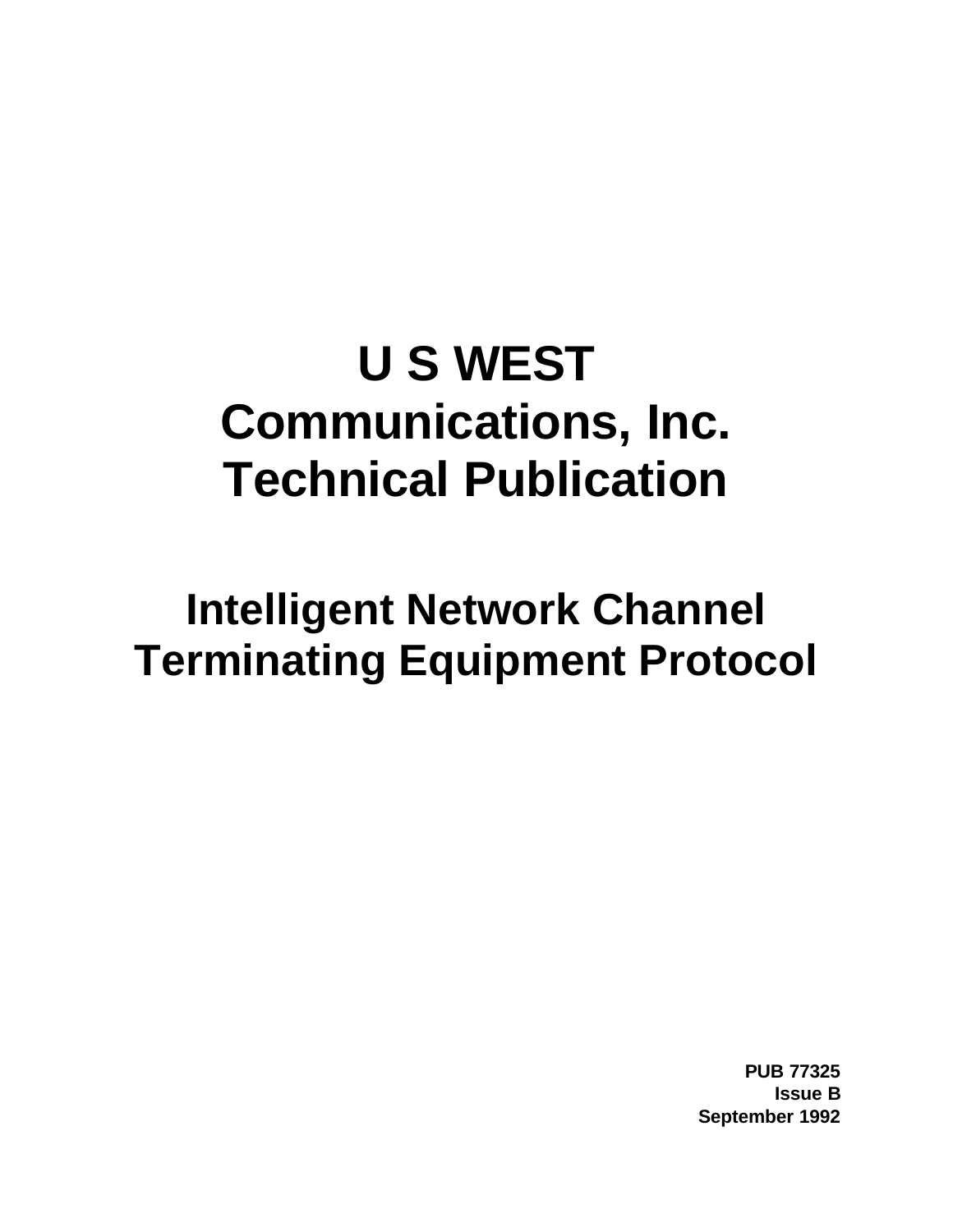# **U S WEST Communications, Inc. Technical Publication**

## **Intelligent Network Channel Terminating Equipment Protocol**

**Copyright 1992 PUB 77325 Printed in U.S.A. Issue B All Rights Reserved September 1992**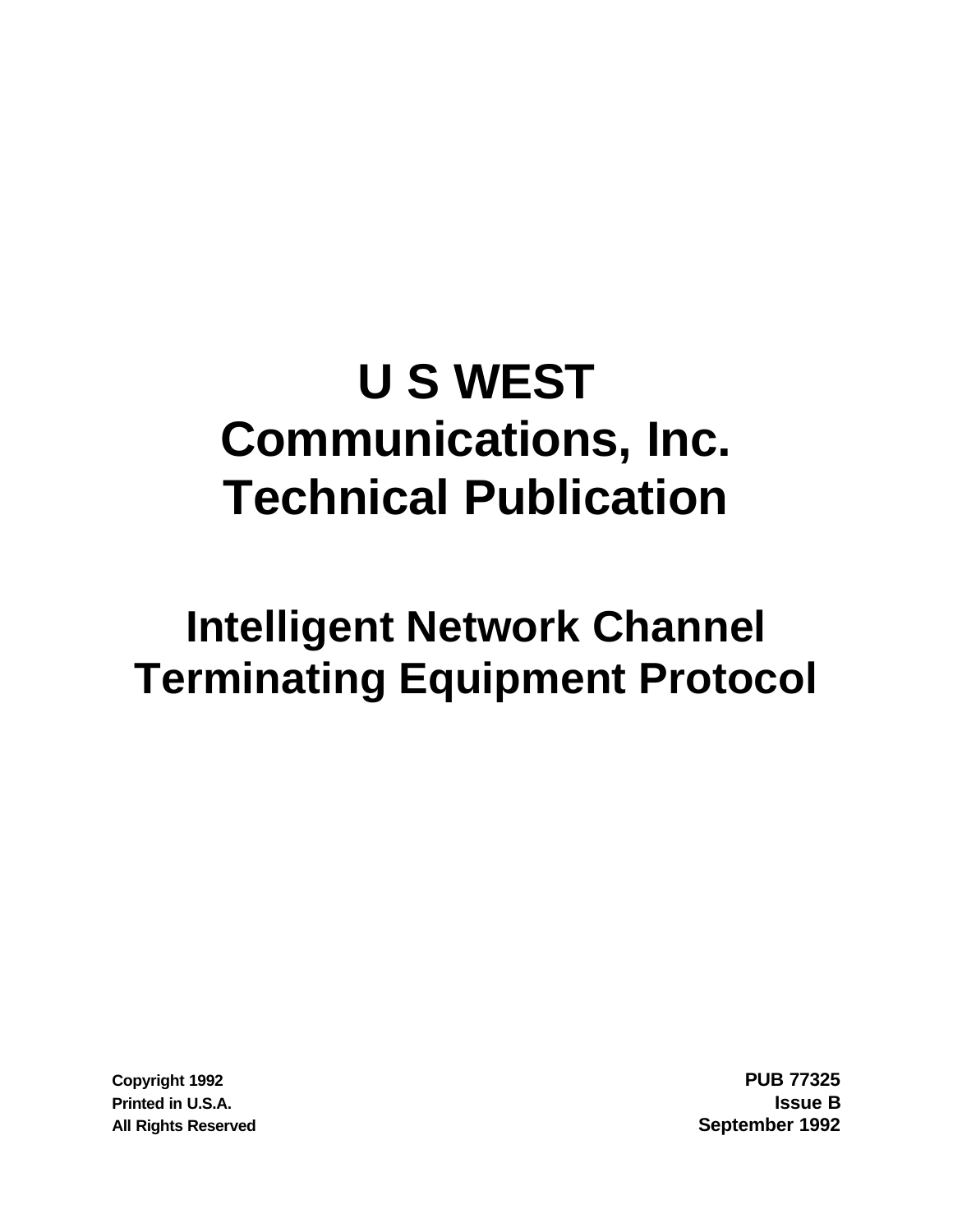#### NOTICE

This document describes the U S WEST Communications, Inc. protocol used for Intelligent Network Channel Terminating Equipment (INCTE). The providing of status and the interaction between network intelligent equipment or test systems will enhance the operation of the network.

U S WEST Communications, Inc. reserves the right to revise this document for any reason, including but not limited to, conformity with standards promulgated by various governmental or regulatory agencies; utilization of advances in the state of the technical arts; or to reflect changes in the design of equipment, techniques, or procedures described or referred to herein.

Liability to anyone arising out of use or reliance upon any information set forth herein is expressly disclaimed, and no representation or warranties, expressed or implied, are made with respect to the accuracy or utility of any information set forth herein.

This document is not to be construed as a suggestion to any manufacturer to modify or change any of its products, nor does this publication represent any commitment by U S WEST Communications, Inc. to purchase any product whether or not it provides the described adequate notice in writing prior to any characteristics. Further, conformance to this publication does not constitute a guarantee of a given supplier's equipment and/or its associated documentation.

If further information is required, please contact:

U S WEST Business Resources, Inc. Manager - Information Release 1801 California, Rm. 1320 Denver, CO 80202 (303) 298-8740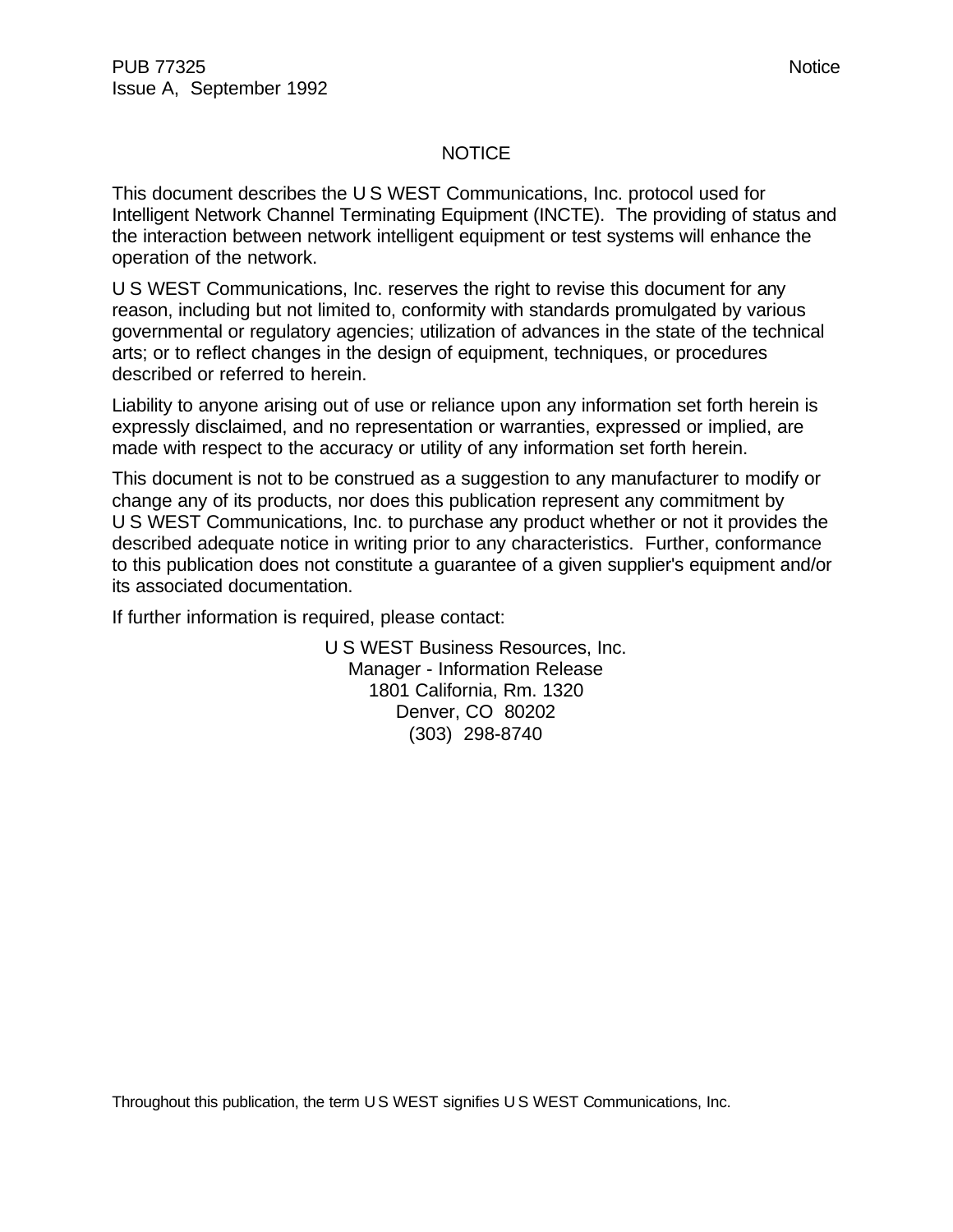#### **COMMENTS**

#### PLEASE TEAR OUT AND SEND YOUR COMMENTS/SUGGESTIONS TO:

#### U S WEST BUSINESS RESOURCES, INC. Manager - Writing Services 1801 California, Room 1320 Denver, Colorado 80202 (303) 298-8740

Information from you helps us to improve our Publications. Please take a few moments to answer the following questions and return to the above address.

| Was this Publication valuable to you in determining<br>our requirements?                                                                                | YES        | NO .      |  |
|---------------------------------------------------------------------------------------------------------------------------------------------------------|------------|-----------|--|
| Was the information accurate and up-to-date?                                                                                                            | YES        | NO        |  |
| Was the information easily understood?                                                                                                                  | YES        | NO        |  |
| Were the contents logically sequenced?                                                                                                                  | YES        | NO        |  |
| Were the printed pages legible?                                                                                                                         | <b>YES</b> | NO.       |  |
| Do you feel the description in the Catalog of Technical<br>Information and/or Digest of Technical Information<br>adequately described this Publication? | YES.       | <b>NO</b> |  |

If you answered NO to any of the questions and/or if you have any other comments or suggestions, please explain:

| (Attach additional sheet, if necessary)                                      |  |
|------------------------------------------------------------------------------|--|
|                                                                              |  |
|                                                                              |  |
|                                                                              |  |
|                                                                              |  |
| Telephone Number National According to the Contract of Telephone Number 2014 |  |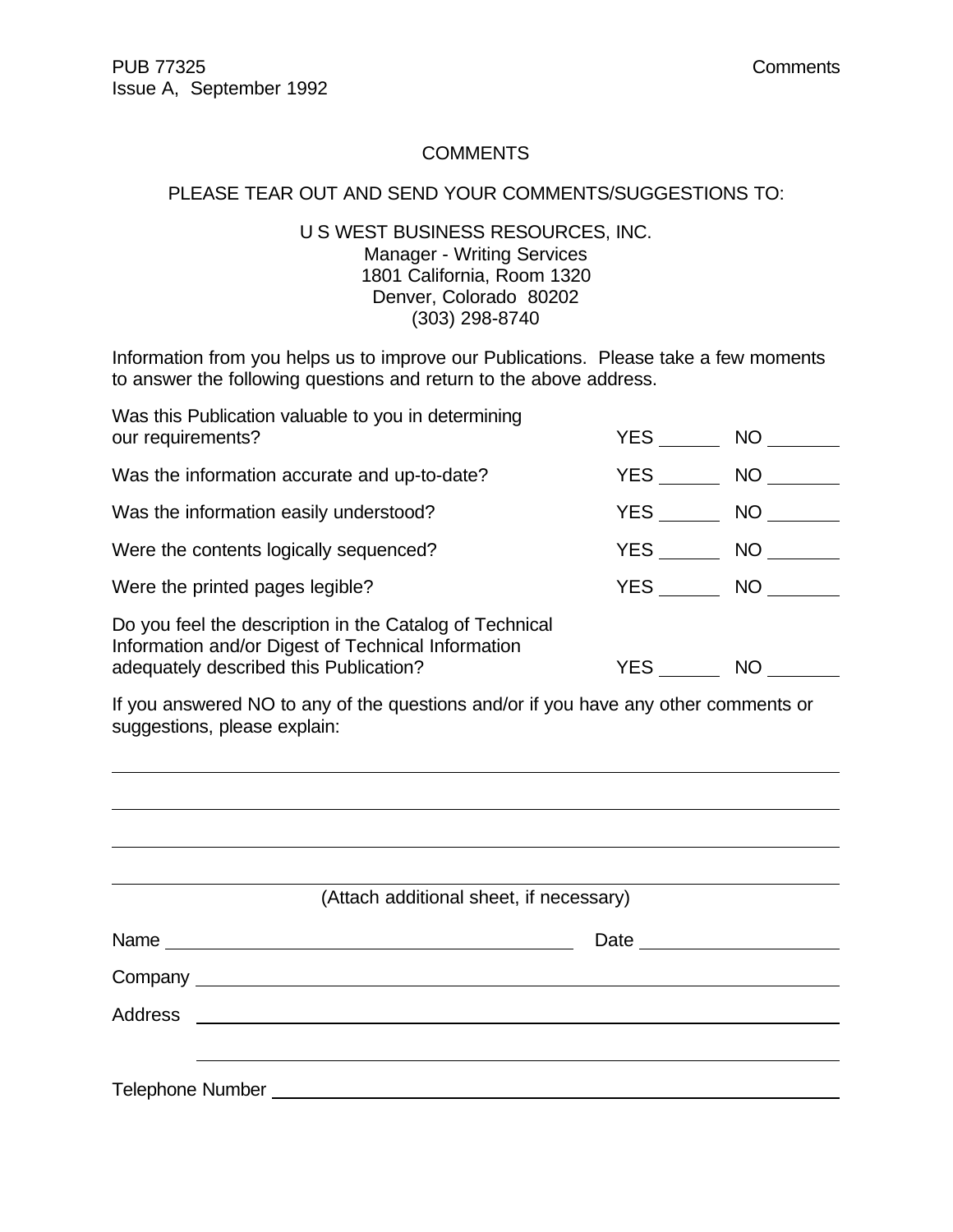## **CONTENTS**

|    |                                                                                     | <b>Chapter and Section</b>                                                                                                                                                       | Page |
|----|-------------------------------------------------------------------------------------|----------------------------------------------------------------------------------------------------------------------------------------------------------------------------------|------|
| 1. |                                                                                     |                                                                                                                                                                                  |      |
| 2. |                                                                                     |                                                                                                                                                                                  |      |
| 3. | 3.1<br>3.2<br>3.3<br>3.4<br>3.5<br>3.6<br>3.7<br>3.8<br>3.9<br>3.10<br>3.11<br>3.12 | Intelligent Network Channel Terminating Equipment (INCTE)<br>Accept, Reject, and Security Violation Signal Duration 3-4<br>Manufacturer and Unit Identification (ID) Command 3-5 |      |
| 4. | 3.13<br>3.14                                                                        | Intelligent Network Channel Terminating Equipment (INCTE)                                                                                                                        |      |
|    | 4.1<br>4.2<br>4.3                                                                   |                                                                                                                                                                                  |      |
| 5. | 5.1<br>5.2                                                                          |                                                                                                                                                                                  |      |
| 6. | 6.1<br>6.2<br>6.3                                                                   | Intelligent Network Channel Terminating Equipment (INCTE)<br>Intelligent Network Channel Terminating Equipment<br>Intelligent Network Channel Terminating Equipment              |      |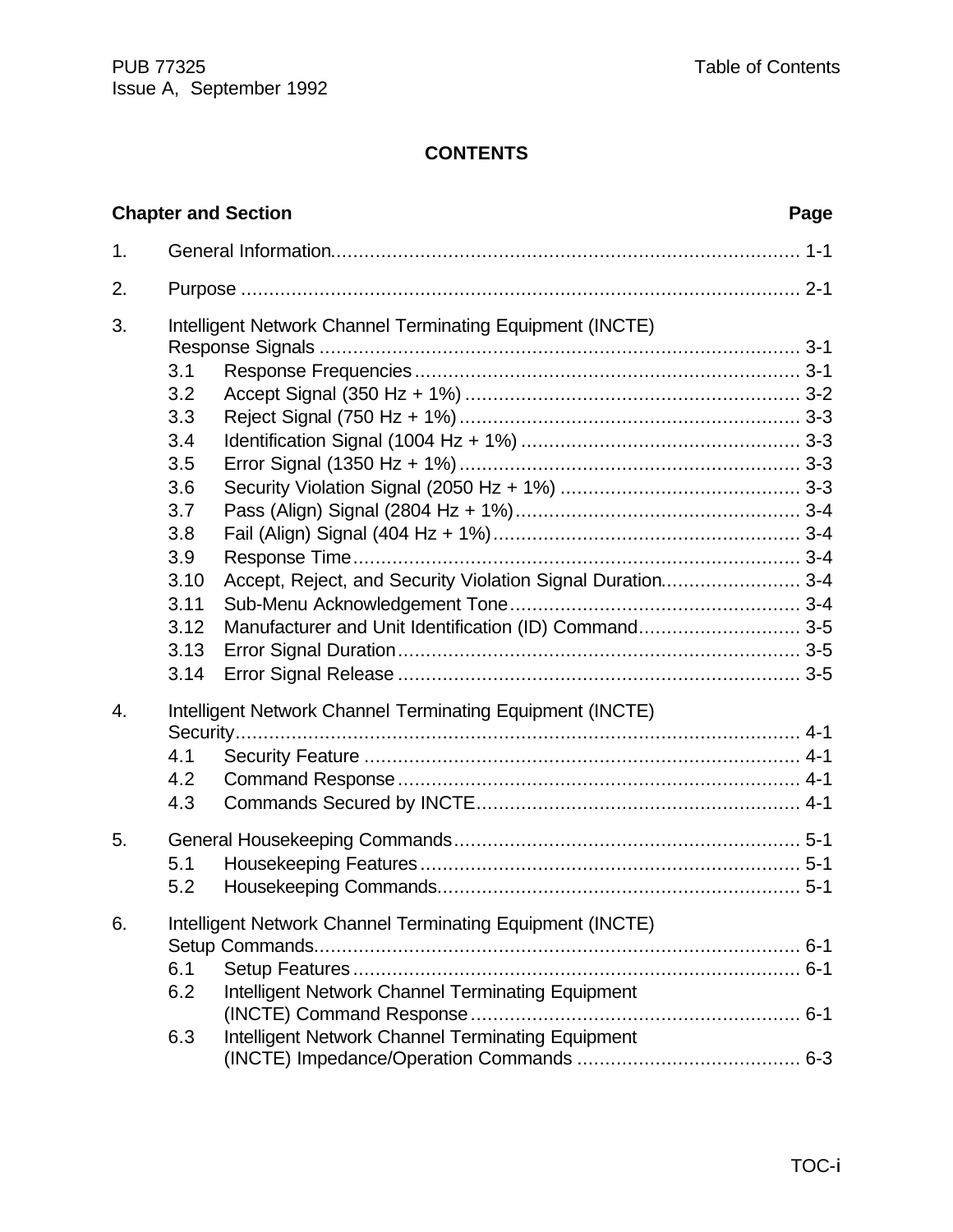## **CONTENTS**

|     |                                                                      | <b>Chapter and Section</b>                                                                                                                                   | Page |
|-----|----------------------------------------------------------------------|--------------------------------------------------------------------------------------------------------------------------------------------------------------|------|
| 7.  | 7.1                                                                  |                                                                                                                                                              |      |
|     | 7.2                                                                  |                                                                                                                                                              |      |
| 8.  | 8.1<br>8.2<br>8.3<br>8.4<br>8.5<br>8.6<br>8.7<br>8.8                 |                                                                                                                                                              |      |
| 9.  | 9.1<br>9.2                                                           |                                                                                                                                                              |      |
| 10. | 10.1<br>10.2                                                         |                                                                                                                                                              |      |
| 11. | 11.1<br>11.2<br>11.3<br>11.4<br>11.5<br>11.6<br>11.7<br>11.8<br>11.9 | DTMF 32# Access Transmission Response Mode11-3<br>Select Transponder Frequency - Received Tone Method11-3<br>Select Transponder Frequency - DTMF Method 11-3 |      |
| 12. | 12.1                                                                 |                                                                                                                                                              |      |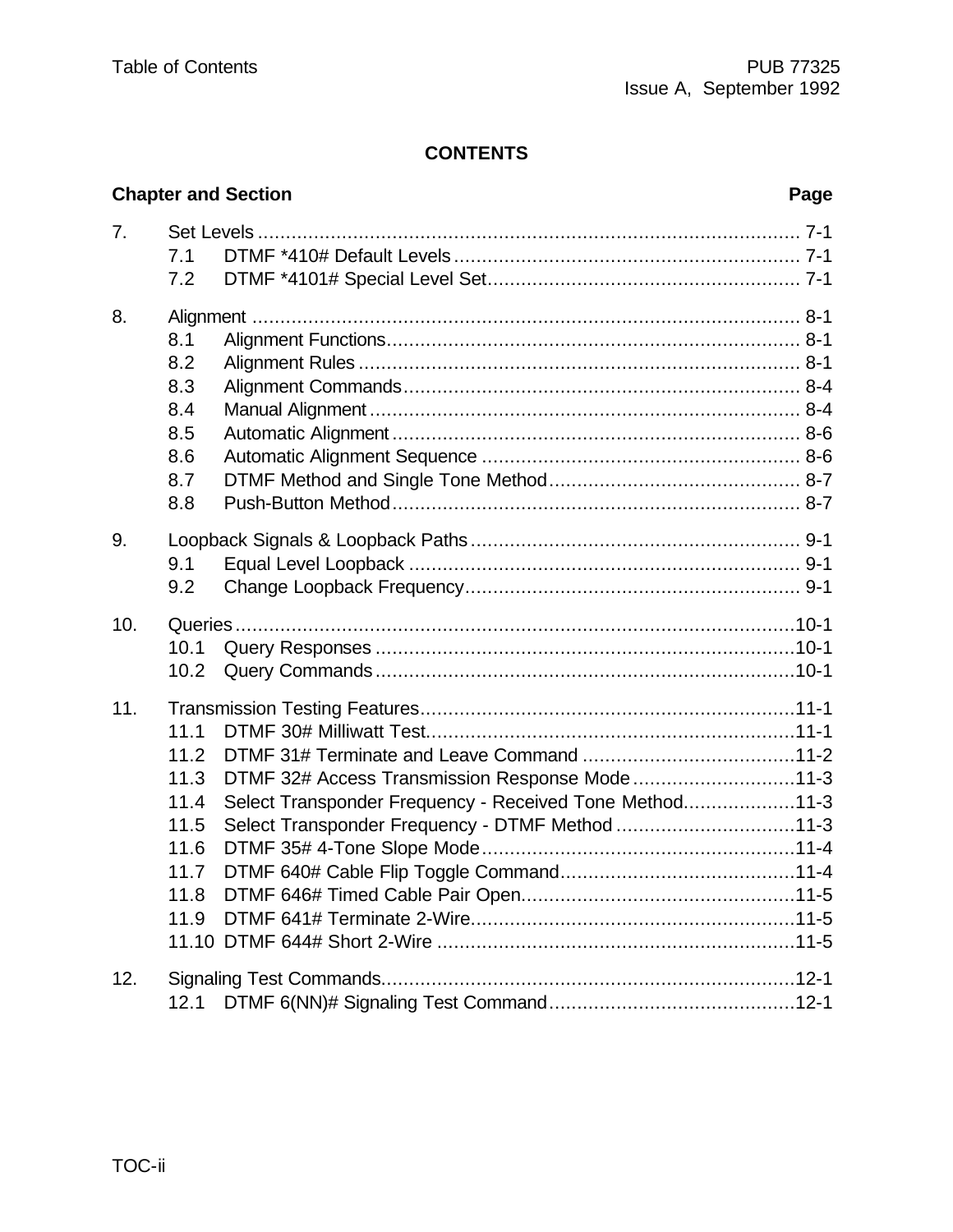## **CONTENTS**

## **Chapter and Section Page** 13. Wiring Check Mode...................................................................................13-1 13.1 4-Wire to 4-Wire (4W to 4W) Operation ...........................................13-1 13.2 4-Wire to 2-Wire (4W to 2W) Operation ...........................................13-1 13.3 DTMF 36# Wire Check Mode...........................................................13-1 13.4 Local Wire Check............................................................................13-1 13.5 Removing the Wire Check Tones......................................................13-1 14. List of Commands and Assigned Tones ......................................................14-1 14.1 Command Menu Commands ............................................................14-1 14.2 Sub-Menus .....................................................................................14-3 15. Acronyms .................................................................................................15-1 **Appendix**

| А. |  |  |
|----|--|--|
|    |  |  |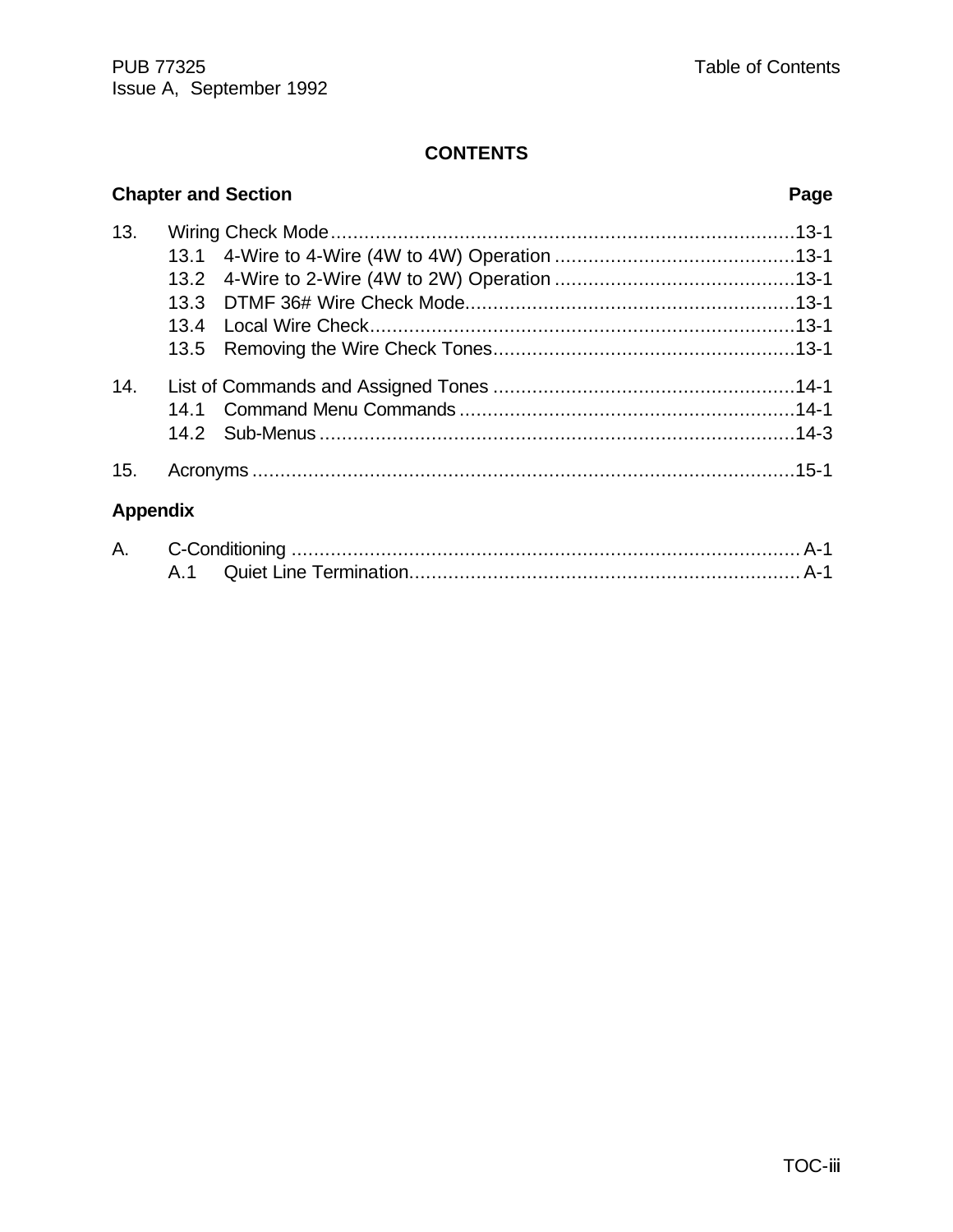## **1. General Information**

This document describes the U S WEST Communications, Inc. protocol used for Intelligent Network Channel Terminating Equipment (INCTE). The providing of status and the interaction between network intelligent equipment or test systems will enhance the operation of the network.

The INCTE is operated with a Menu of commands. The Command Menu is accessed by sending 0# Dual Tone Multi-Frequency (DTMF) command or (2713 Hz, default frequency: same as the loopback frequency used) tone command for greater than 30 seconds to the INCTE. The tone method consists of either a single tone or several tones sent in sequence.

The DTMF command consists of three parts. Each command is comprised of 1) an option or configuration change, 2) a primary number or a possible secondary number, and 3) the execute.

| Example: |  |  | *643# (DTMF Command) |
|----------|--|--|----------------------|
|----------|--|--|----------------------|

- \* = Option or Configuration change
- 643 = DTMF numbers assigned to the command
- $#$  = Execute

The INCTE will not change any existing transmission or signaling parameters unless a complete and recognizable command is received. The INCTE has the ability to secure certain commands from accidental operation. (See the paragraph in Chapter 4 under Subsection 4.1 — Security Feature.)

The INCTE will respond with an Identification Tone upon being placed in the Command Menu mode. All the required signals are defined in this document.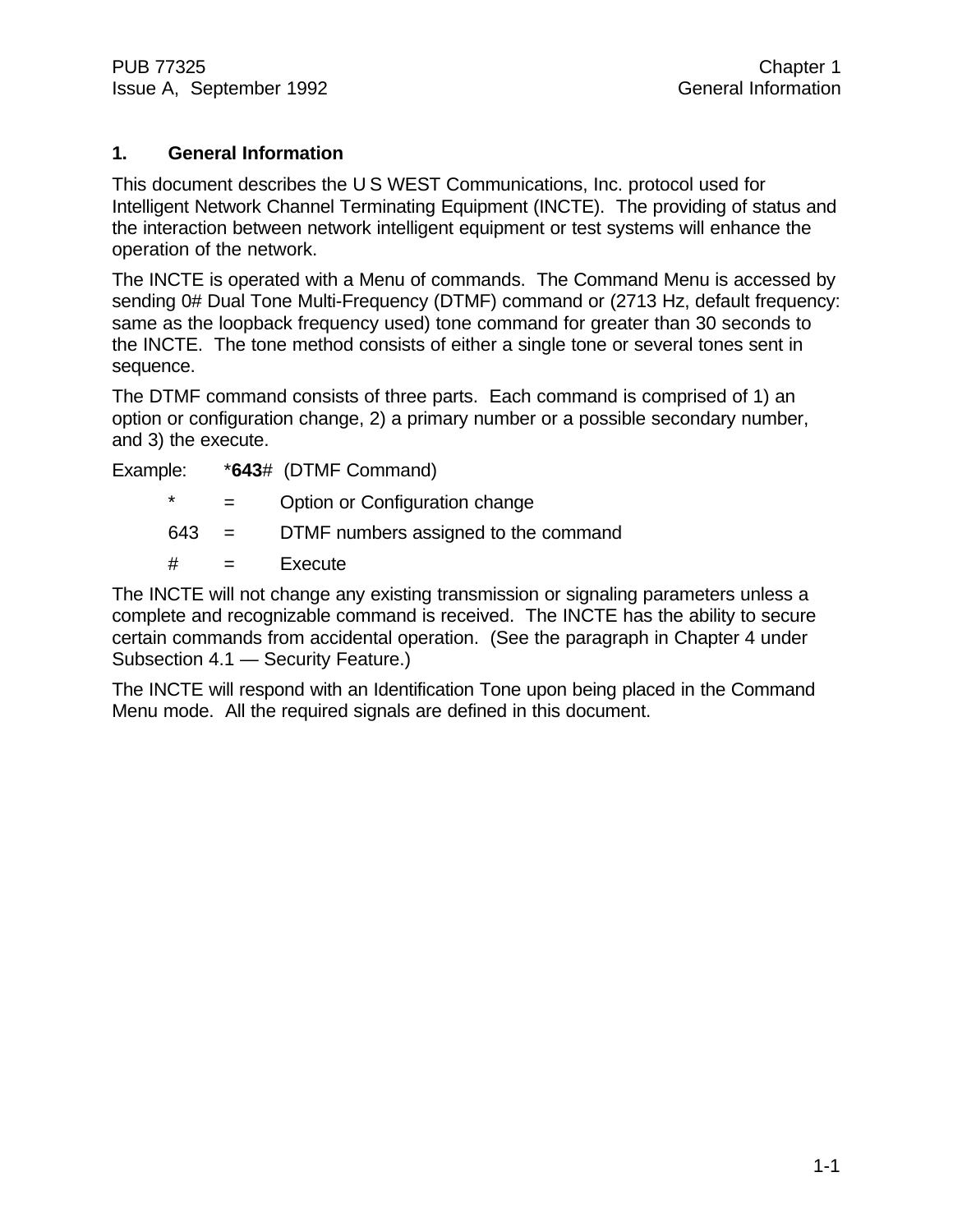## **2. Purpose**

The purpose of this document is to describe U S WEST Communications, Inc.'s standard protocol to be used with INCTE and other equipment in the loop. Any changes in the document will be stated here.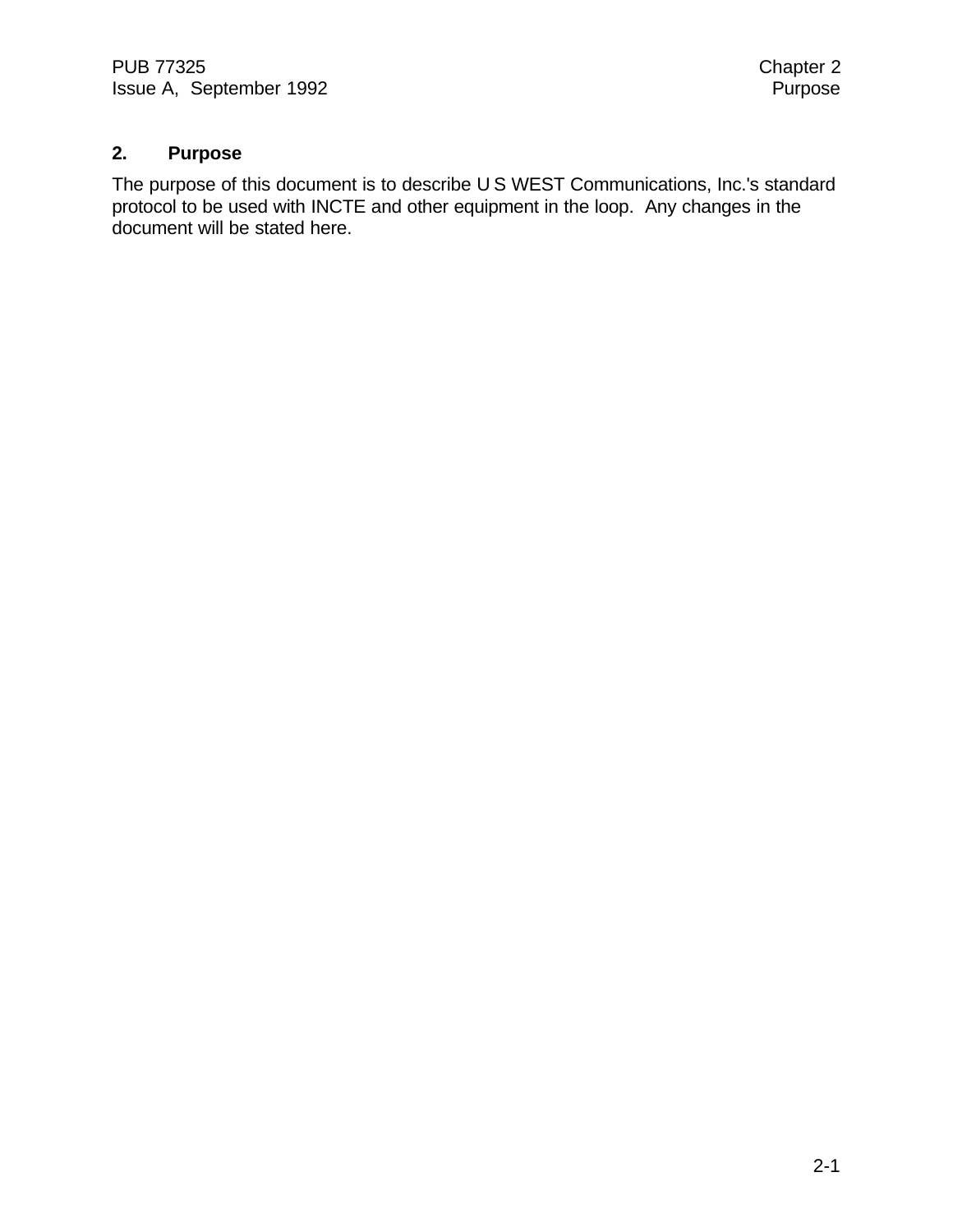#### **3. Intelligent Network Channel Terminating Equipment (INCTE) Response Signals**

The INCTE uses response signals to convey information to the remote end pertaining to the unit's status and operation.

## **3.1 Response Frequencies**

Requirement: The INCTE supports the following response frequencies:

| <b>RESPONSE</b>           | <b>FREQUENCY</b> |
|---------------------------|------------------|
| Accept                    | 350 Hz (+ 1%)    |
| Reject                    | 750 Hz (+ 1%)    |
| Identification Tone (ID)  | 1004 Hz (+ 1%)   |
| Error                     | 1350 Hz (+ 1%)   |
| <b>Security Violation</b> | 2050 Hz (+ 1%)   |
| Pass (Align)              | 2804 Hz (+ 1%)   |
| Fail (Align)              | 404 Hz (+ 1%)    |

## **3.2 Accept Signal (350 Hz + 1%)**

Requirement: An Accept Signal is a 2-second ascending sweep tone followed by at least 15 seconds of 350 Hz tone. The ascending sweep tone starts at 404 Hz and sweeps up to 2804 Hz in 100 Hz steps. An Accept Signal is a positive response signal generated by intelligent equipment in response to a command received from the distant end. The INCTE sends an Accept Signal if it implements the function requested by a command or is already configured for the function requested by a received command. An INCTE will return an Accept Signal if it can be software configured to provide the function requested by a command. The INCTE will also sense the position of a manually set switch option and respond with an Accept Signal if the switch is set in the position to provide the requested function. The Accept Signal is also used as a positive response to a query command. The Accept Tone will not be a response for milliwatt, cable-flip, or time cable pair open command.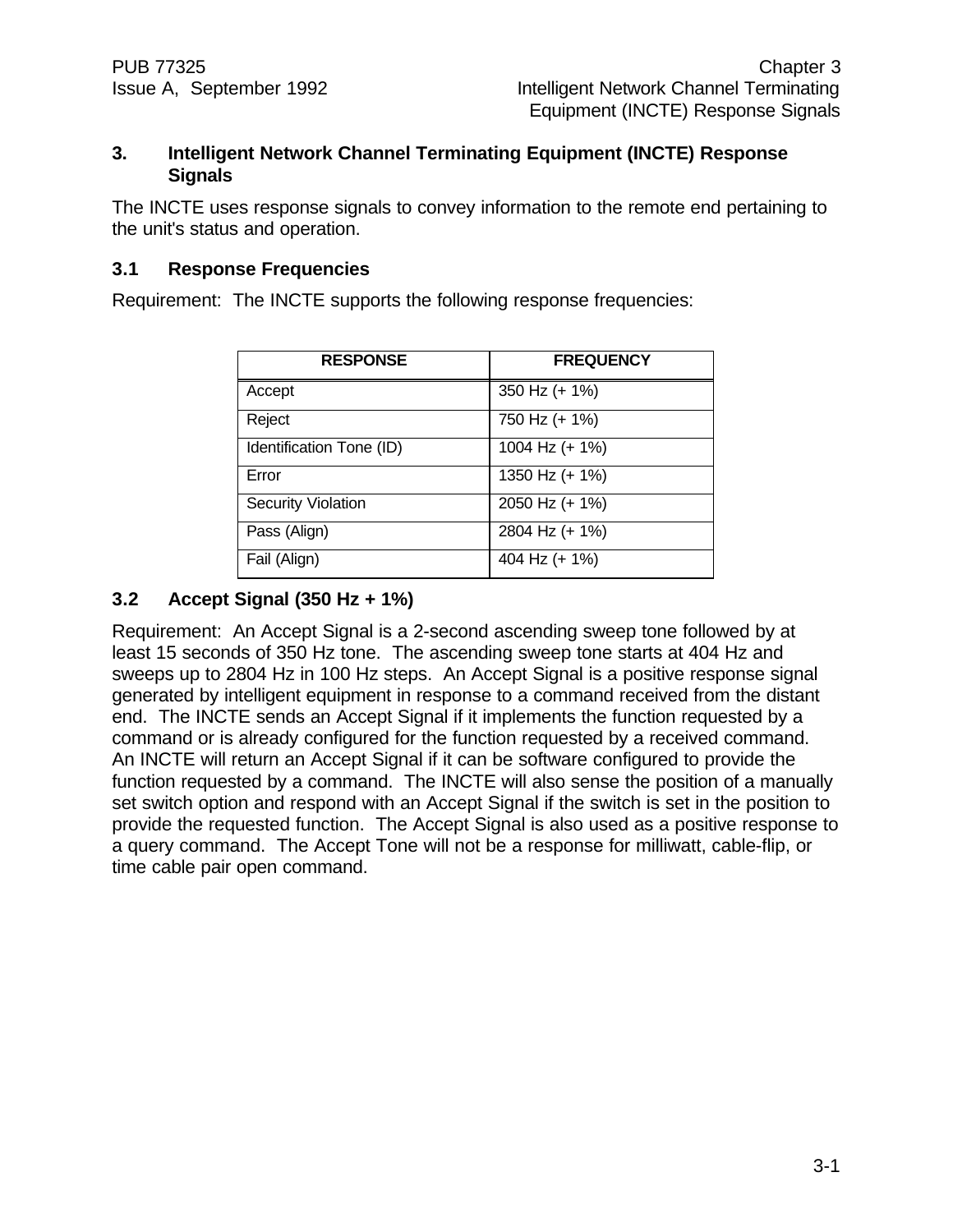## **3.3 Reject Signal (750 Hz + 1%)**

Requirement: A Reject Signal is a 2-second descending sweep tone followed by at least 15 seconds of 750 Hz tone. The descending sweep tone starts at 2804 Hz and sweeps to 404 Hz in 100 Hz steps. The Reject Signal is a negative response by the INCTE to a command generated by the distant end. If a test command is received by an INCTE, and the parameter is outside a set of prescribed limits, the INCTE responds by sending a Reject Signal. The Reject Signal is also used as a negative response to a query. If a command is received to set an INCTE to a particular function which can only be provided with a manually operated switch and the switch is not in the correct position to supply the requested function, the INCTE will respond with a Reject Signal. The Reject Signal is also sent as an indication that an option switch is set to an inappropriate position. As an example, if a particular INCTE has an option switch used to switch in a signaling board, and it is in the signaling board position, but no signaling board is attached, the INCTE will send a Reject Signal. The Reject Signal is also a negative response to a self-test command.

## **3.4 Identification Signal (1004 Hz + 1%)**

Requirement: An Identification Signal is a single tone of 1004 Hz which will default to Test Level Point (TLP). The INCTE responds with a single identification (ID) tone upon being placed in the Command Menu mode. The level of the transmitted tone will be at TLP unless the INCTE was previously set at Data Level Point (DLP). Any time the command menu is accessed it will apply the ID tone at the previously selected TLP or DLP.

## **3.5 Error Signal (1350 Hz + 1%)**

Requirement: An Error Signal is a 2-second descending sweep tone followed by a 1350 Hz tone until time-out is reached or the unit is returned to the Command mode. The descending sweep tone starts at 2804 Hz and sweeps to 404 Hz in 100 Hz steps. The Error Signal is an INCTE response indicating that a receive DTMF command was out of sequence, unrecognizable or incomplete. The Error Signal also indicates an unsupported command. An unsupported command is in the protocol, but the particular INCTE is not capable of supporting that command. The Error Signal is also used to indicate a failed alignment as described in the paragraph in Chapter 8, Subsection 8.5 titled "Automatic Alignment."

## **3.6 Security Violation Signal (2050 Hz + 1%)**

Requirement: A Security Violation Signal is a 2-second descending sweep tone followed by at least 15 seconds of 2050 Hz tone. The descending sweep tone starts at 2804 Hz and sweeps to 404 Hz in 100 Hz steps. If a secured command is received, the INCTE responds by sending a Security Violation Signal.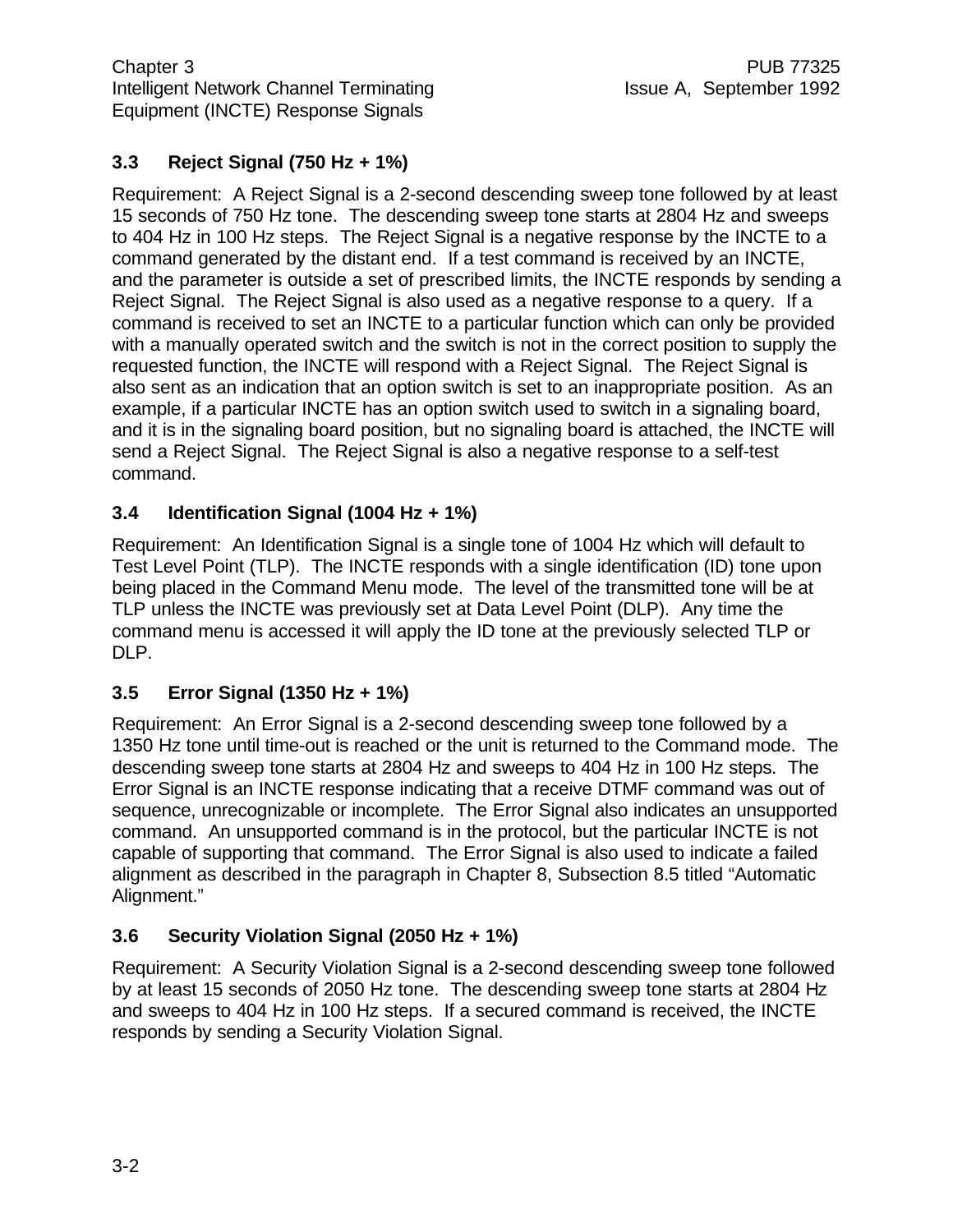## **3.7 Pass (Align) Signal (2804 Hz + 1%)**

Requirement: A Pass Signal is a 2-second ascending sweep tone followed by at least 15 seconds of 2804 Hz tone. The ascending sweep tone starts at 404 Hz and sweeps to 2804 Hz in 100 Hz steps. The Pass Signal is a positive response sent by the INCTE if equalization of the receive facility to C5 (see Appendix A) parameters is successfully accomplished. This response is used only during the alignment mode.

## **3.8 Fail (Align) Signal (404 Hz + 1%)**

Requirement: A Fail Signal is a 2-second descending sweep tone followed by at least 15 seconds of 404 Hz tone. The descending sweep tone starts at 2804 Hz and sweeps to 404 Hz in 100 Hz steps. The fail signal is a negative response sent by the INCTE if it was unsuccessful in equalizing the receive facility to C5 parameters. This response is only used during the alignment mode.

## **3.9 Response Time**

Requirement: Response Signals are sent within 1.5 seconds of receipt of a command. The response signals also apply to the sub-menu tone commands in Chapter 14.

## **3.10 Accept, Reject, and Security Violation Signal Duration**

Requirement: All response tones with the exception of the ID tone have a 2-second sweep followed by at least 15 seconds of appropriate response tone.

The ascending sweep tone starts at 404 Hz and sweeps to 2804 Hz in 100 Hz steps over a period of 2 seconds, and precedes the Accept Tone (350 Hz) and the Pass Tone (2804 Hz).

The descending sweep tone starts at 2804 Hz and sweeps to 404 Hz in 100 Hz steps over a period of 2 seconds, and precedes the Reject Tone (750 Hz), the Error Tone (1305 Hz), the Security Violation Tone (2050 Hz) and the Fail Tone (404 Hz).

After the INCTE completes the proper response signal, the INCTE sends the Command Menu ID tone. If a command is received by the INCTE while sending these response signals, the INCTE will stop sending the response signal and perform the received command.

## **3.11 Sub-Menu Acknowledgement Tone**

Requirement: The INCTE sends the same frequency as received as an acknowledgement when the Sub-Menu tone has been sent to activate the INCTE. For example, the Query Sub-Menu commands (The third paragraph in Chapter 14):

- 604 Hz is sent toward the INCTE to activate the Sub-Menu.
- The INCTE answers with an Accept Tone (350 Hz).
- The INCTE returns the 604 Hz tone as acknowledgement it is in the Sub-Menu.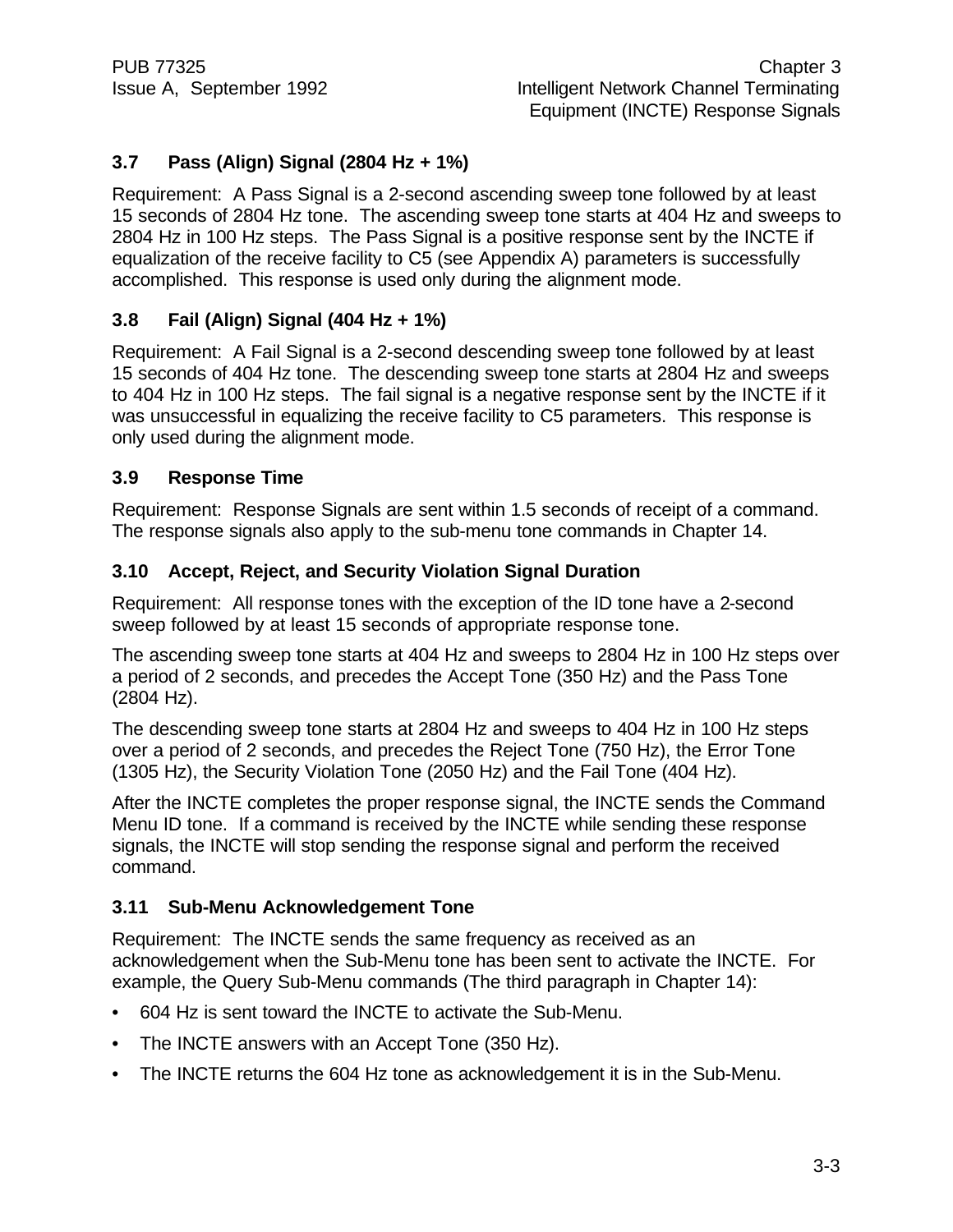- At this time, any of the queries requiring entry through a single tone Sub-Menu may be performed.
- If a second tone is required, for example 2304 Hz in this case, it is sent.
- The INCTE equipment will acknowledge with the same frequency tone (2304 Hz).
- In the second tone menu (2304 Hz), any of the queries needing both tones to activate (604 Hz + 2304 Hz) may be performed by entering only the command tone required.

## **3.12 Manufacturer and Unit Identification (ID) Command**

This tone identifies the manufacturer of the installed INCTE. See Chapter 5, Subsection 5.2.10 titled "DTMF 70# Manufacturer and Unit ID Command" for information on the tones.

#### **3.13 Error Signal Duration**

Requirement: The Error Signal is applied by the INCTE until the Command Menu timeout is reached. An exception to the Command Menu time-out is when the Error Signal is applied because of a problem with either remote or automatic alignment. If a problem is encountered with alignment, the Error Signal will not time-out.

#### **3.14 Error Signal Release**

Requirement: The Error Signal condition can be escaped by the receipt of a DTMF 01# or a loopback tone (2713 Hz) for greater than 0.9 seconds. Loopback tone returns the INCTE to the idle mode. The Error Signal condition can also be escaped by the receipt of a DTMF 0# or 3104 Hz, which returns the INCTE to the Command Menu.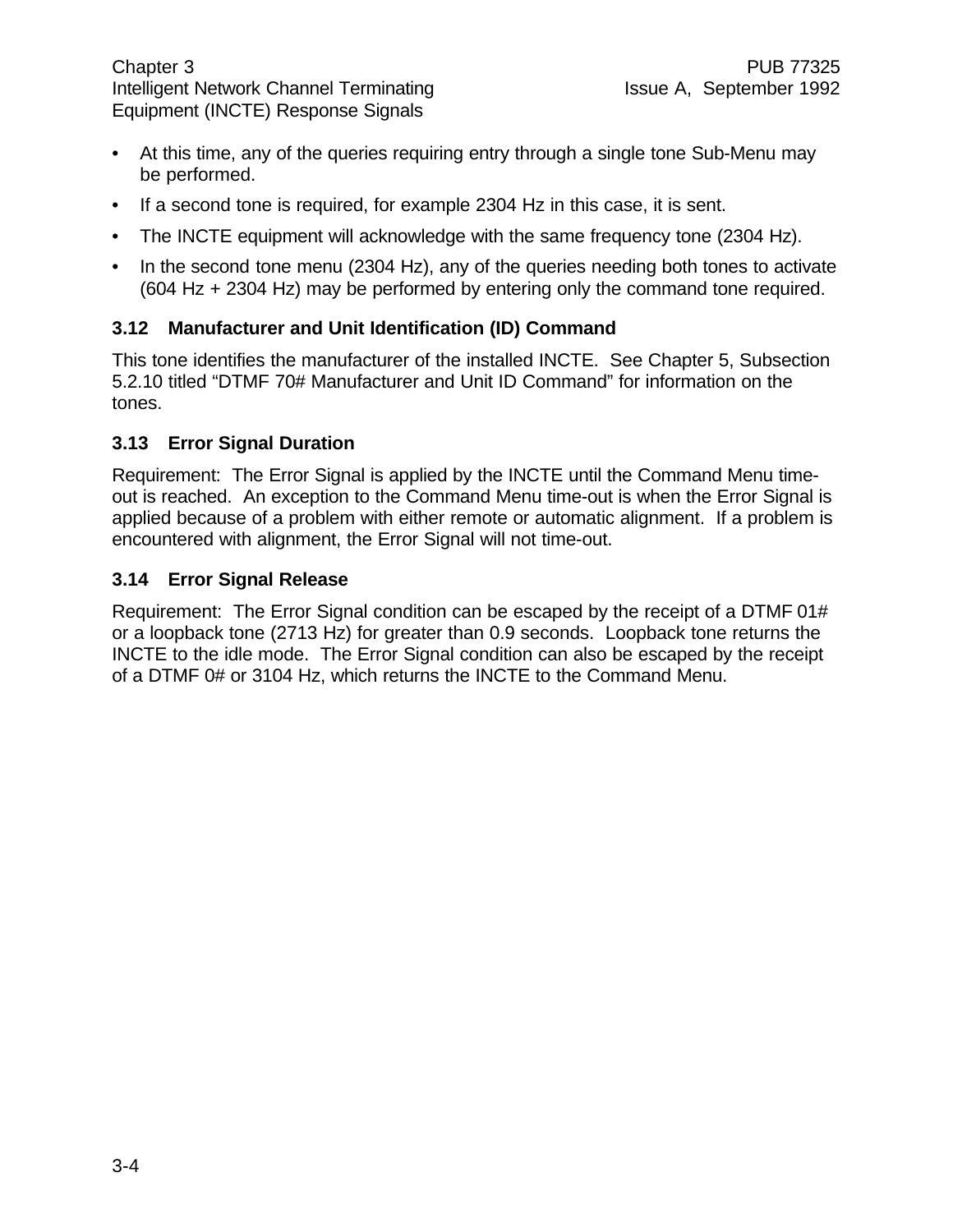## **4. Intelligent Network Channel Terminating Equipment (INCTE) Security**

#### **4.1 Security Feature**

Requirement: The INCTE secures certain commands from accidental activation by preventing access to the command in the Command Menu (see Subsection 4.3 titled "Commands Secured by INCTE"). Access to these commands can be accomplished only by disabling security. Security is disabled by issuing a Turn Security Off Command (DTMF 03# or 2004 Hz tone). Every INCTE that has the security feature and utilizes a DTMF receiver must also use the tone equivalent method (2004 Hz) for the 03# command.

| <b>COMMAND</b> | <b>FUNCTION</b>          |
|----------------|--------------------------|
| 0.3#           | <b>Turn Security Off</b> |
| 2004 Hz        | <b>Turn Security Off</b> |

#### **4.2 Command Response**

Requirement: If a secured command is received by the INCTE, it will respond by sending a Security Violation Signal. For example, if a 1004 Hz tone is received by the INCTE while in the Command Menu, the INCTE will not start the alignment procedure if security is in place and responds by sending a Security Violation Signal. Any command in the command menu not listed as "secured" is considered "unsecured" and can be used without sending the DTMF 03# or 2004 Hz.

#### **4.3 Commands Secured by INCTE**

Requirement: The following commands shall have the security feature. Security will be placed on any future commands that change the transmission or signaling characteristics of the INCTE. All tone equivalent commands for the DTMF commands listed below are also secured.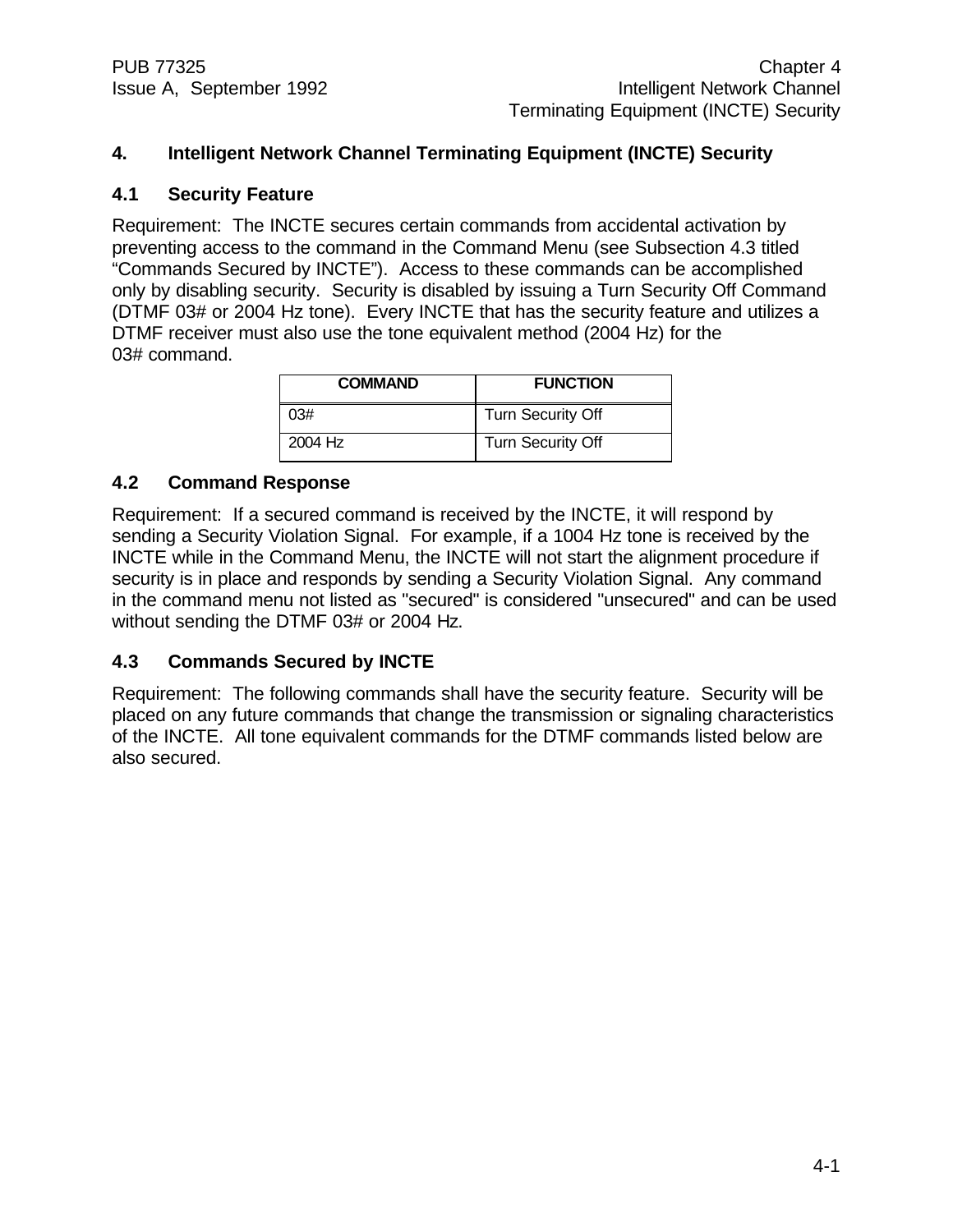| <b>DTMF</b>       | <b>TONE</b>         | <b>FUNCTION</b>                        |
|-------------------|---------------------|----------------------------------------|
| 20#               | 704 + 1204 Hz       | <b>Factory Defaults</b>                |
| $\overline{22#}$  | 1804 Hz             | <b>Start Automatic Alignment</b>       |
| 23#               | 704 + 1304 Hz       | <b>Transmission Defaults</b>           |
| $\overline{31\#}$ | $904 + 504$ Hz      | <b>Transfer to Terminate and Leave</b> |
| 36#               | 1404 Hz             | <b>Transfer to Wire Check Mode</b>     |
| $42(NN)\#$        | $704 + 1104 + X Hz$ | Loopback Frequency Selection           |
| $48(N)$ #         | N/A                 | <b>Time-out Duration</b>               |
| $*410#$           | $504 + 1304$ Hz     | <b>Default Levels</b>                  |
| $*4101#$          | $504 + 1104$ Hz     | <b>Special Level Set</b>               |
| $*440#$           | $504 + 304$ Hz      | Set Facility Impedance 150 ?           |
| $*441#$           | $504 + 404$ Hz      | Set Facility Impedance 600 ?           |
| $*442#$           | $504 + 604$ Hz      | Set Facility Impedance 1200 ?          |
| $*445#$           | $504 + 704$ Hz      | <b>Sealing Current Sink</b>            |
| *446#             | $504 + 804$ Hz      | <b>Sealing Current Source</b>          |
| *447#             | $504 + 904$ Hz      | <b>Sealing Current Off</b>             |
| $*448#$           | $504 + 1204$ Hz     | 2W Customer Side Operation             |
| $*449#$           | $504 + 1404$ Hz     | 4W Customer Side Operation             |
| $*643#$           | $704 + 804$ Hz      | Receive Equalizer Toggle               |
| $*645#$           | 2204 Hz             | Roll Off Toggle (3 dB)                 |
| N/A               | 1004 Hz             | <b>Start Alignment</b>                 |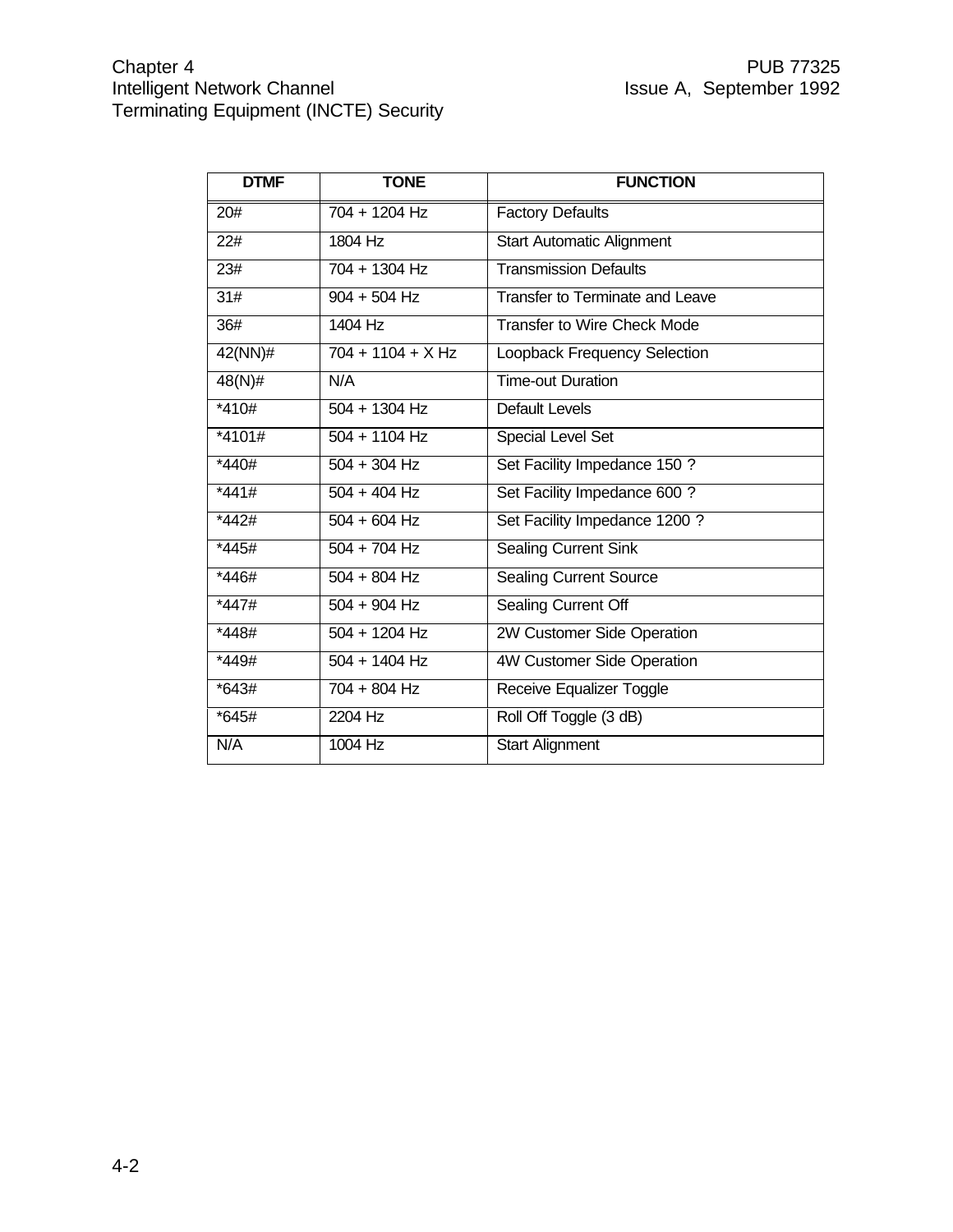## **5. General Housekeeping Commands**

#### **5.1 Housekeeping Features**

Requirement: The INCTE has housekeeping commands which assist the user in provisioning, aligning, testing the signaling, and using the transmission testing features of the INCTE.

| <b>DTMF</b> | <b>TONE</b>    | <b>FUNCTION</b>                 |
|-------------|----------------|---------------------------------|
| *#          | 3004 Hz        | <b>Cancel Command</b>           |
| 0#          | 3104 Hz        | Go to Command Menu              |
| 01#         | Loopback       | Return to Idle Mode             |
| 12#         | $604 + 404$ Hz | <b>Self Test</b>                |
| 20#         | 704 + 1204 Hz  | Factory Default+                |
| 21#         | $704 + 604$ Hz | Gain/Equalization Default       |
| 23#         | 704 + 1304 Hz  | <b>Transmission Default+</b>    |
| 48(N)#      | N/A            | <b>Change Time-out Duration</b> |
| 70#         | $704 + 904$ Hz | Manufacturer and Unit ID        |
| *643#       | 704 + 804 Hz   | Receive Equalizer Togglet       |
| *645#       | 2204 Hz        | Roll Off Togglet                |
| 500#        | 704 + 1004 Hz  | Configuration Status Command    |

† These commands have the security feature.

#### **5.2 Housekeeping Commands**

#### **5.2.1 Command Menu Access**

Requirement: To enter the main Command Menu, a loopback tone (2713 Hz) is sent to the INCTE for greater than 30 seconds. When the INCTE has accessed the Command Menu, it responds by sending back a 1004 Hz ID tone. Once the unit is in the Command Menu, the operator may use either DTMF or single tones to send commands to the INCTE.

#### **5.2.2 DTMF \*# Cancel Command**

Requirement: This command causes a command to be canceled if sent during a command. The INCTE returns to the Command Menu and sends the ID tone upon receiving the cancel command. The cancel command is effective only if sent before the execute command.

The Tone Command is 3004 Hz.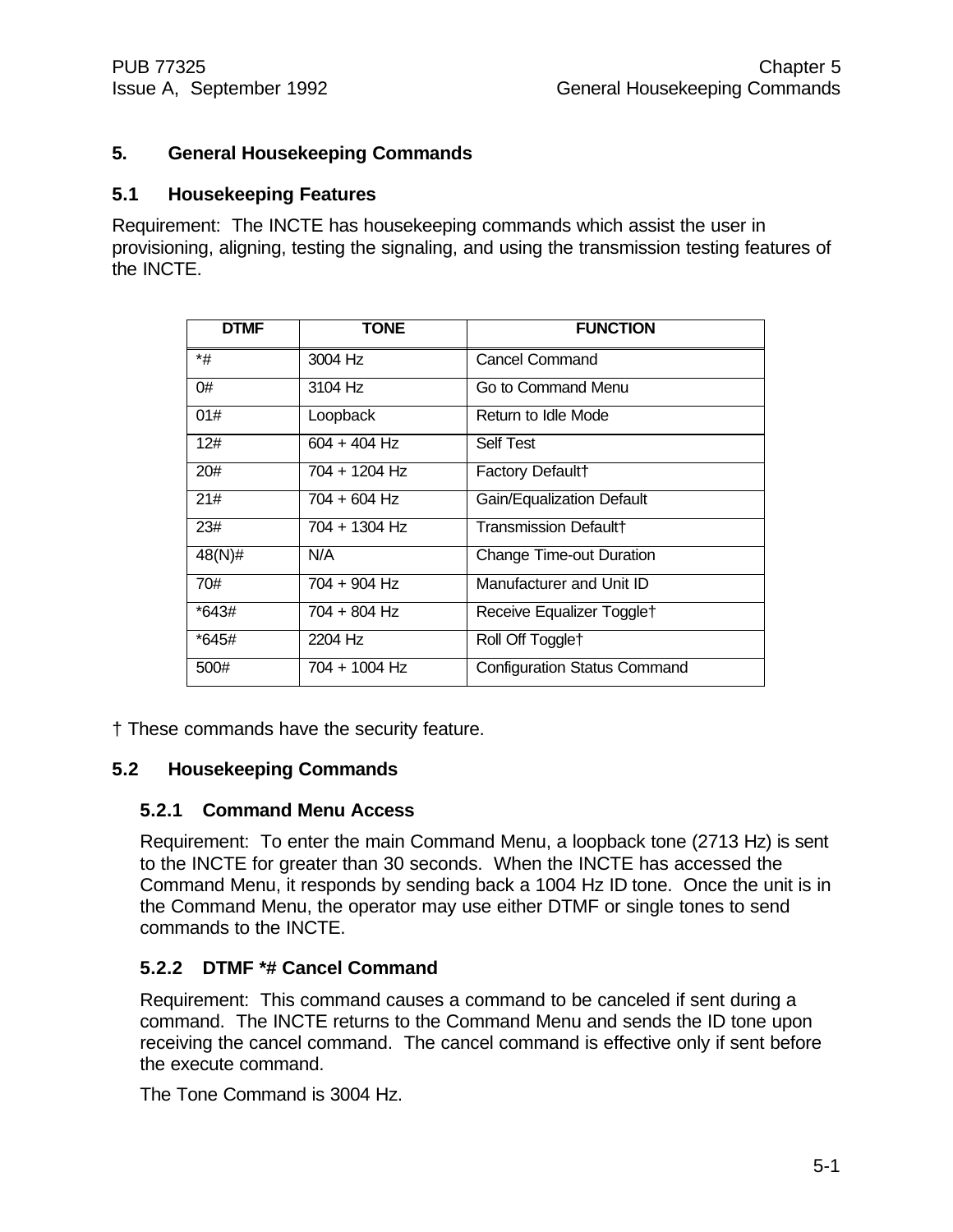## **5.2.3 DTMF 0# Go To Command Mode**

Requirement: This command will cause the INCTE to go to the Command Menu mode if the INCTE is in any mode other than the idle mode, Terminate and Leave mode, or the Wiring Test mode. The INCTE sends the ID tone upon entering the Command Menu mode. The 0# command can also be issued by sending 3104 Hz for greater than 5 seconds. The 3104 Hz tone is effective in all modes except the Idle mode or Transporter mode.

## **5.2.4 DTMF 01# Return To Idle Mode**

Requirement: This command causes the INCTE to enter the idle mode if the INCTE is in any mode other than the Wiring Test mode. Idle mode can also be accessed by sending loopback tone (2713 Hz) for greater than 0.9 seconds.

## **5.2.5 DTMF 12# Self-Test Command**

Requirement: The INCTE performs a self test and responds with either an Accept response signal or a Reject response signal as follows:

- If the INCTE successfully completes the self test, the INCTE sends an Accept Signal (350 Hz).
- If the INCTE fails the self test, the INCTE sends a Reject Signal (750 Hz).
- If the INCTE successfully completes the self test, but an option switch is incorrectly set making the INCTE inoperative, the INCTE sends a Reject Signal (750 Hz).
- If the INCTE successfully completes the self test, but a software selectable option is incorrectly set making the INCTE inoperable, the INCTE sends a Reject Signal (750 Hz).

The INCTE performs a power-up test when power is supplied. The INCTE must not send a response signal of any kind even if the power-up test fails. The response signals are strictly responses to commands and will not be generated unless a command is received. The INCTE must have all operating parameters stored in nonvolatile memory. This is required to restore operation after a power outage.

The Tone Command is 604 + 404 Hz.

## **5.2.6 DTMF 20# Factory Default**

Requirement: This command resets the INCTE to the Factory Default settings and overrides previously set positions. The DTMF 20# command sets the:

- Drop to 4-Wire (4W)
- Facility Impedance to 600 ohms
- Sealing Current to Sink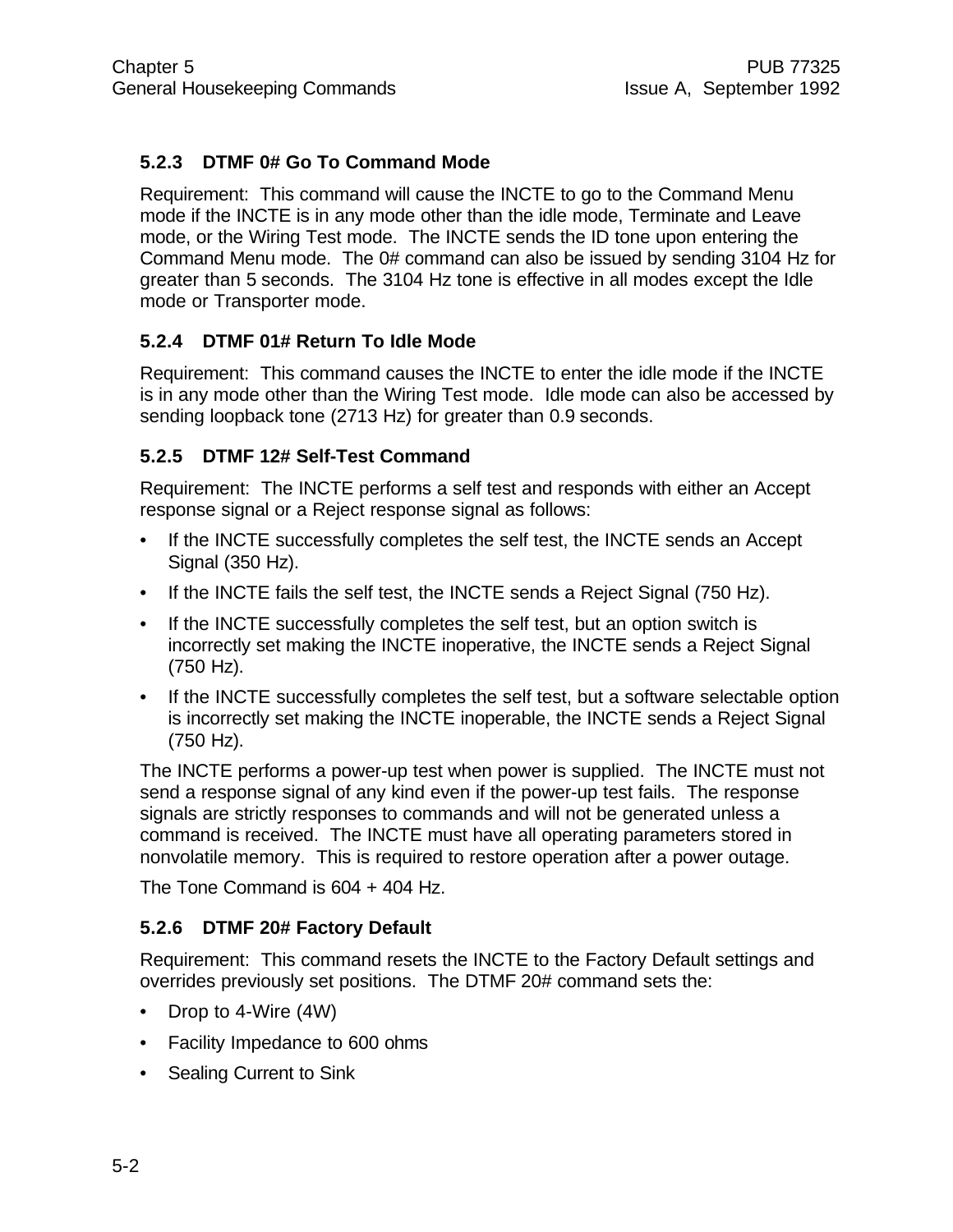• INCTE to the Transmission Default positions.

The Tone Command is 704 + 1204 Hz.

## **5.2.7 DTMF 21# Default Receive Gain/Equalization**

Requirement: If the unit was used in another circuit configuration where the receive gain was set excessively high or low and the receive equalization was set extremely high, the unit may not respond to alignment tones or some DTMF commands when used in a new circuit. This command causes the INCTE receive gain and equalization to return to a predetermined value so the unit may be aligned or receive DTMF commands. The default gain and equalization is vendor specific. The receive gain and equalizer settings in place before the DTMF 21# was received are stored in memory. If an alignment is not performed before leaving the Command Menu, the gain and equalizer settings stored in memory will be reapplied upon exiting the Menu mode.

The Tone Command is 704 + 604 Hz.

## **5.2.8 DTMF 23# Transmission Default**

Requirement: The INCTE resets to the Transmission Defaults. Issuing a DTMF 23# command sets the receive gain/equalizer to default, enables the receive equalizer, disables the 3 dB roll off, and sets the INCTE to default levels. This command overrides previously set positions.

The Tone Command is 704 + 1304 Hz.

## **5.2.9 DTMF 48(N)# Time-out Duration Command**

Requirement: In all modes except Idle and Equal Level Loopback, a time-out returns the INCTE to idle if no activity is detected during this period. No activity means no stimulus such as a single-tone or DTMF command has been received. The default 5 minute period can be changed to any integer (N) between 2 minutes and 65,000 minutes with the DTMF command 48(N)#. The time-out will be restored to 5 minutes when the INCTE is transferred to idle.

A tone equivalent command is not available.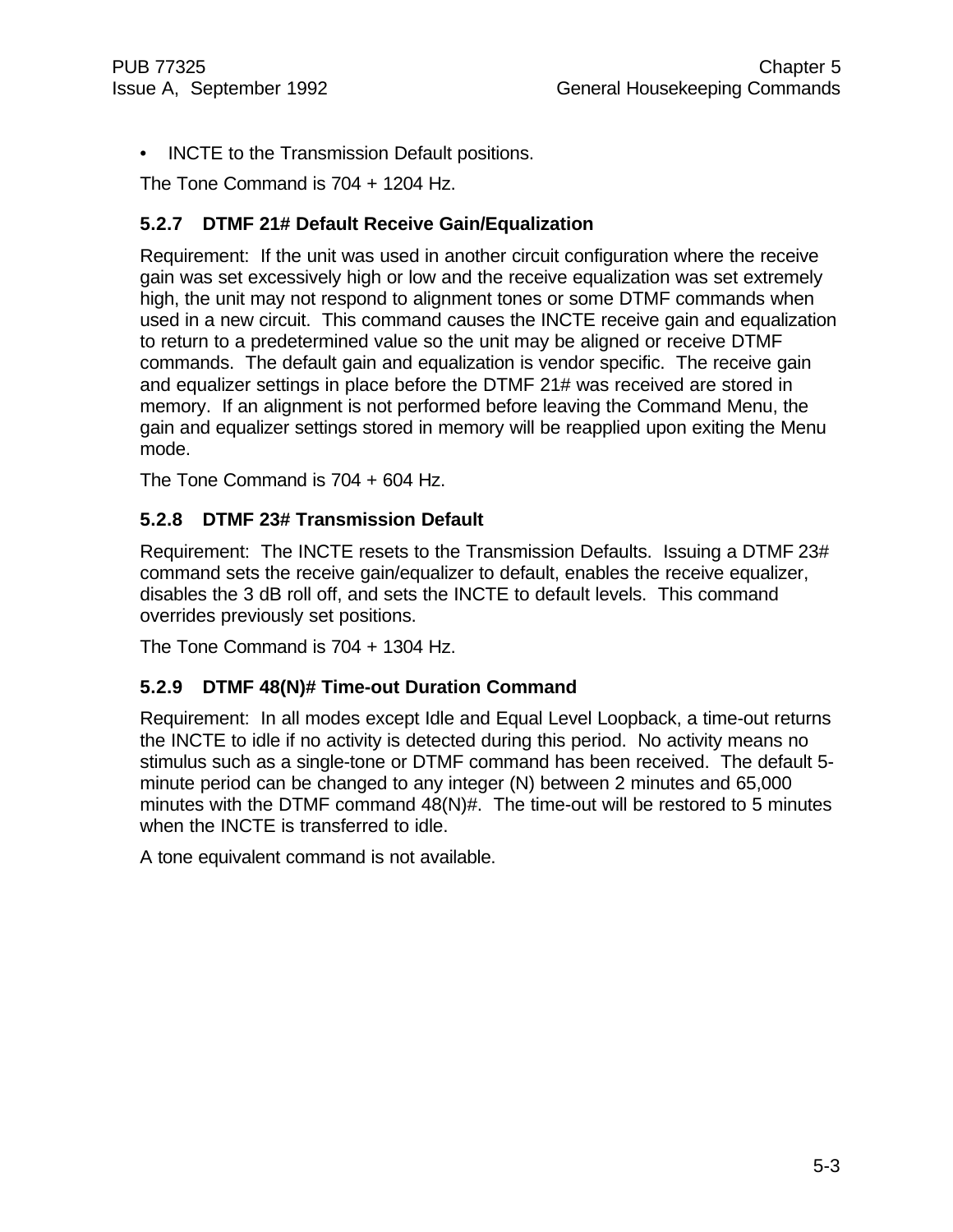## **5.2.10 DTMF 70# Manufacturer and Unit ID Command**

Requirement: Because the U S WEST Communications, Inc. INCTE protocol is universal for every vendor, a means is needed to identify the manufacturer and the model or list number of the INCTE. The INCTE sends a 4-Tone sequence identifying the manufacturer and unit. Each tone of the sequence lasts 10 seconds. Usable tones are from 204 Hz to 1104 Hz in 100 Hz steps. The first two digits indicate the name of the manufacturer. The third and fourth digits indicate the list number or vintage of the INCTE. The first two numbers can be obtained from U S WEST Communications, Inc. Product Selection by calling 303-896-5922. The third and fourth digits are vendor specific and will be assigned by the vendor. The vendor shall disclose the assignment of the third and fourth digits in the literature for the individual INCTE. The Accept Response Signal is not required.

| $204$ Hz = 2 | $604 \text{ Hz} = 6$ | 1004 Hz = 1   |
|--------------|----------------------|---------------|
| $304$ Hz = 3 | 704 Hz = $7$         | 1104 Hz = $0$ |
| 404 Hz = $4$ | $804$ Hz = 8         |               |
| $504$ Hz = 5 | $904$ Hz = 9         |               |

The Tone Command is 704 + 904 Hz.

Do not use the same frequency twice in a row in the four numbers used for the ID code. Example: 2278 must be sent as 204 Hz, 704 Hz, 204 Hz, 804 Hz.

## **5.2.11 DTMF \*643# Receive Equalizer Toggle**

Requirement: This command toggles the receive equalizer in or out of the receive side of the INCTE. The command sets the receive equalizer to a flat response or inserts the equalizing capabilities of the INCTE.

The INCTE retains in memory the receive equalizer settings if the INCTE is toggled to the equalizer disable configuration and reinserts the equalizer settings when the receive equalizer is toggled to the equalizer enable configuration.

The status of the equalizer can be queried with query command 643#. The INCTE responds with an Accept Signal (350 Hz) if the equalizer is enabled and a Reject Signal (750 Hz) if the equalizer is disabled. If the receive equalizer has been disabled, the alignment procedure is modified to require only a 1004 Hz tone instead of the normal 3-Tone or 4-Tone alignment.

The Tone Command is 704 + 804 Hz.

The command can also be reset by either the Transmission Default command or the Facility Default command.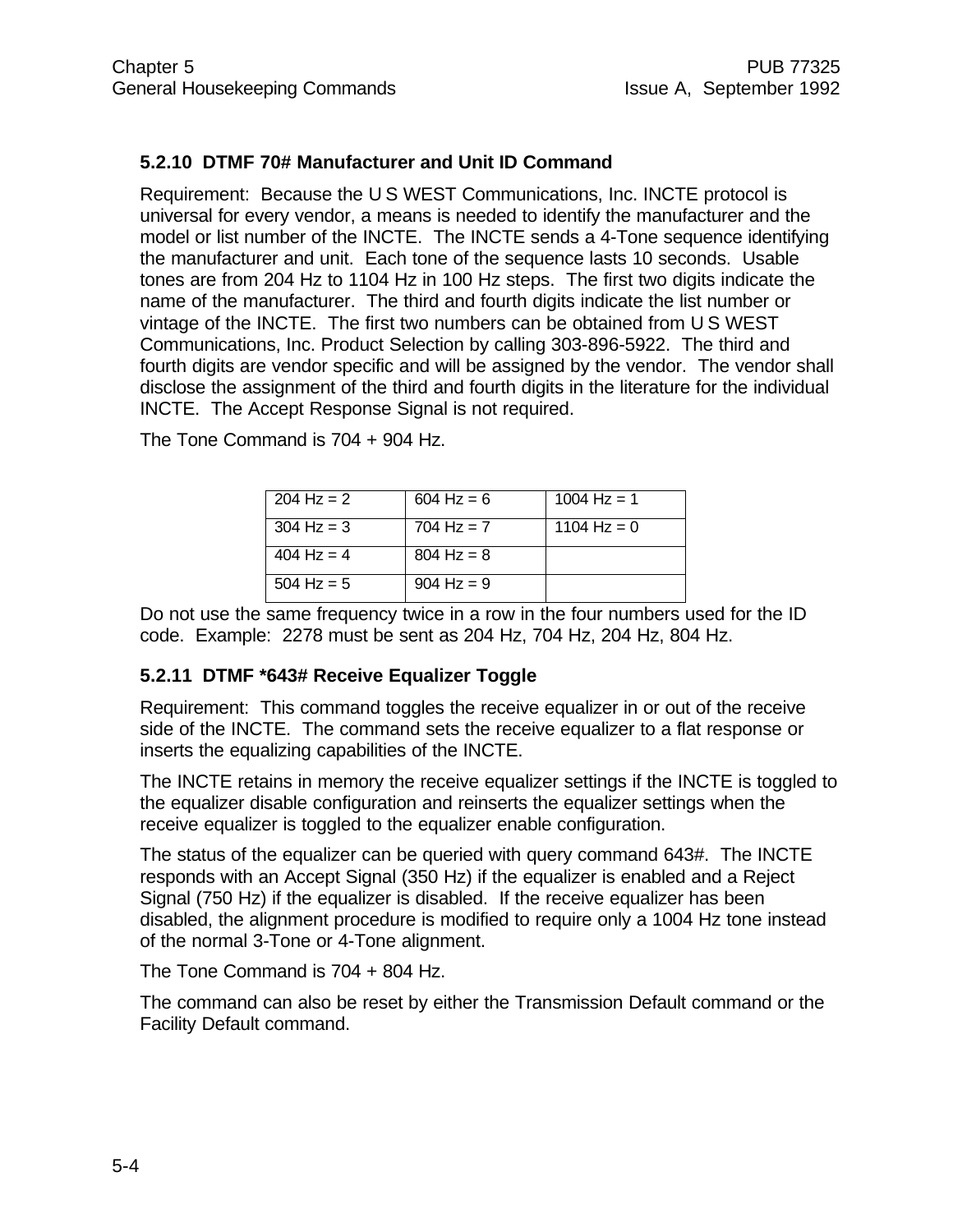## **5.2.12 DTMF \*645# 3 dB Roll Off Toggle**

Requirement: This command causes the receive equalizer in the INCTE to toggle between full equalization of the receive side or 3 dB of attenuation distortion at 2804 Hz. When enabled, the inserted roll off will be "visible" in the loopback.

The INCTE will normally attempt to equalize the receive side, using 3- or 4-Tone alignment, to meet C5 conditioning (full equalization) requirements or better. If the INCTE receives a \*645# command, it will insert 3 dB of attenuation distortion at the higher frequencies after alignment.

A 645# is a query to find out if the INCTE has been toggled to full equalization or has added 3 dB of attenuation distortion to the high end. The INCTE responds with an Accept Tone (350 Hz) if the roll off is turned on and a Reject Tone (750 Hz) if the roll off is turned off. Roll Off disabled is the factory default.

The Tone Command is a 2204 Hz tone for greater than 5 seconds while in the Command Menu mode.

## **5.2.13 DTMF 500# Configuration Status**

Requirement: This command indicates the INCTE's transmission and signaling configuration. The INCTE responds with three consecutive tones (in sequence), each lasting 15 seconds.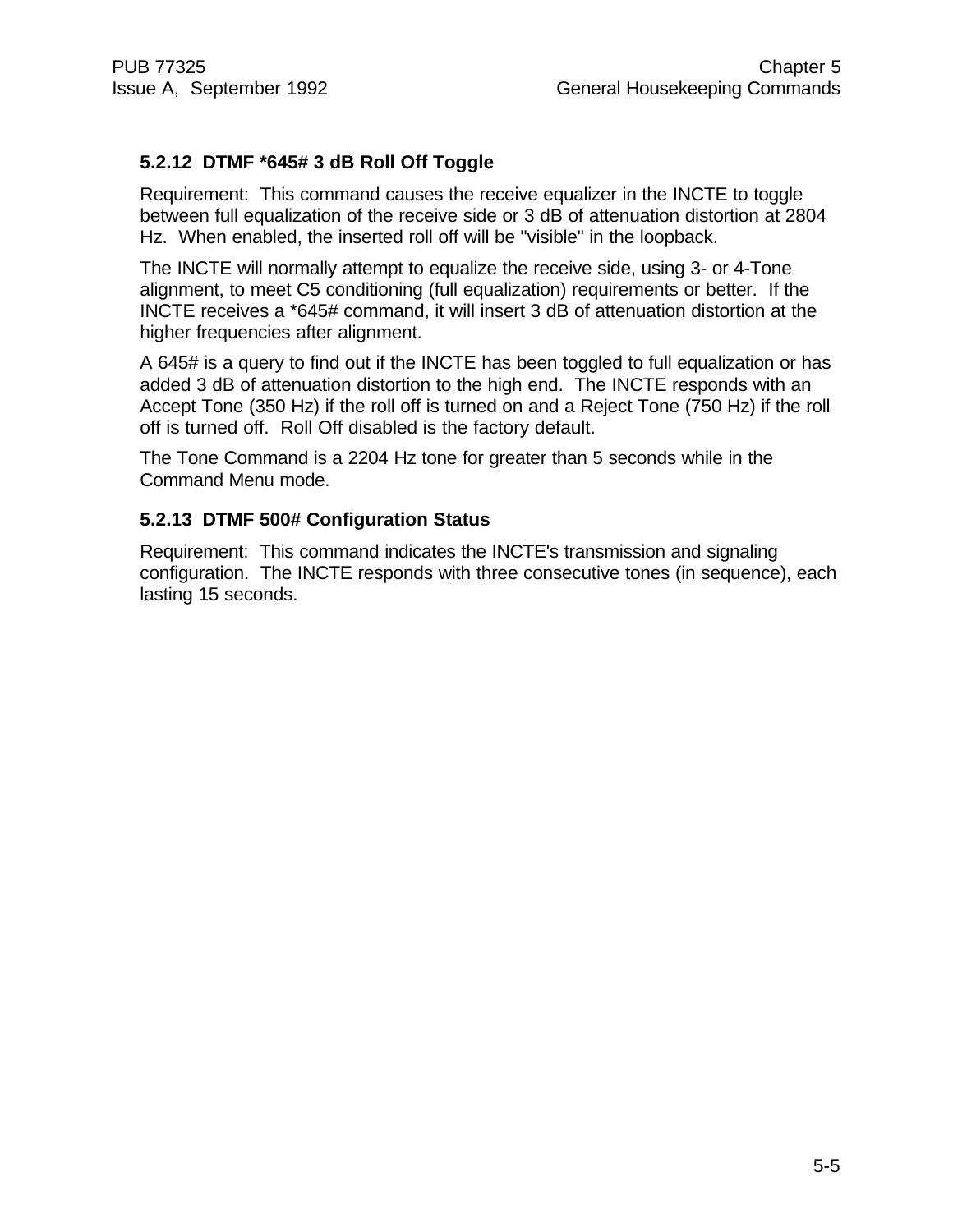| <b>VOICE</b> | <b>SIGNALING</b>                 | <b>SIGNAL</b>                                           |
|--------------|----------------------------------|---------------------------------------------------------|
| 4W to 4W     | None                             | $404 + 1404 + 604$ Hz                                   |
| 4W to 2W     | None                             | $404 + 1304 + 604$ Hz                                   |
| 4W to 4W     | DX to E&M, DX-1, Type I          | $604 + 1404 + 604$ Hz                                   |
| 4W to 4W     | DX to E&M, DX-1, Type II         | $604 + 1304 + 604$ Hz                                   |
| 4W to 4W     | DX to E&M, DX-1, Type III        | $604 + 1204 + 604$ Hz                                   |
| 4W to 4W     | DX to E&M, DX-2, Type I          | $604 + 1104 + 604$ Hz                                   |
| 4W to 4W     | DX to E&M, DX-2, Type II         | $604 + 1004 + 604$ Hz                                   |
| 4W to 4W     | DX to E&M, DX-2, Type III        | $604 + 904 + 604$ Hz                                    |
| 4W to 2W     | DX to E&M, M lead Org., Type I   | $804 + 1404 + 804$ Hz                                   |
| 4W to 2W     | DX to E&M, M lead Org., Type II  | $804 + 1304 + 804$ Hz                                   |
| 4W to 2W     | DX to E&M, M lead Org., Type III | $804 + 1204 + 804$ Hz                                   |
| 4W to 2W     | DX to E&M, E lead Org., Type I   | $804 + 1104 + 804$ Hz                                   |
| 4W to 2W     | DX to E&M, E lead Org., Type II  | $804 + 1004 + 804$ Hz                                   |
| 4W to 2W     | DX to E&M, E lead Org., Type III | $804 + 904 + 804$ Hz                                    |
| 4W to 4W     | SF to E&M, M lead Org., Type I   | $904 + 504 + 904$ Hz                                    |
| 4W to 4W     | SF to E&M, M lead Org., Type II  | $904 + 404 + 904$ Hz                                    |
| 4W to 4W     | SF to E&M, M lead Org., Type III | $904 + 304 + 904$ Hz                                    |
| 4W to 4W     | SF to PLR, E lead Org., Type I   | $1004 + 1404 + 1004$ Hz                                 |
| 4W to 4W     | SF to PLR, E lead Org., Type II  | $1004 + 704 + 1004$ Hz                                  |
| 4W to 4W     | SF to PLR, E lead Org., Type III | $1004 + 604 + 1004$ Hz                                  |
| 4W to 2W     | SF to E&M, E lead Org., Type I   | $1004 + 504 + 1004$ Hz                                  |
| 4W to 2W     | SF to E&M, E lead Org., Type II  | $1004 + 404 + 1004$ Hz                                  |
| 4W to 2W     | SF to E&M, E lead Org., Type III | $1004 + 304 + 1004$ Hz                                  |
| 4W to 2W     | SF to PLR, E lead Org., Type I   | $1104 + 504 + 1104$ Hz                                  |
| 4W to 2W     | SF to PLR, E lead Org., Type II  | $1104 + 404 + 1104$ Hz                                  |
| 4W to 2W     | SF to PLR, E lead Org, Type III  | $1104 + 304 + 1104$ Hz                                  |
| 4W to 2W     | SF to Open End, Loop Start       | 1204 + 404 + 1204 Hz                                    |
| 4W to 2W     | SF to Open End, GRD. Start       | $120\overline{4} + 30\overline{4} + 120\overline{4}$ Hz |
| 4W to 2W     | SF to Closed End, Loop Start     | $1304 + 404 + 1304$ Hz                                  |
| 4W to 2W     | SF to Closed End, GRD. Start     | $1304 + 304 + 1304$ Hz                                  |
| 4W to 4W     | Simplex continuity               | 1404 + 404 + 1404 Hz                                    |
| 4W to 2W     | Simplex continuity               | $1404 + 304 + 1404$ Hz                                  |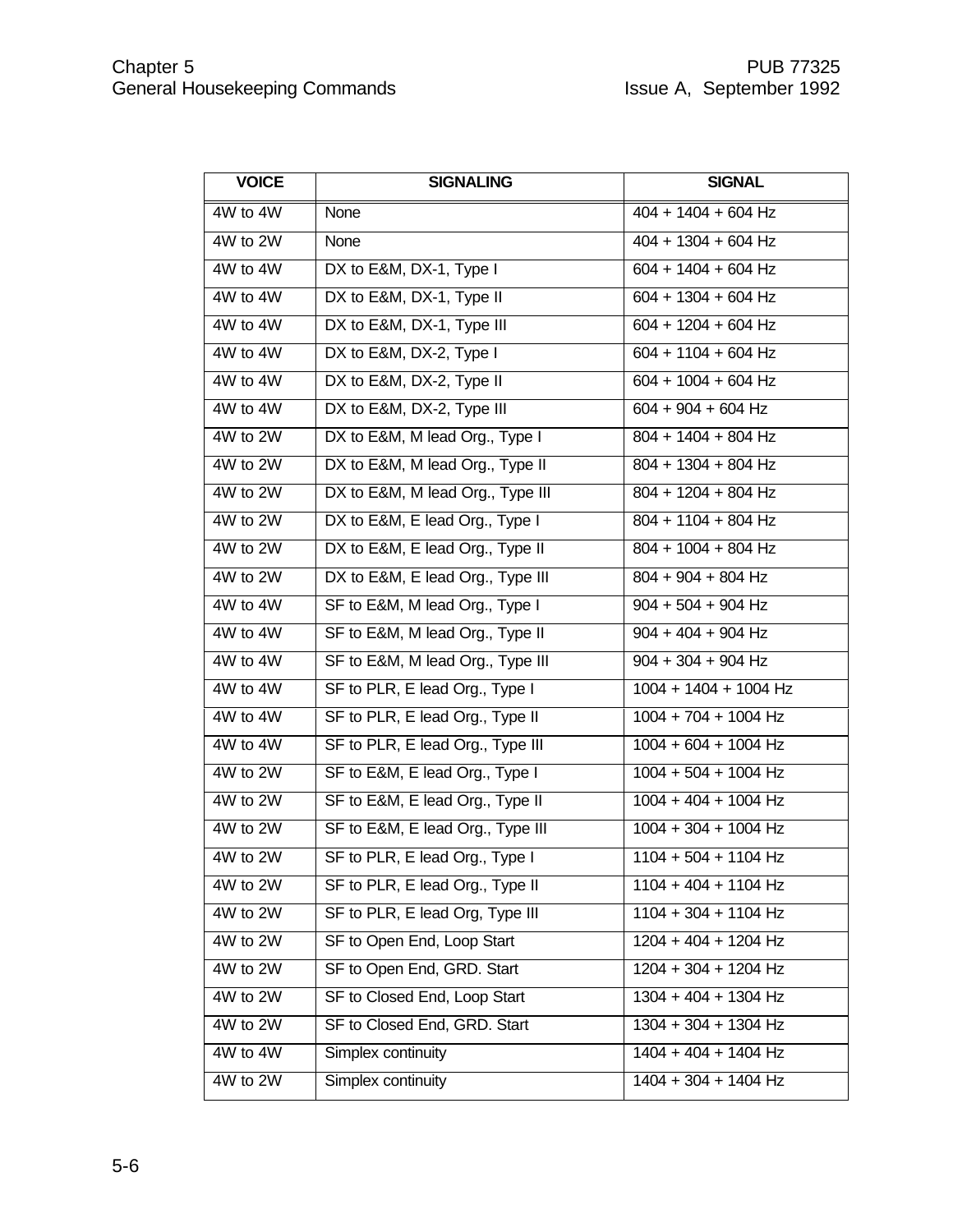## **6. Intelligent Network Channel Terminating Equipment (INCTE) Setup Commands**

#### **6.1 Setup Features**

Requirement: INCTE setup commands invoke a particular circuit configuration. These commands are the initial setup options done before aligning and placing the INCTE in service.

| <b>DTMF</b> | <b>TONE</b>     | <b>FUNCTION</b>                 |
|-------------|-----------------|---------------------------------|
| *440#       | $504 + 304$ Hz  | Set Facility Impedance 150 ? †  |
| *441#       | $504 + 404$ Hz  | Set Facility Impedance 600 ? †  |
| *442#       | $504 + 604$ Hz  | Set Facility Impedance 1200 ? † |
| *445#       | $504 + 704$ Hz  | Sealing Current Sink +          |
| *446#       | $504 + 804$ Hz  | Sealing Current Source +        |
| *447#       | $504 + 904$ Hz  | Sealing Current Off †           |
| 642#        | 704 + 504 Hz    | <b>Sealing Current Test</b>     |
| *448#       | 504 + 1204 Hz   | 2W Customer Side Operation †    |
| *449#       | $504 + 1404$ Hz | 4W Customer Side Operation †    |
| $*51(N)$ #  | N/A             | Simplex Normal/Reverse †        |
| *513#       | 1204 Hz         | Simplex Toggle +                |
| *5(NN)#     | N/A             | Set Signaling Options +         |

†These commands have the security feature.

## **6.2 Intelligent Network Channel Terminating Equipment (INCTE) Command Response**

Requirement: The INCTE responds with the following response signals upon receipt of a command. If the INCTE is already switch selected to perform the function, is hard wired to perform the function, or can perform the function under software control from a command received from the distant end, it responds with an Accept Signal. If the INCTE has a switch selectable option and the switch is not in the position required to perform the function requested, the INCTE returns a Reject Signal. If the INCTE is not capable of performing a requested function because it does not have the ability, either through software, hard wiring, option switch, etc., it returns an Error Signal. If the INCTE receives a command which is secured, and security is in place, the INCTE responds with a Security Violation Signal.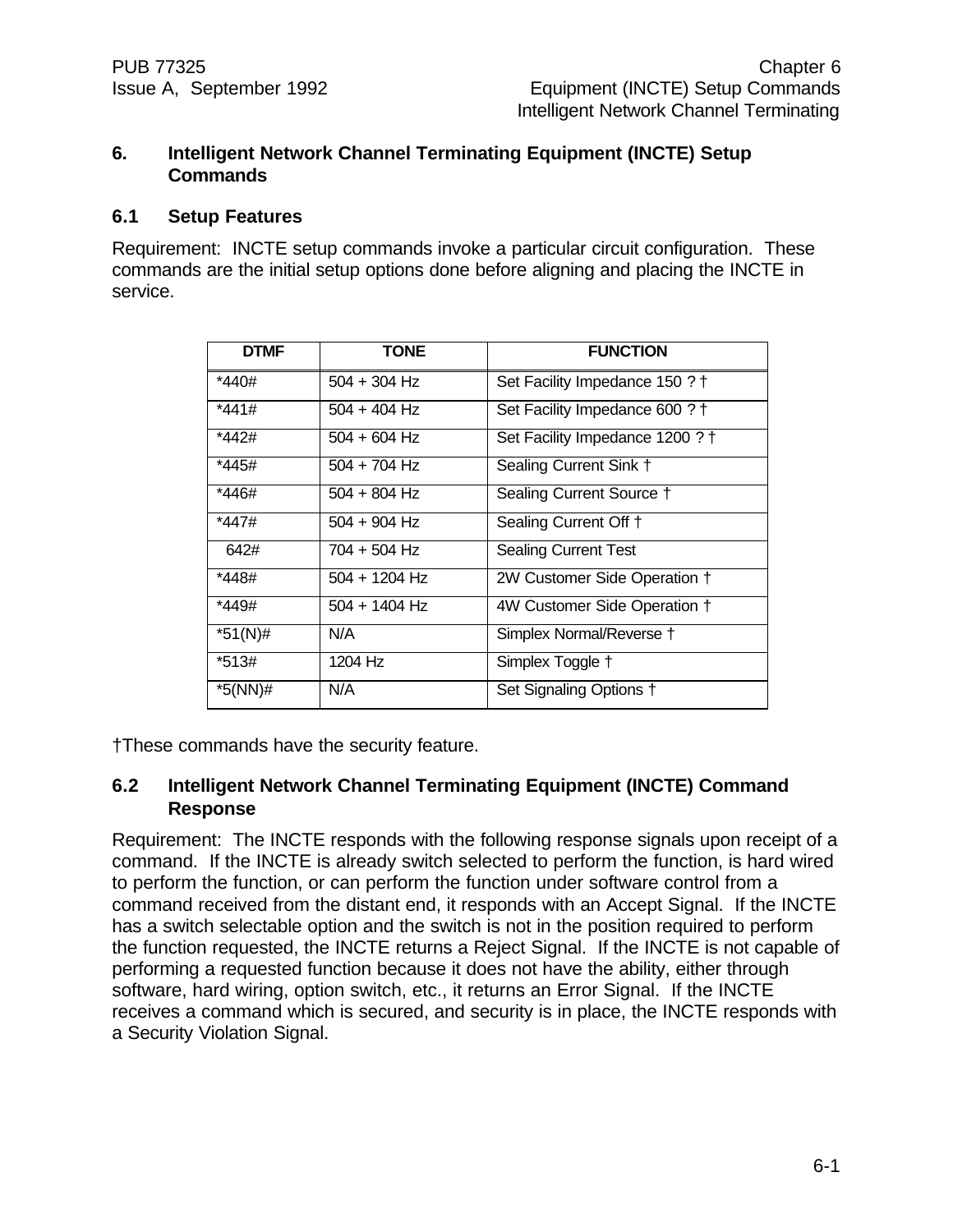#### **6.3 Intelligent Network Channel Terminating Equipment (INCTE) Impedance/Operation Commands**

## **6.3.1 DTMF \*44(N)# Set Facility Impedance**

Requirement: The INCTE is capable of line (facility) impedances of 150 ohms, 600 ohms, and 1200 ohms. A sensor device is required if the INCTE has a manual switch selectable option.

| <b>DTMF</b> | <b>FREQUENCY</b> | <b>IMPEDANCE</b>              |
|-------------|------------------|-------------------------------|
| *440#       | $504 + 304$ Hz   | Set Facility Impedance 150 ?  |
| *441#       | $504 + 404$ Hz   | Set Facility Impedance 600 ?  |
| *442#       | $504 + 604$ Hz   | Set Facility Impedance 1200 ? |

## **6.3.2 DTMF \*445# Sealing Current Sink**

Requirement: The INCTE loops the transmit and receive repeat coil simplex leads together so that the INCTE can sink sealing current. The INCTE senses sealing current flow when battery and ground are applied from the distant end.

The Tone Command is 504 + 704 Hz.

## **6.3.3 DTMF \*446# Sealing Current Source**

Requirement: The INCTE supplies current battery and ground to the transmit and receive simplex leads. The INCTE senses sealing current flow when a simplex loop is applied from the distant end.

The Tone Command is 504 + 804 Hz.

## **6.3.4 DTMF \*447# Sealing Current Off**

Requirement: The INCTE opens the simplex leads to prevent the flow of current when battery and ground are applied from the distant end.

The Tone Command is 504 + 904 Hz.

## **6.3.5 DTMF 642# Sealing Current Test**

Requirement: The INCTE checks if sealing current is flowing. If sealing current is flowing, the INCTE responds with an Accept Signal. If sealing current is not flowing, the INCTE responds with a Reject Signal.

The Tone Command is 704 + 504 Hz.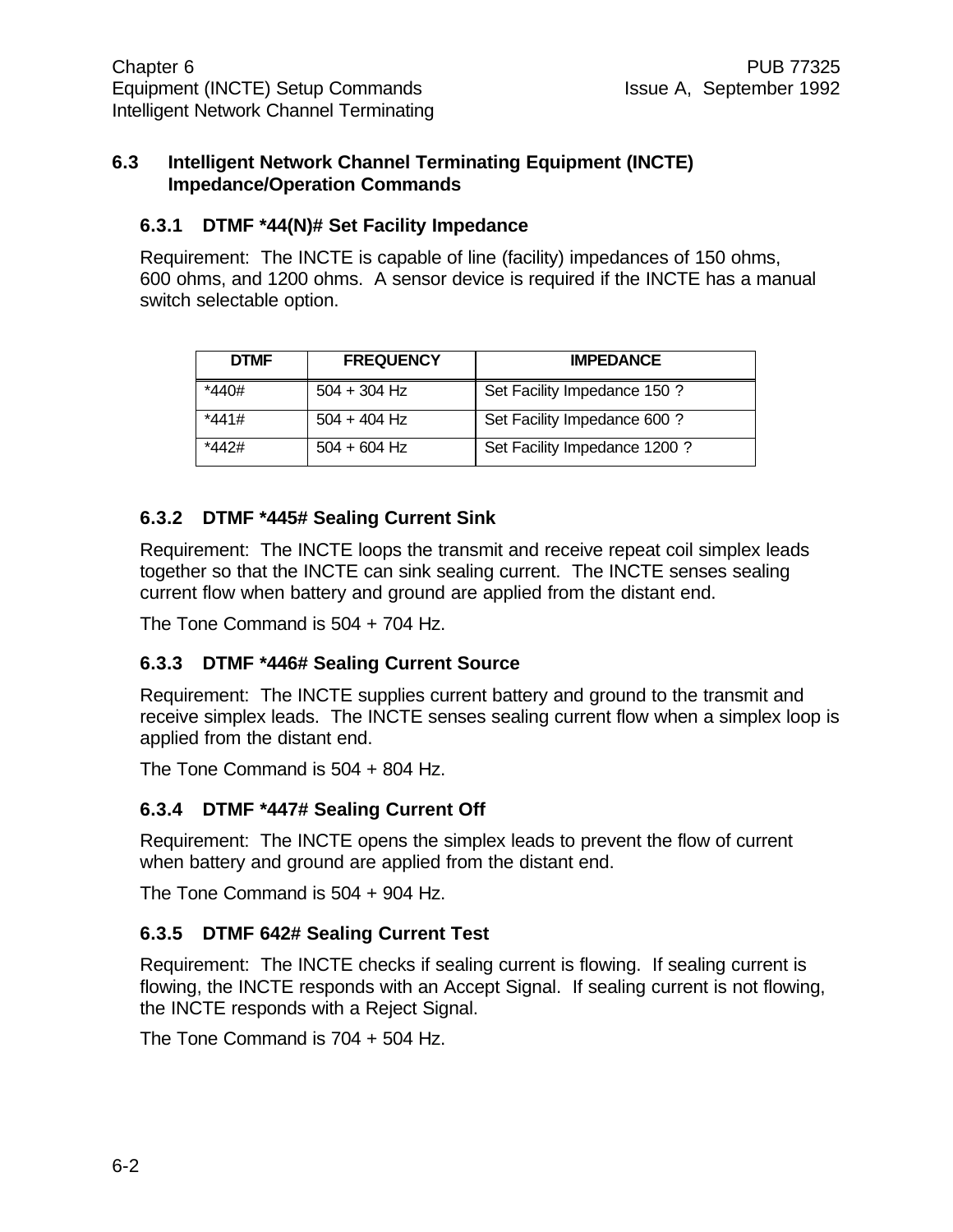## **6.3.6 DTMF \*448# 2-Wire Customer Side Operation**

Requirement: This command configures the customer side for 2-Wire operation. The INCTE has configuration ability for either 600 or 900 ohm operation when in the 2- Wire mode. The Receive Out Level (ROL) and Transmit In Level (TIL) should not change when selecting either 4-Wire or 2-Wire operation. The INCTE should also automatically compensate the ROL and TIL for the 600 or 900 ohm operation when switching between the two impedances.

The Tone Command is 504 + 1204 Hz.

## **6.3.7 DTMF \*449# 4-Wire Customer Side Operation**

Requirement: This command configures the drop side for 4-Wire operation. The impedance of the customer side will always be 600 ohms when in the 4-Wire mode.

The Tone Command is 504 + 1404 Hz.

## **6.3.8 DTMF \*51(N)# Simplex Normal/Reversed Toggle**

The Simplex leads are set to normal or reverse with the following commands.

| SIMPLEX NORMAL / REVERSE / TOGGLE COMMAND |
|-------------------------------------------|
| Simplex Signaling Normal                  |
| <b>Simplex Signaling Reversed</b>         |
| Simplex Toggle*                           |

\*The command DTMF \*513# can also be issued with the 1204 Hz tone.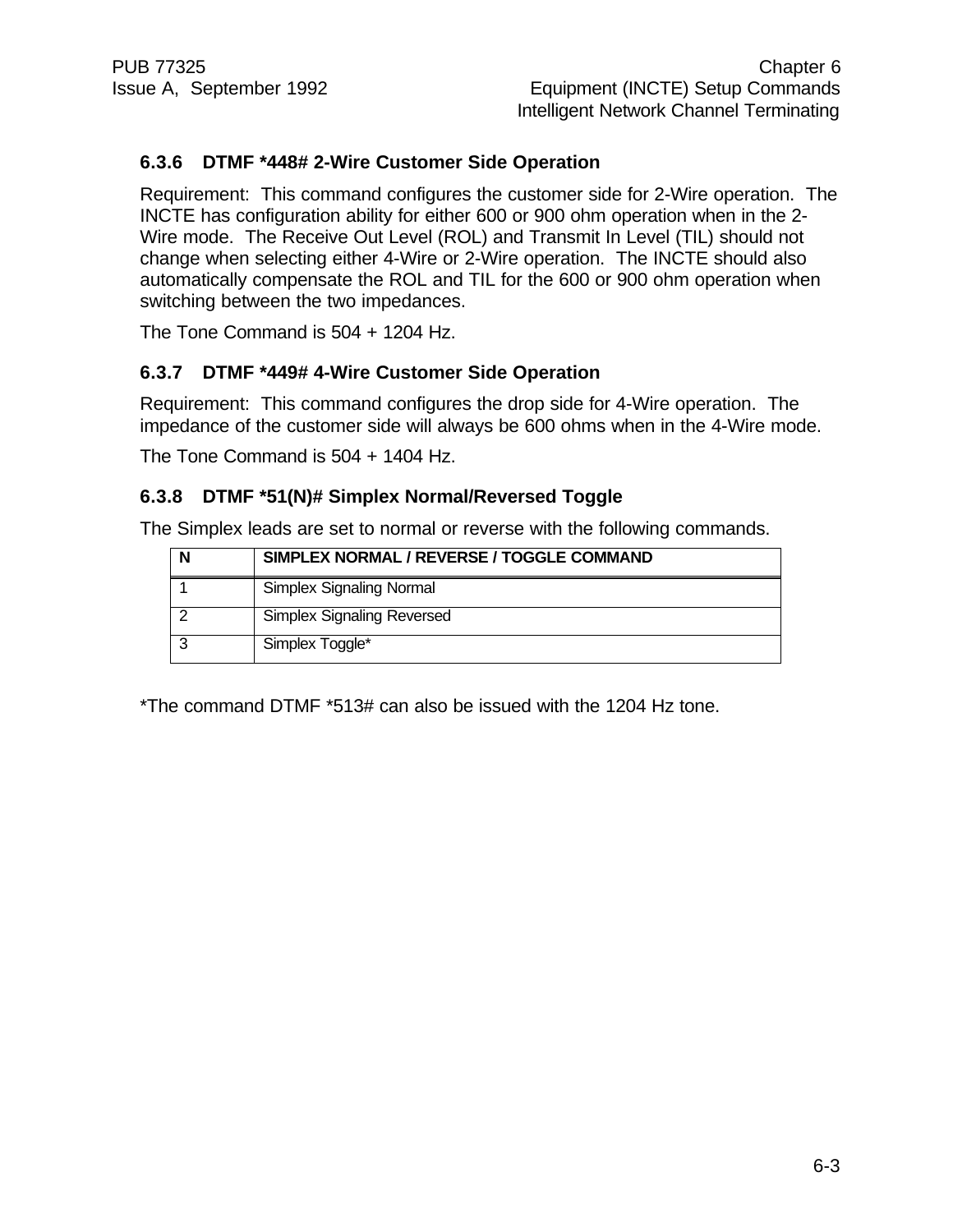## **6.3.9 DTMF \*5(NN)# Set Signaling Options Command**

| <b>NN</b>       | <b>SET SIGNALING OPTION COMMAND</b>           |
|-----------------|-----------------------------------------------|
| 20              | None                                          |
| 21              | DX to E&M, DX 1, Type I                       |
| 22              | DX to E&M, DX 1, Type II                      |
| 23              | DX to E&M, DX 1, Type III                     |
| 24              | DX to E&M, DX 2, Type I                       |
| 25              | DX to E&M, DX 2, Type II                      |
| 26              | DX to E&M, DX 2, Type III                     |
| 51              | SF to E&M, Cust. originate: M Lead, Type I    |
| 52              | SF to E&M, Cust. originate: M Lead, Type II   |
| 53              | SF to E&M, Cust. originate: M Lead, Type III  |
| 54              | SF to E&M, Cust. originate: E Lead, Type I    |
| 55              | SF to E&M, Cust. originate : E Lead, Type II  |
| 56              | SF to E&M, Cust. originate : E Lead, Type III |
| 41              | SF to Open End, Loop Start                    |
| 42              | SF to Open End, Ground Start                  |
| $\overline{43}$ | SF to Closed End, Loop Start                  |
| 44              | SF to Closed End, Ground Start                |
| 60              | Simplex Continuity, Open End, Loop Start      |
| 61              | Simplex Continuity, Open End, Ground Start    |
| 62              | Simplex Continuity, Closed End, Loop Start    |
| 63              | Simplex Continuity, Closed End, Ground Start  |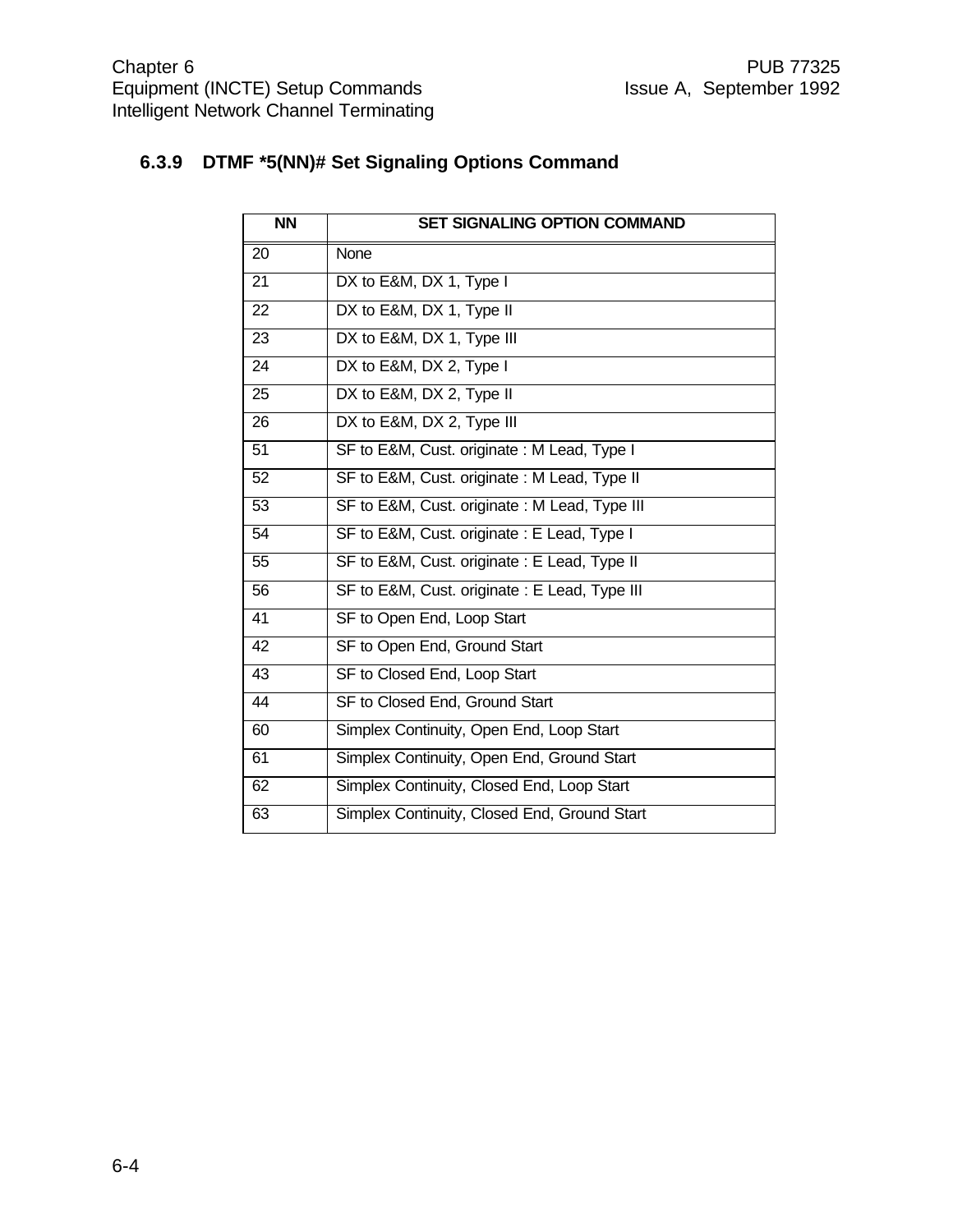## **7. Set Levels**



- RIL Receive In Level
- ROL Receive Out Level
- TIL Transmit In Level
- TOL Transmit Out Level

| <b>DTMF</b> | <b>TONE</b>     | <b>FUNCTION</b>    |
|-------------|-----------------|--------------------|
| *410#       | $504 + 1304$ Hz | Default Level Sett |
| *4101#      | $504 + 1104$ Hz | Special Level Sett |

†These commands have the security feature.

## **7.1 DTMF \*410# Default Levels**

Requirement: This command is used when setting the default levels of the ROL, TIL, and TOL. The INCTE default levels are shown in the table below.

The Tone Command is 504 + 1304 Hz.

|            | <b>ID TONE AT TLP</b> | <b>ID TONE AT DLP</b> |
|------------|-----------------------|-----------------------|
| <b>ROL</b> | $-3.0$                | $-16.0$               |
|            | $+13.0$               | 0.0                   |
| TOL        | $+5.0$                | $-8.0$                |

## **7.2 DTMF \*4101# Special Level Set**

Requirement: This command is a special level command which sets the ROL to 0.0 dB DLP, the TIL to 0.0 dB DLP, and the TOL to -8.0 dB DLP. When Special Level Set is selected, the INCTE must default to DLP level. Any attempt to toggle to TLP (41# or 2804 Hz) or to set communicate at TLP (411# or 1304 Hz) will be rejected and a Reject response returned.

The Tone Command is 504 + 1104 Hz.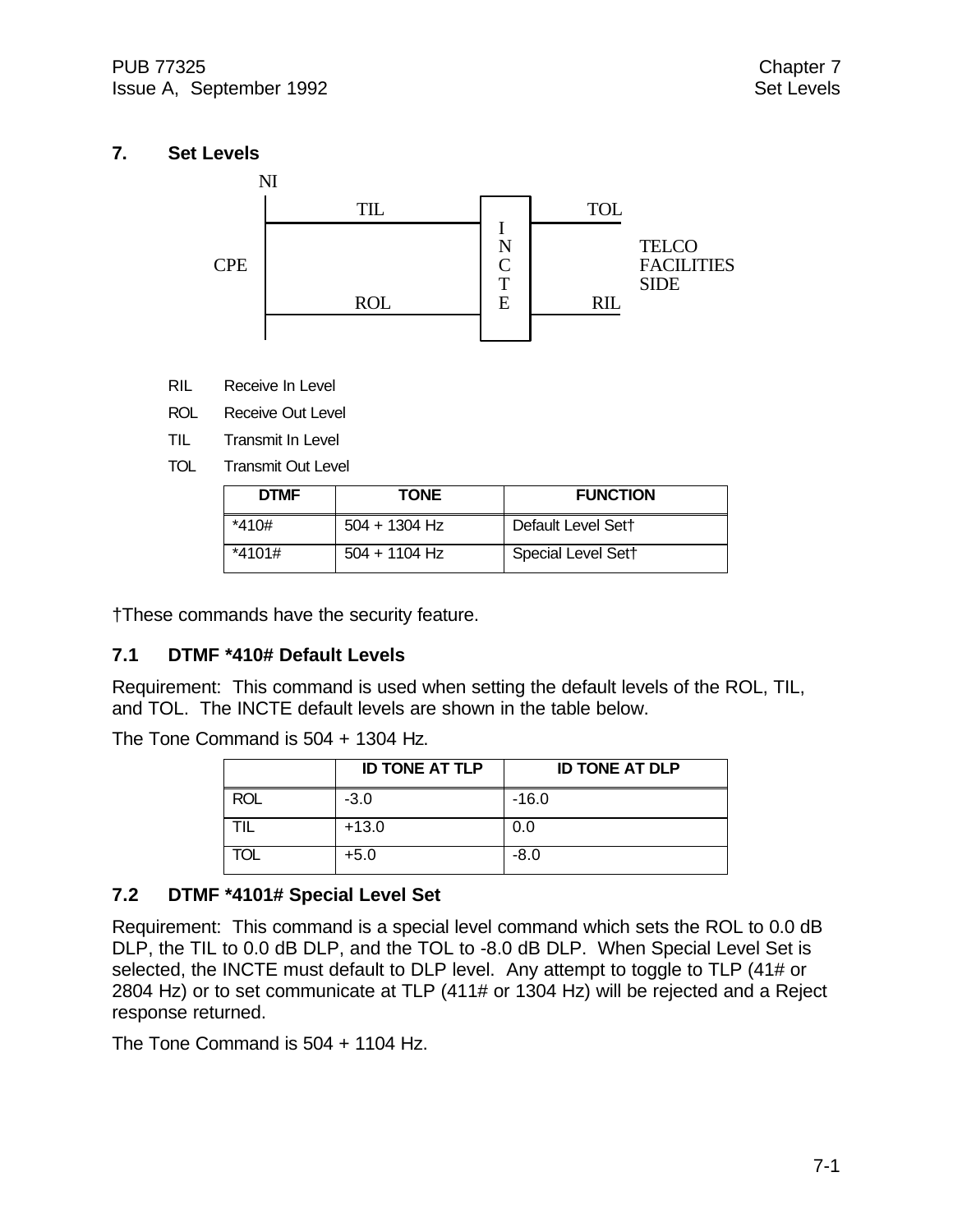## **8. Alignment**

#### **8.1 Alignment Functions**

| <b>DTMF</b> | TONE    | <b>FUNCTION</b>                |
|-------------|---------|--------------------------------|
| 41#         | 2804 Hz | Toggle Communicate at DLP/TLP  |
| 411#        | 1304 Hz | Communicate at TLP Command     |
| 412#        | 1104 Hz | Communicate at DLP Command     |
| 22#         | 1804 Hz | Originate Automatic Alignment+ |

†These commands have the security feature.

## **8.2 Alignment Rules**

## **8.2.1 Alignment - Method of Entry**

Requirement: A 1004 Hz tone starts the alignment procedure. Note that this command may be secured and security should be toggled off before entering this command.

## **8.2.2 Alignment - Method of Exit**

Requirement: DTMF 0# or a 3104 Hz tone aborts to the Menu mode. DTMF 01# or a loopback tone (2713 Hz) for greater than 0.9 seconds will abort to the idle mode. The INCTE automatically exits to the loopback mode after completing a successful alignment; it exits to the Error Signal response (1350 Hz) after an unsuccessful alignment.

## **8.2.3 Alignment - Timing Requirements**

Requirement: The INCTE will time-out to idle mode if a tone or command is not received from the distant end within 5 minutes. The INCTE must process the 1004 Hz tone within 60 seconds of receipt and must process the 2804 Hz, 404 Hz, and the 1804 Hz within 10 seconds of receipt.

## **8.2.4 Alignment - Frequency Requirements**

Requirement: During transmit, the frequency of the transmitted signal must not vary beyond + 1%, while the signal is being transmitted and the power in that signal shall not vary beyond + 0.1 dB. During receive, the INCTE must be able to recognize a received frequency with  $a + 1\%$  tolerance. The INCTE will not continue the alignment process if the received alignment tone changes in frequency by more than 100 Hz prior to the INCTE changing to the next alignment frequency.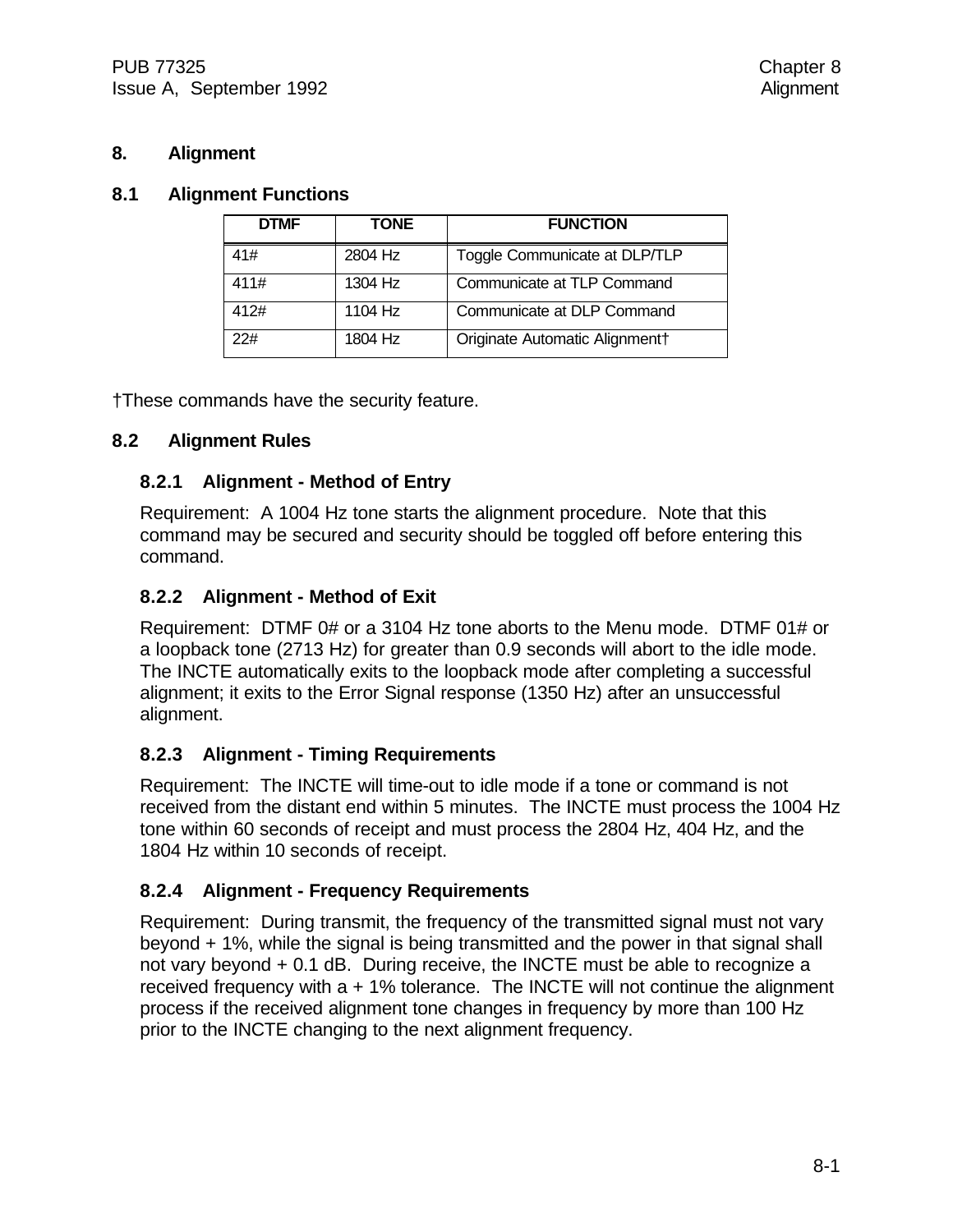## **8.2.5 Alignment - Response Signals**

Requirement: The alignment procedure uses the following response signals. These signals are preceded by the appropriate 2 seconds of ascending or descending stairstep response followed by 15 seconds of appropriate response tone.

- PASS (2804 Hz) The Pass Signal is an ascending stair-step response indicating a successful alignment.
- FAIL (404 Hz) The Fail Signal is a descending stair-step response indicating that the INCTE can align the receive amplifier/equalizer to the best of its ability, but the equalized tones are not successfully equalized.
- ERROR (1350 Hz) The Error Signal is a descending stair-step response indicating that a received alignment tone changed in frequency by more than + 100 Hz prior to the INCTE changing to the next frequency, or that the alignment procedure was stopped, failed, or terminated in some way and the INCTE reverted to the original settings before alignment began. The INCTE will not implement new alignment settings if an Error Signal must be sent. Instead, the INCTE will retain the gain/loss and equalizer settings that were in place before the alignment began. An Error Signal sent as a result of an alignment problem will not time-out using the normal 5-minute Command Menu time-out. Instead, the operator must reset the INCTE by sending either DTMF 0# or a tone (3104 Hz) to enter the Command Menu, or DTMF 01# or the tone equivalent to place the INCTE in idle mode. If Automatic Alignment (AA) was originated by depressing the AA push-button, the AA push-button may be depressed a second time to terminate the Error Signal and return the INCTE to the idle mode.
- SECURITY (2050 Hz) The Security Signal is a descending stair-step response indicating that the security feature of the INCTE is enabled. The alignment procedure requires that the security be disabled by using the DTMF 03# (or equivalent command).

#### **8.2.6 Alignment - Special Requirements**

Requirement: Security must be turned off before the INCTE can accept alignment. The INCTE can be aligned at DLP or TLP with the same result. The alignment sequence of 1004 Hz, 2804 Hz, 404 Hz, and 1804 Hz is used for 4-Tone alignment. The INCTE will halt alignment if the receive requirements are exceeded. The INCTE can perform either a 1-Tone, 3-Tone, or 4-Tone alignment. The 1804 Hz is used only with the 4-Tone alignment. The INCTE may only use 1004 Hz (1-Tone) if the receive equalizer has been disabled.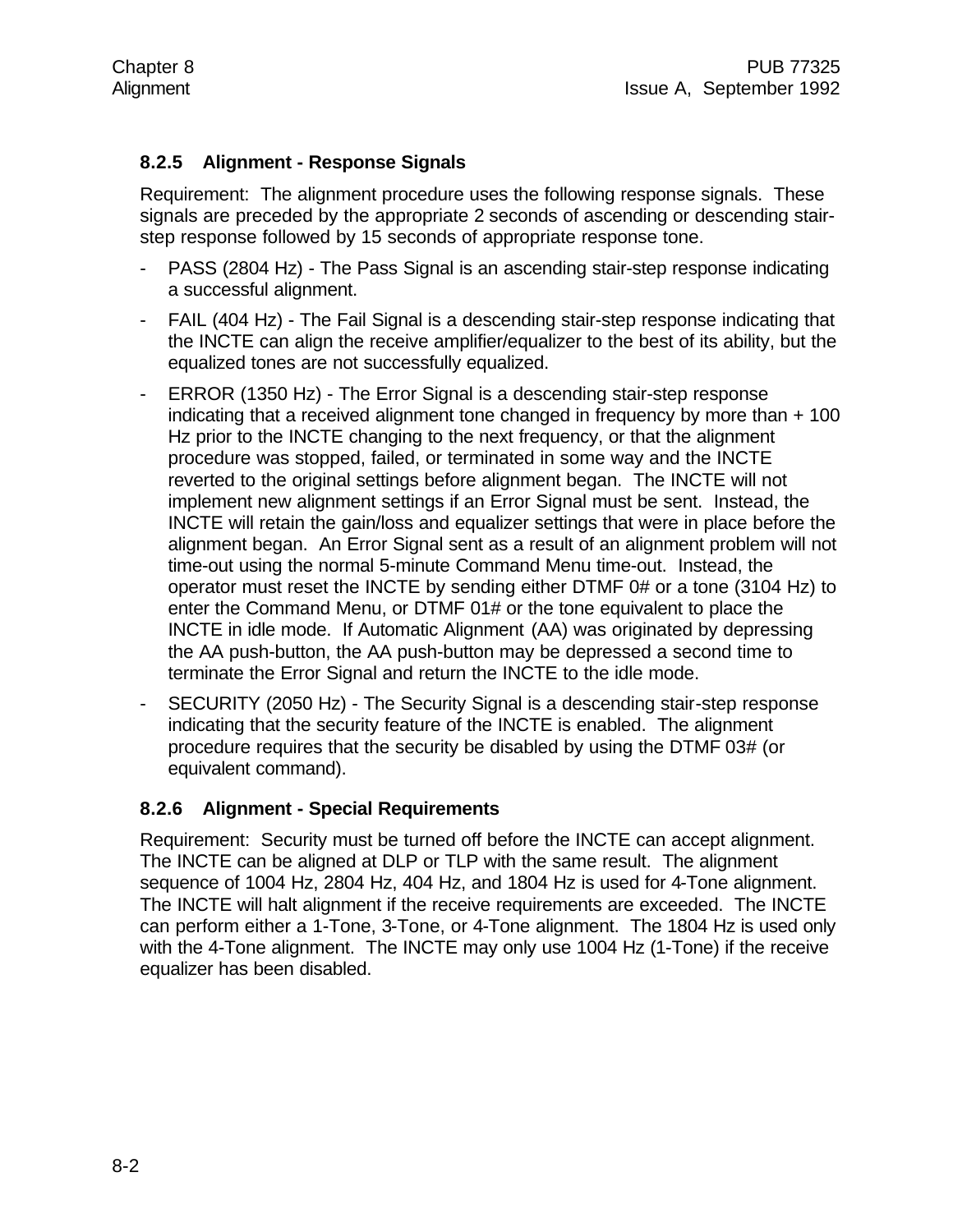The INCTE will not permanently change the receive equalizer gain settings until the complete 1-Tone, 3-Tone, or 4-Tone alignment sequence is completed. If the alignment procedure is stopped, fails, or is terminated in any way during the alignment procedure, the INCTE will revert to the settings which were in place before the alignment began and the unit will send an Error Signal (1350 Hz). Once the alignment process is completed, the new gain and equalizer settings will take effect.

## **8.3 Alignment Commands**

## **8.3.1 DTMF 41# Communicate at TLP/DLP Toggle**

Requirement: This command causes the INCTE to toggle between TLP and DLP.

The tone Command is 2804 Hz.

## **8.3.2 DTMF 411# Communicate at TLP Command**

Requirement: This command causes the INCTE to send the ID tone, transmission testing tones, etc. at TLP. This command also allows the INCTE to be aligned at TLP. If the unit is conditioned for special level set, a Reject response will be generated.

The Tone Command is 1304 Hz for greater than 5 seconds.

## **8.3.3 DTMF 412# Communicate at DLP Command**

Requirement: This command causes the INCTE to send the ID tone, transmission testing tones, etc. at DLP. This command also allows the INCTE to be aligned at DLP.

The Tone Command is 1104 Hz for greater than 5 seconds.

## **8.4 Manual Alignment**

## **8.4.1 Manual Alignment Sequence**

Requirement: The alignment procedure or algorithm follows the sequence below. The term "Distant End" can be replaced by Switched Maintenance Access Connector (SMAS), Channel Access Unit, Equipment Extender, Special Service Center, Advanced Digital Terminal System (ADTS), remote end, etc. The unit must be capable of C2 and C5 conditioning.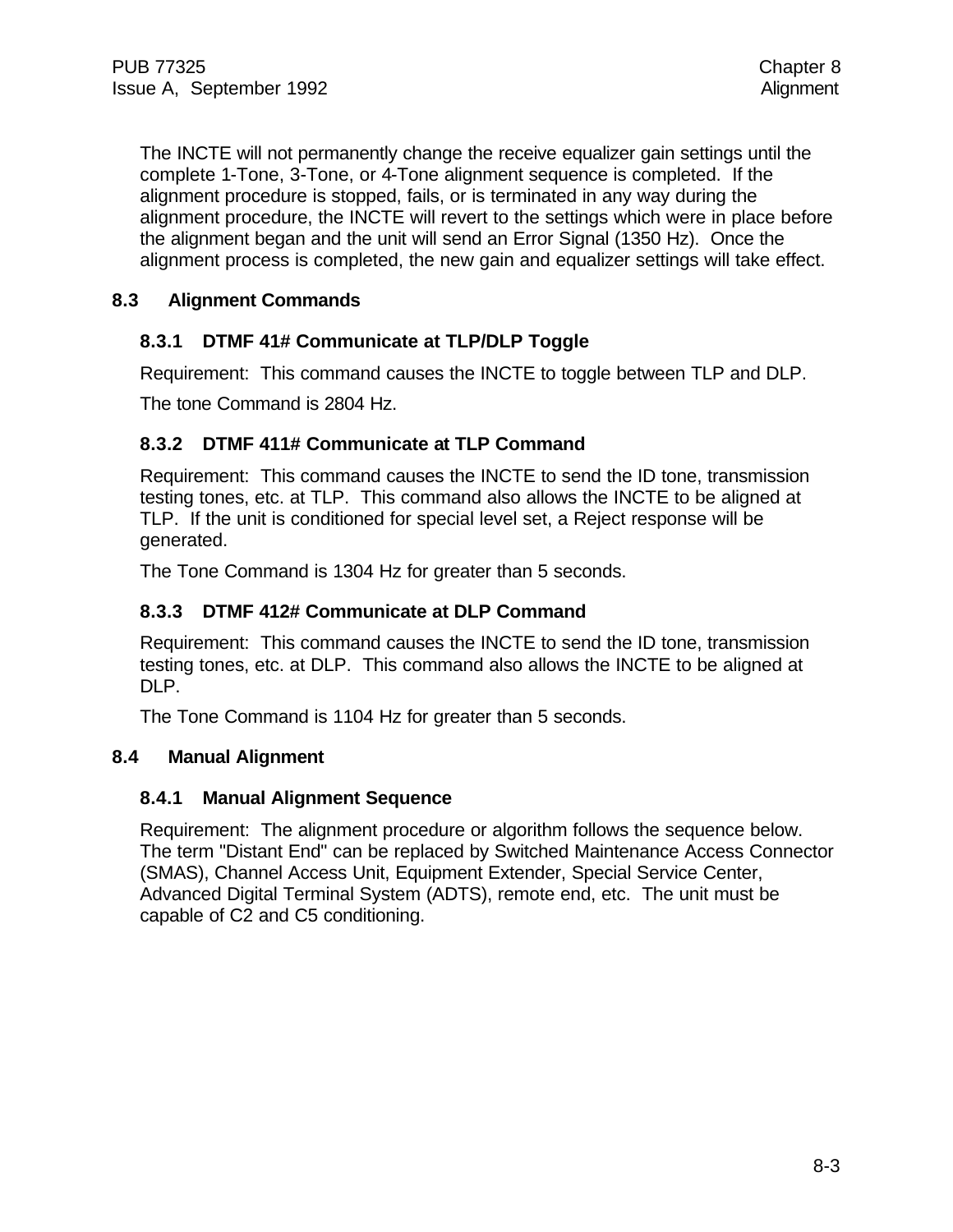| <b>DISTANT END</b>                                                                                                                                                                                                                           | <b>INCTE END</b>                                                                                                                                                    |
|----------------------------------------------------------------------------------------------------------------------------------------------------------------------------------------------------------------------------------------------|---------------------------------------------------------------------------------------------------------------------------------------------------------------------|
| Send Loopback tone (2713 Hz) for greater<br>than $2.5$ seconds + DTMF $0#$ - or - Send<br>Loopback tone (2713 Hz) for greater than 30<br>seconds.                                                                                            | The INCTE will enter the Command Menu and<br>return the ID Response Signal (1004 Hz).                                                                               |
| Disable security by sending DTMF 03# or<br>2004 Hz for greater than 5 Seconds.                                                                                                                                                               | The INCTE will respond with an Accept Signal<br>(350 Hz).                                                                                                           |
| <b>Choose Communication Level:</b><br>Send 411# (1304 Hz) for TLP - or -<br>Send 412# (1104 Hz) for DLP - or -<br>Send 41# (2804 Hz) for TLP/DLP Toggle.                                                                                     | The INCTE will respond with an Accept Signal<br>(350 Hz).                                                                                                           |
| <b>Choose Alignment Options:</b><br>Send DTMF 23# (704+1304 Hz) for<br>Transmission Defaults - or -<br>Send DTMF 20# (704+1204 Hz) for<br>Factory Defaults - or -<br>Manually select Equalizer (*643#) and<br>3 dB Roll-off (*645#) options. | The INCTE will respond with the appropriate<br>Response Signal then send ID tone (1004 Hz).                                                                         |
| Start Alignment:                                                                                                                                                                                                                             | For 1-Tone Alignment:                                                                                                                                               |
| Process the received ID tone and send 1004<br>Hz to the INCTE.                                                                                                                                                                               | If the receiver equalizer is disabled, store or<br>process the received tone within 60 seconds,<br>complete alignment, and send the appropriate<br>Response Signal. |
|                                                                                                                                                                                                                                              | For 3-Tone or 4-Tone Alignment:<br>If the receiver equalizer is enabled, store or<br>process the received level within 60 seconds<br>and output a 2804 Hz tone.     |
| Store or process the received 2804 Hz level<br>and upon completion, return 2804 Hz tone to<br>the INCTE.                                                                                                                                     | Upon receipt of 2804 Hz tone, store or process<br>the received level within 10 seconds and output<br>a 404 Hz tone.                                                 |
| Store or process the received 404 Hz level and<br>upon completion, return 404 Hz tone to the<br>INCTE.                                                                                                                                       | Upon receipt of 404 Hz tone, store or process<br>the received level within 10 seconds and output<br>a 1804 Hz tone.                                                 |
| If 3-Tone Alignment:<br>Store or process the 1804 Hz level, send 1004<br>Hz tone to the INCTE to terminate 3-Tone<br>Alignment.                                                                                                              | Accept the 1004 Hz tone and within 10<br>Seconds send the appropriate Response<br>Signal (Pass / Fail / Error).                                                     |
| If 4-Tone Alignment:<br>Store or process the received 1804 Hz level<br>and and upon completion, return 1804 Hz tone<br>to the INCTE.                                                                                                         | Accept the 1804 Hz tone and within 10<br>seconds send the appropriate Response<br>Signal (Pass / Fail / Error).                                                     |
| Complete Alignment.                                                                                                                                                                                                                          | Implement the new Gain and Equalizer Settings<br>and enter the Loopback Mode.                                                                                       |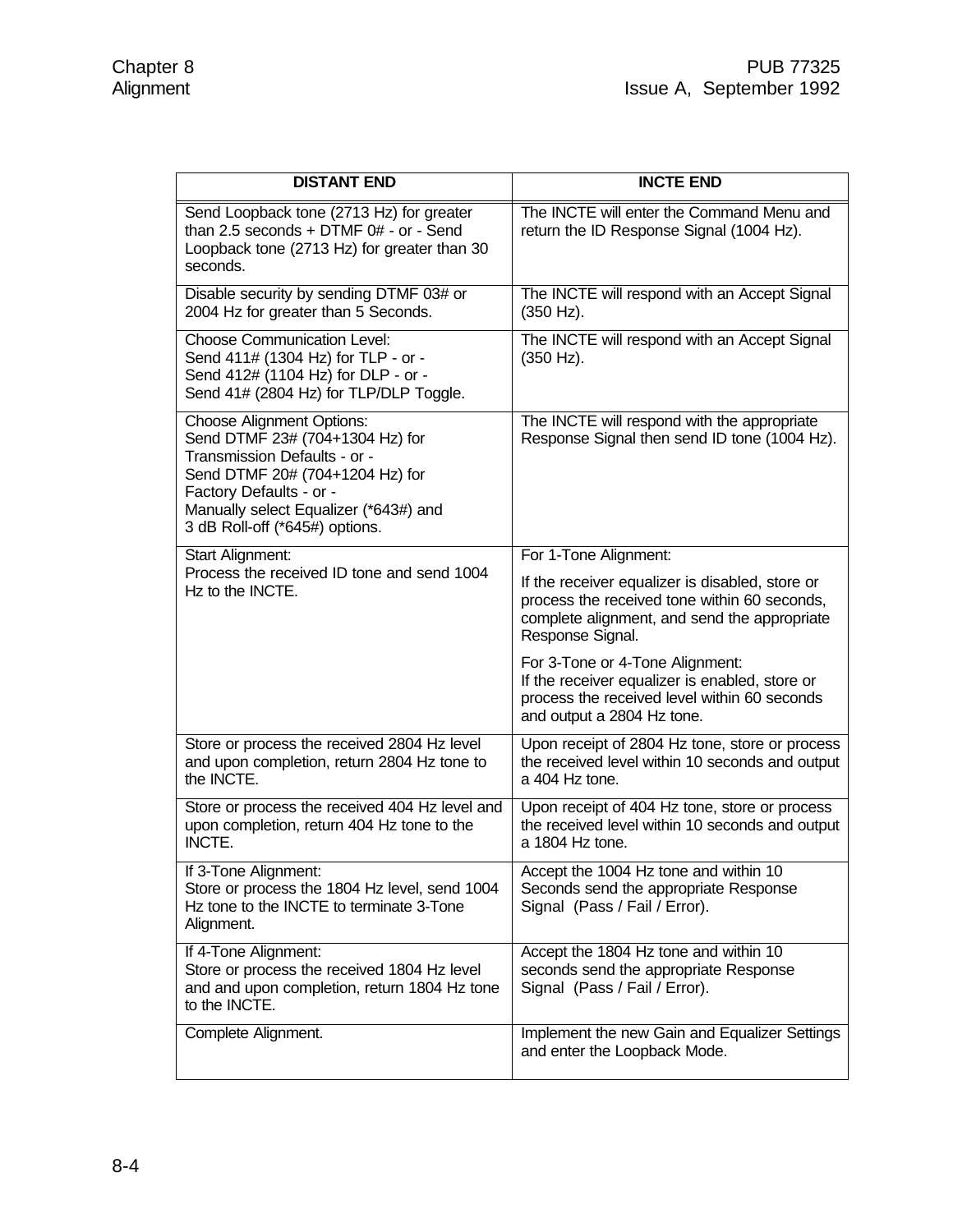## **8.5 Automatic Alignment**

#### **8.5.1 Automatic Alignment Rules**

Requirement: The Automatic Alignment (AA) mode originates self-alignment of the INCTE and aligns the distant end intelligent equipment. The Automatic Alignment is performed using the 4-Tone method and at TLP. The Automatic Alignment mode can be started three ways: the DTMF method, the single-tone method, and the pushbutton method. All three methods are identical except for the command or method to place the INCTE into the Automatic Alignment mode.

The originating end performs a loopback test after the 4-Tone alignment is complete to verify that the circuit meets requirements. If the limits of Automatic Alignment are met, the originating INCTE returns to idle mode. If the limits are not met, the originating end repeats the Automatic Alignment process a second time. If the second attempt still does not meet requirements, the INCTE responds with an Error Signal (1350 Hz) which will not time-out. The INCTE shall implement new receive settings even if an Error Signal must be sent. The originating end places the remote end in the idle mode after Automatic Alignment is complete.

The INCTE must be compatible with other plugs used in U S WEST Communications, Inc.

#### **8.6 Automatic Alignment Sequence**

Requirement: The originating end must be capable of placing the remote end in Command Menu mode and controlling the following Automatic Alignment sequence.

- Send 2713 Hz tone for greater than 30 seconds to set the remote end INCTE into Loopback.
- Disable security by sending 2004 Hz for greater than 5 seconds.
- Send 704 Hz for greater than 5 seconds followed by 1304 Hz for greater than 5 seconds to set the remote INCTE to Transmission Defaults.
- Send 3104 Hz for greater than 5 seconds to return the remote INCTE to Command Mode.
- Toggle the slave unit to TLP by sending 2804 Hz for greater than 5 seconds.
- Perform a 4-Tone alignment as described earlier.
- Perform a loopback test after the 4-Tone alignment is complete and verify that the circuit meets the C5 (see Appendix A) attenuation distortion requirements.
- Place the remote end in idle mode after the Automatic Alignment is complete.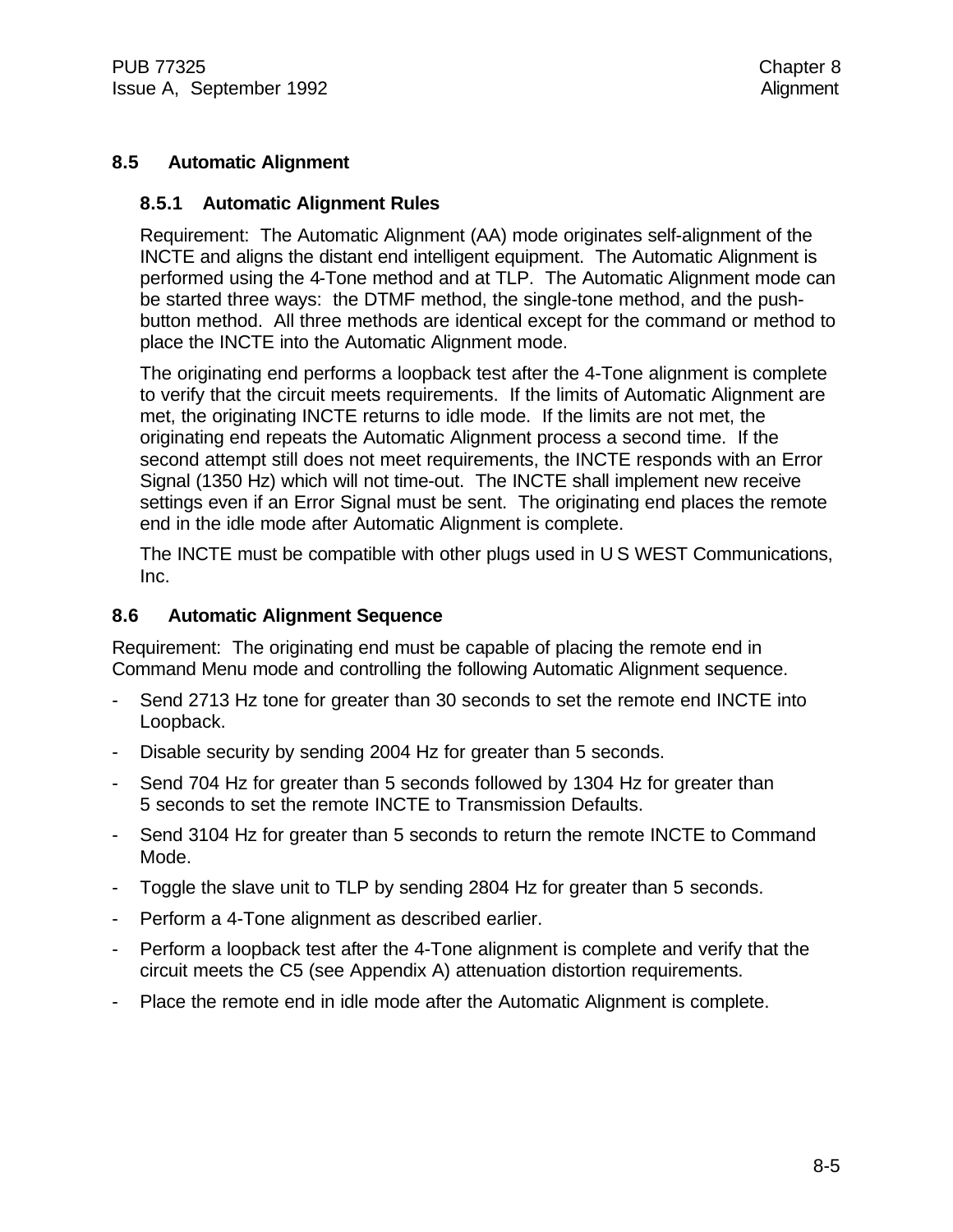## **8.7 DTMF Method and Single Tone Method**

Requirement: The Automatic Alignment mode can be started using the DTMF method or the Single Tone method. The INCTE chosen to be the originating end is first placed in the Command Menu mode. The INCTE is then sent a DTMF 22# (DTMF method) or an 1804 Hz tone (Single Tone method). The INCTE, upon receipt of the 22# or 1804 Hz, enters the Originating Automatic Alignment mode and starts the automatic alignment sequence.

## **8.8 Push-Button Method**

Requirement: The push-button method of Automatic Alignment (AA) is started by depressing the AA push-button on the face plate of the INCTE for more than 1 second. This puts the INCTE in the Originating Automatic Alignment (AA) mode and starts the automatic alignment sequence. The INCTE AA push-button is usable only within the first 5 minutes after power is applied to the INCTE. The INCTE has a timer which will disable the AA push-button after 5 minutes. If the AA push-button is depressed and Automatic Alignment is to be terminated, the push-button may be depressed a second time to terminate Automatic Alignment.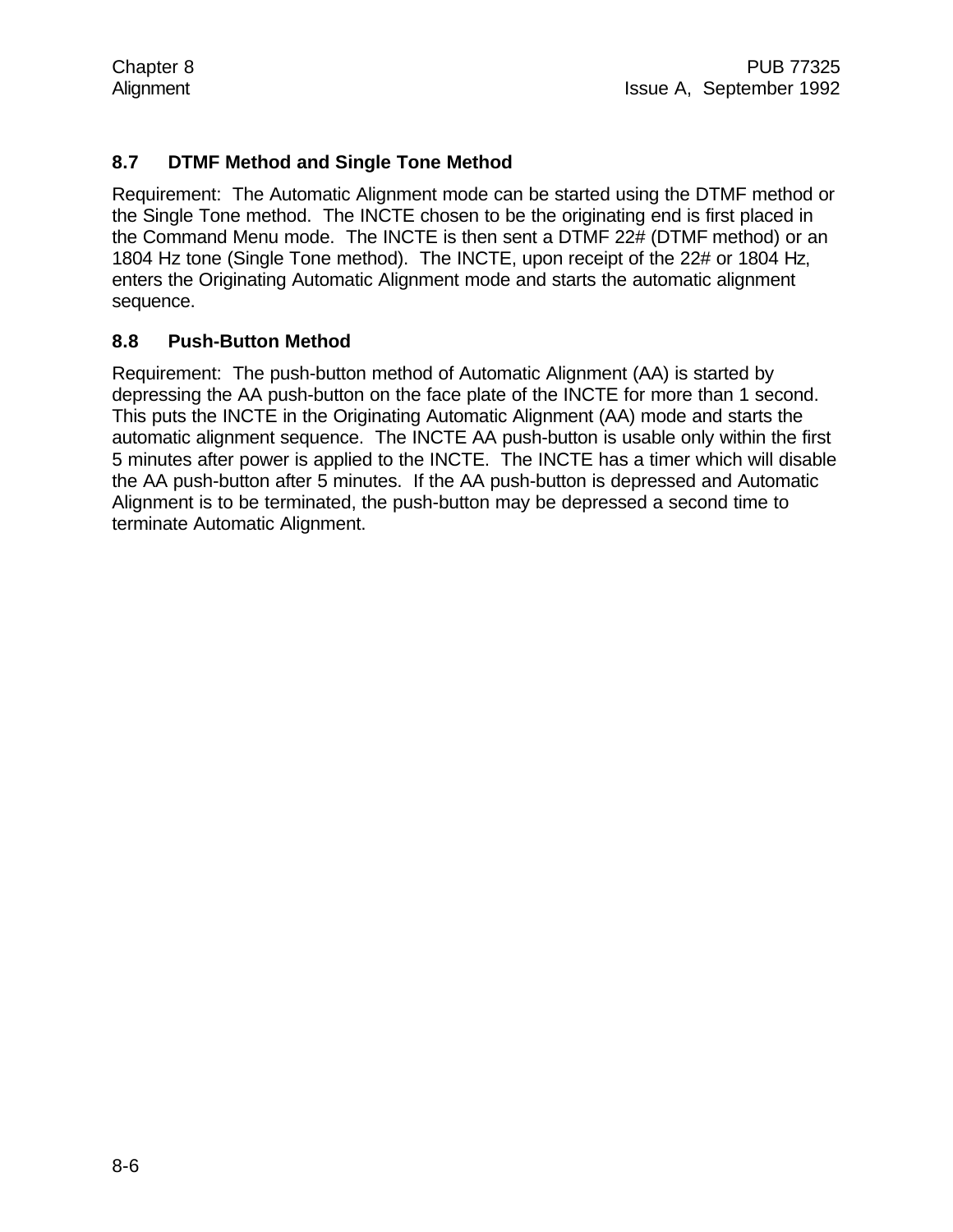## **9. Loopback Signals & Loopback Paths**

| <b>DTMF</b> | <b>TONE</b>          | <b>FUNCTION</b>                         |
|-------------|----------------------|-----------------------------------------|
| 33#         | 304 Hz               | Place INCTE in Equal Level Loopback.    |
| 42(NN)#     | 704 + 1104 + XXXX Hz | Change Loopback Frequency. <sup>†</sup> |

†The 42(NN)# command has the security feature.

## **9.1 Equal Level Loopback**

Requirement: If the loopback frequency is sent for more than 2.5 seconds but less than 30 seconds while the INCTE is in idle mode, the INCTE enters the Equal Level Loopback mode. The Equal Level Loopback mode can also be entered by sending a DTMF 33# command or a 304 Hz tone greater than 5 seconds while in the Command Menu mode. Equal Level Loopback will time-out in 20 minutes and return the INCTE to idle mode. Sending the loopback frequency for greater than 0.9 seconds after entering the Command Menu returns the INCTE to the idle mode. The DTMF 01# command will also cause the INCTE to leave Equal Level Loopback and return to idle mode. Sending the DTMF 0# command or 3104 Hz tone while in Equal Level Loopback causes the INCTE to go to Command Menu mode. The loopback tone operates the loopback function of the INCTE at TLP or DLP. Equal Level Loopback is also entered after an alignment is complete. See Chapter 8 for details.

## **9.2 Change Loopback Frequency**

Requirement: The INCTE can select seven different loopback or control frequencies. The factory default will always be 2713 Hz. The DTMF 42(NN)# command or its tone equivalent of 704 + 1104 + XXXX Hz selects the loopback or control frequency. The DTMF command must be sent twice for the frequency to change. If the command is sent only once and the INCTE is placed back in idle mode, the first DTMF 42(NN)# command is ignored. The command must be sent two more times after entering the Command Menu mode for the frequency to change.

The INCTE provides 6 different loopback frequencies other than 2713 Hz. The new loopback frequency becomes effective immediately upon executing the DTMF command twice.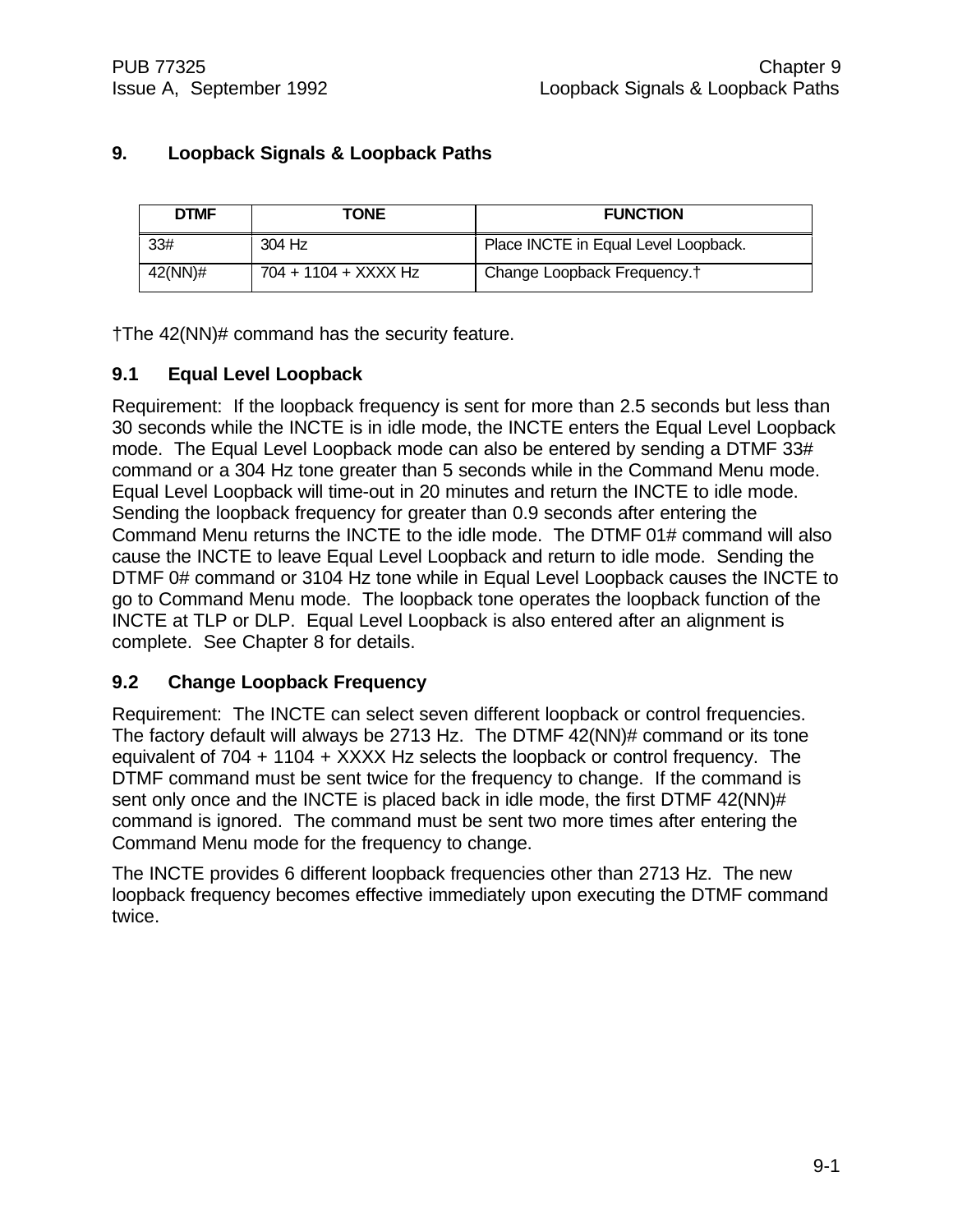| <b>DTMF 42(NN)#</b> | <b>NEW LOOPBACK FREQUENCY</b> |
|---------------------|-------------------------------|
| $NN = 15$           | 1513 Hz                       |
| $NN = 16$           | 1613 Hz                       |
| $NN = 17$           | 1713 Hz                       |
| $NN = 19$           | 1913 Hz                       |
| $NN = 24$           | 2413 Hz                       |
| $NN = 25$           | 2513 Hz                       |
| $NN = 27$           | 2713 Hz                       |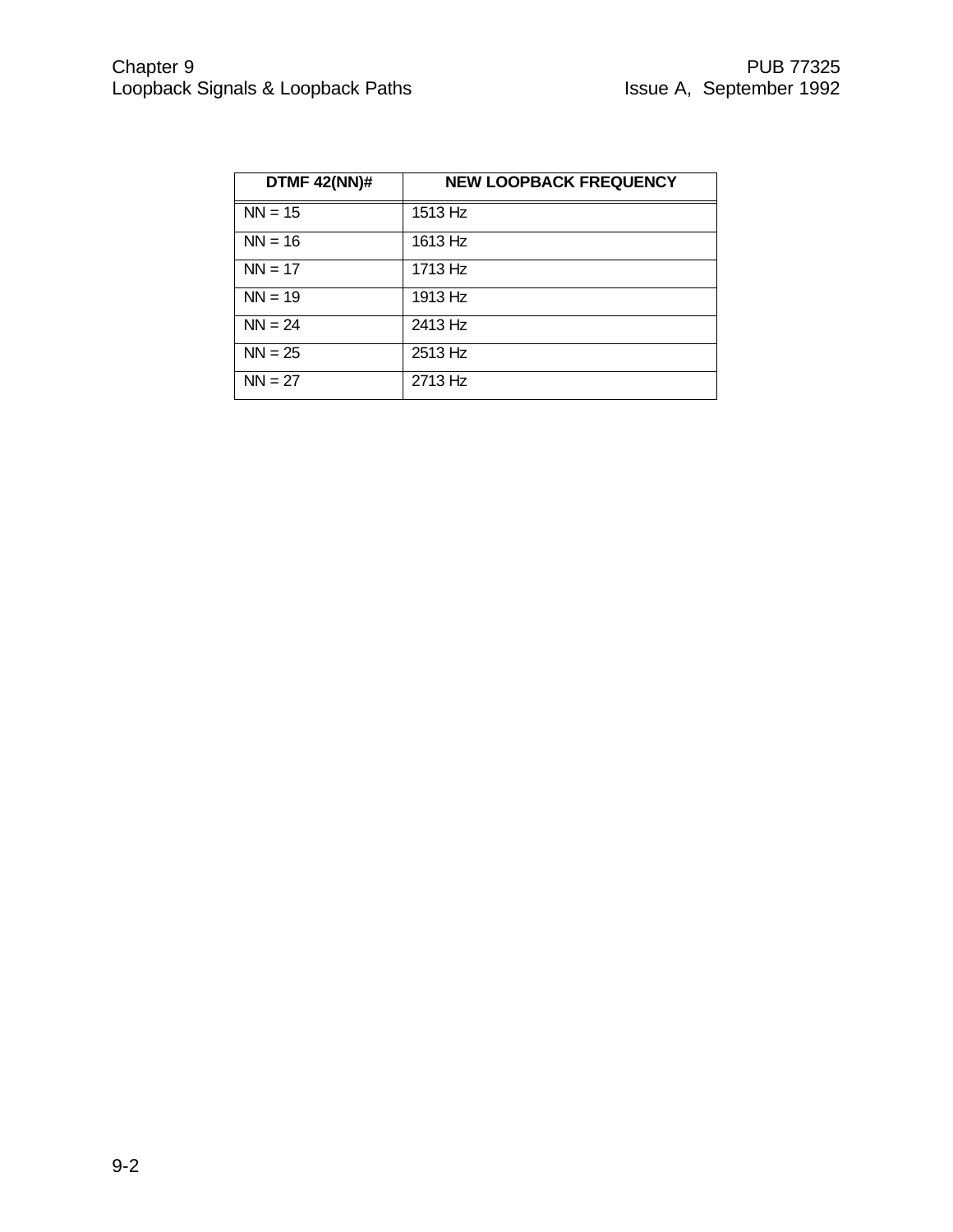#### **10. Queries**

Most commands have a query mode which allows the user to find specific options installed in the INCTE or query the status of a function of the INCTE. Most of the DTMF query commands have an equivalent tone method.

The following commands are query commands:

| <b>DTMF</b> | <b>TONE</b>           | <b>FUNCTION</b>                |
|-------------|-----------------------|--------------------------------|
| 410#        | $604 + 2304 + 904$ Hz | <b>Default Level Query</b>     |
| 440#        | 604 + 2304 + 404 Hz   | Facility Side 150 ?            |
| 441#        | 604 + 2304 + 504 Hz   | Facility Side 600 ?            |
| 442#        | $604 + 2304 + 604$ Hz | Facility Side 1200?            |
| 445#        | $604 + 804$ Hz        | <b>Sealing Current Sink</b>    |
| 446#        | $604 + 904$ Hz        | <b>Sealing Current Source</b>  |
| 447#        | $604 + 1004$ Hz       | Sealing Current Off            |
| 448#        | 604 + 504 Hz          | 2W Customer Side Operation     |
| 449#        | 604 + 704 Hz          | 4W Customer Side Operation     |
| 643#        | 604 + 2304 + 304 Hz   | <b>Receive Equalizer Query</b> |
| 645#        | $604 + 2304 + 804$ Hz | 3 dB Roll Off Query            |

#### **10.1 Query Responses**

Requirement: If the query command sent to the INCTE is applicable to the operation, the INCTE responds with an Accept Signal (350 Hz). If the INCTE is incapable of the operation, it responds with an Error Signal (1350 Hz). If the INCTE has an option switch which is set opposite to the query or the query is false, the INCTE responds with a Reject Signal (750 Hz).

#### **10.2 Query Commands**

#### **10.2.1 DTMF 410# Default Level Query**

Requirement: This command verifies the status of the Default Level or Special Level setting of the INCTE. If the INCTE is set for Default Levels, the INCTE responds with an Accept Signal. Otherwise, the INCTE sends a Reject Signal indicating that the INCTE is currently set for Special Levels.

The Tone Command is 604 + 2304 + 904 Hz.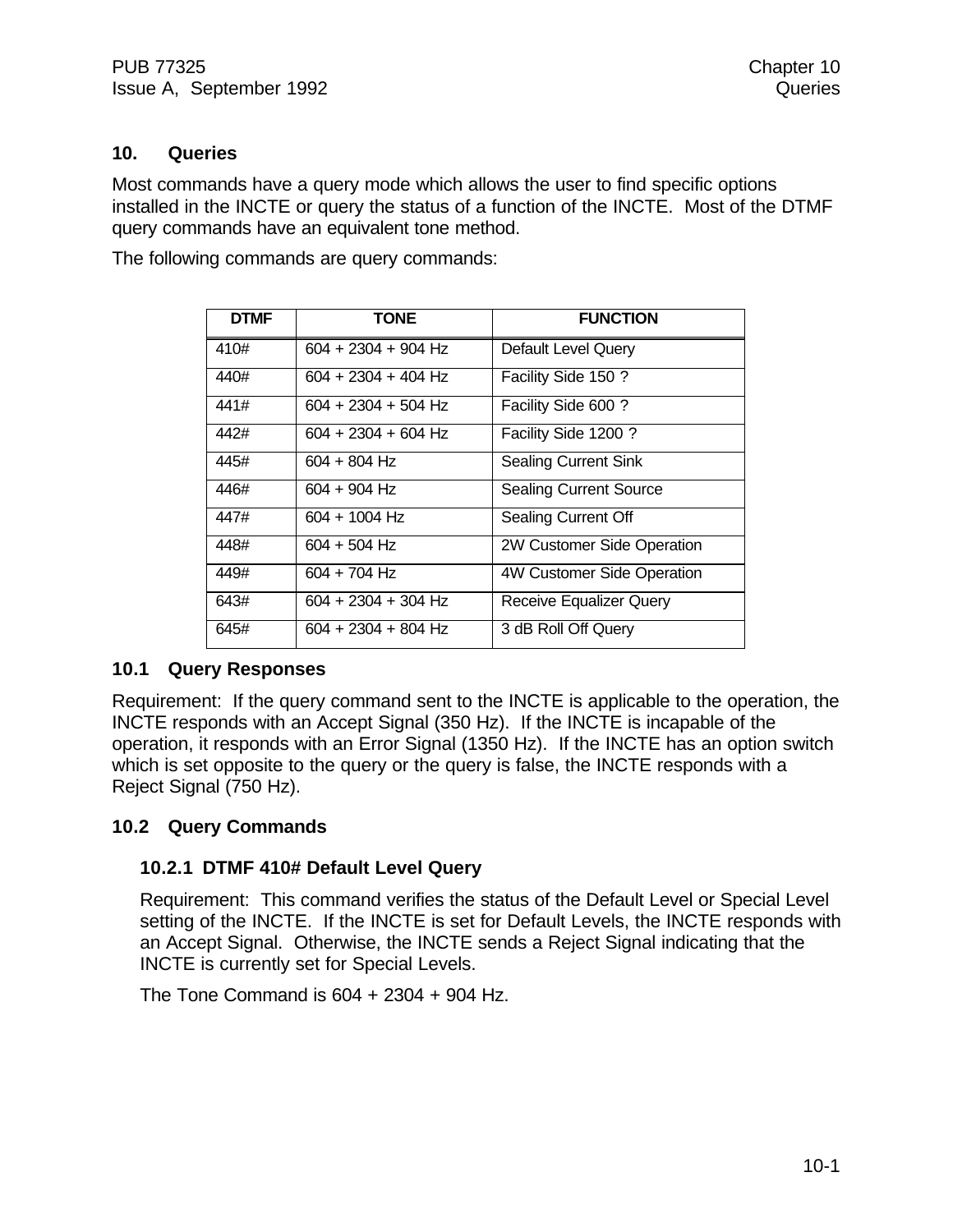## **10.2.2 DTMF 440# Facility Side 150 Ohms**

Requirement: This command verifies the impedance setting of the facility side of the INCTE. If the facility side of the INCTE is set to 150 ohms, the INCTE sends an Accept Signal. Otherwise, the INCTE sends a Reject Signal.

The Tone Command is 604 + 2304 + 404 Hz.

#### **10.2.3 DTMF 441# Facility Side 600 Ohms**

Requirement: This command verifies the impedance setting of the facility side of the INCTE. If the facility side of the INCTE is set to 600 ohms, the INCTE sends an Accept Signal. Otherwise, the INCTE sends a Reject Signal.

The Tone Command is 604 + 2304 + 504 Hz.

#### **10.2.4 DTMF 442# Facility Side 1200 Ohms**

Requirement: This command verifies the impedance setting of the facility side of the INCTE. If the facility side of the INCTE is set to 1200 ohms, the INCTE sends an Accept Signal. Otherwise, the INCTE sends a Reject Signal.

The Tone Command is 604 + 2304 + 604 Hz.

#### **10.2.5 DTMF 445# Sealing Current Sink**

Requirement: This command verifies that the INCTE is set to Sealing Current Sink. The INCTE will respond with an Accept Signal if the query is true; otherwise, the INCTE will respond with a Reject Signal.

The Tone Command is 604 + 804 Hz.

#### **10.2.6 DTMF 446# Sealing Current Source**

Requirement: This command verifies that the INCTE is set to Sealing Current Source. The INCTE responds with an Accept Signal if the query is true; otherwise, the INCTE sends a Reject Signal.

The Tone Command is 604 + 904 Hz.

#### **10.2.7 DTMF 447# Sealing Current Off**

Requirement: This command verifies that the INCTE is set to Sealing Current Off. The INCTE responds with an Accept Signal if the query is true; otherwise, the INCTE will respond with a Reject Signal.

The Tone Command is 604 + 1004 Hz.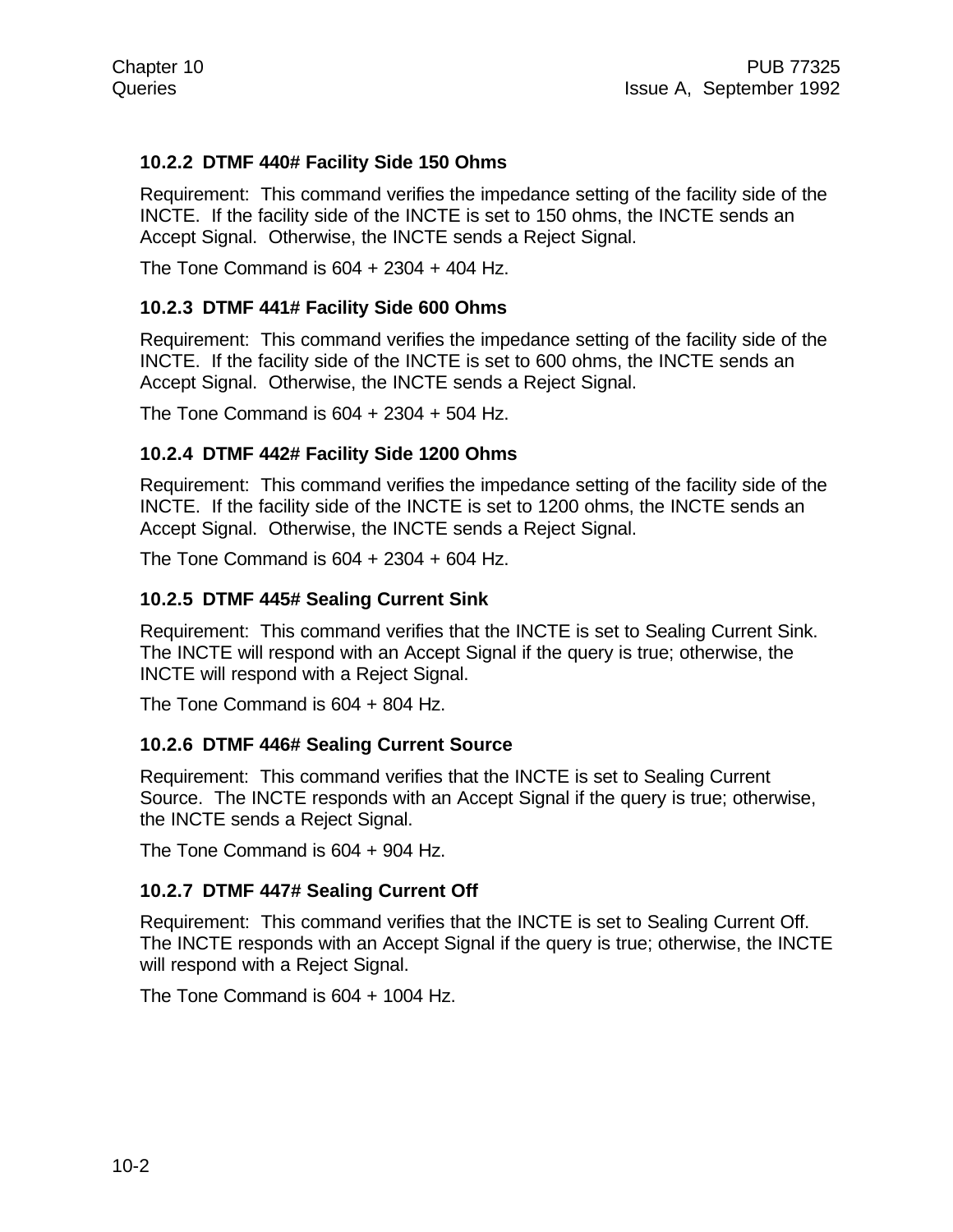## **10.2.8 DTMF 448# 2-Wire Customer Side Operation**

Requirement: This command verifies that the customer side of the INCTE is set to 2- Wire (2W) operation. The INCTE responds with an Accept Signal if the query is true; otherwise, the INCTE sends a Reject Signal.

The Tone Command is 604 + 504 Hz.

#### **10.2.9 DTMF 449# 4-Wire Customer Side Operation**

Requirement: This command verifies that the customer side of the INCTE is set to 4- Wire (4W) operation. The INCTE responds with an Accept Signal if the query is true; otherwise, the INCTE sends a Reject Signal.

The Tone Command is 604 + 704 Hz.

#### **10.2.10 DTMF 643# Receive Equalizer Query**

Requirement: This command checks the position of the receive equalizer. If the equalizer is enabled, the INCTE will respond with an Accept Signal. If the equalizer is disabled, the INCTE responds with a Reject Signal. If the INCTE is not capable of removing the receive equalizer (disabling the equalizer), the INCTE responds with an Error Signal.

The Tone Command is 604 + 2304 + 304 Hz.

#### **10.2.11 DTMF 645# 3 dB Roll Off Query**

Requirement: This command verifies that the INCTE has been toggled to full equalization or 3 dB of attenuation distortion at 2804 Hz. If the INCTE is set to insert a 3 dB Roll Off, the INCTE responds with an Accept Signal indicating that the Roll Off is enabled.

The Tone Command is 604 + 2304 + 804 Hz.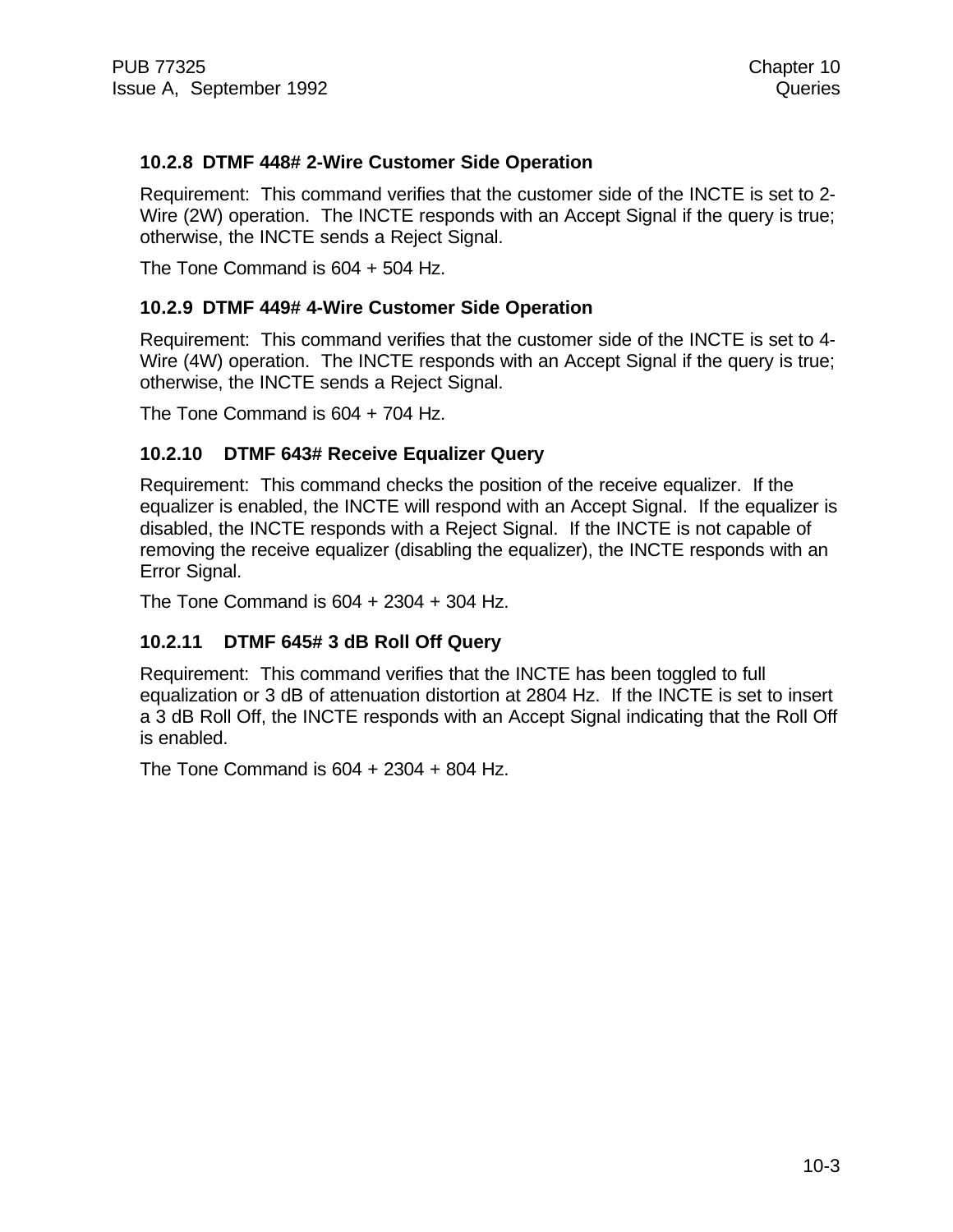## **11. Transmission Testing Features**

Testing features can be accessed on the INCTE through DTMF or the frequencies listed below.

| <b>DTMF</b> | <b>TONE</b>     | <b>FUNCTION</b>                          |
|-------------|-----------------|------------------------------------------|
| 30#         | $904 + 1004$ Hz | <b>Milliwatt Test</b>                    |
| 31#         | $904 + 504$ Hz  | Terminate and Leave †                    |
| 32#         | 404 Hz          | <b>Access Transmission Response Mode</b> |
| 35#         | 804 Hz          | 4-Tone Slope                             |
| 640#        | $904 + 304$ Hz  | Cable Flip Command                       |
| 646#        | $904 + 804$ Hz  | <b>Timed Cable Pair Open</b>             |
| 641#        | $904 + 604$ Hz  | Terminate 2W                             |
| 644#        | $904 + 704$ Hz  | Short 2W                                 |

† The Terminate and Leave command has the security feature.

## **11.1 DTMF 30# Milliwatt Test**

Requirement: This command causes the INCTE to send a 1004 Hz at a 0.0 dBm level at the transmit out port. The level of output shall always be 0.0 dBm and default to a 600 ohm termination. This command will execute without delay and will not send an Accept Signal. To exit this command, use DTMF 0# or 3104 Hz to return to the Command Menu or use DTMF 01# or the loopback tone to return to idle mode.

The Tone Command is 904 + 1004 Hz.

## **11.2 DTMF 31# Terminate and Leave Command**

Requirement: This command leaves the INCTE in a Terminate and Leave state until it is released by loopback tone for greater than 0.9 seconds. While in Terminate and Leave, it is imperative that the INCTE not recognize foreign tone equivalent or any other commands in the Universal Command Menu except loopback tone. The Terminate and Leave mode was designed to take a circuit out of service and in this mode it can possibly receive foreign DTMF, frequency tones, and voice band data signals from the distant end. These foreign signals do not cause the INCTE to change modes or respond with any response signals.

The Tone Command is 904 + 504 Hz.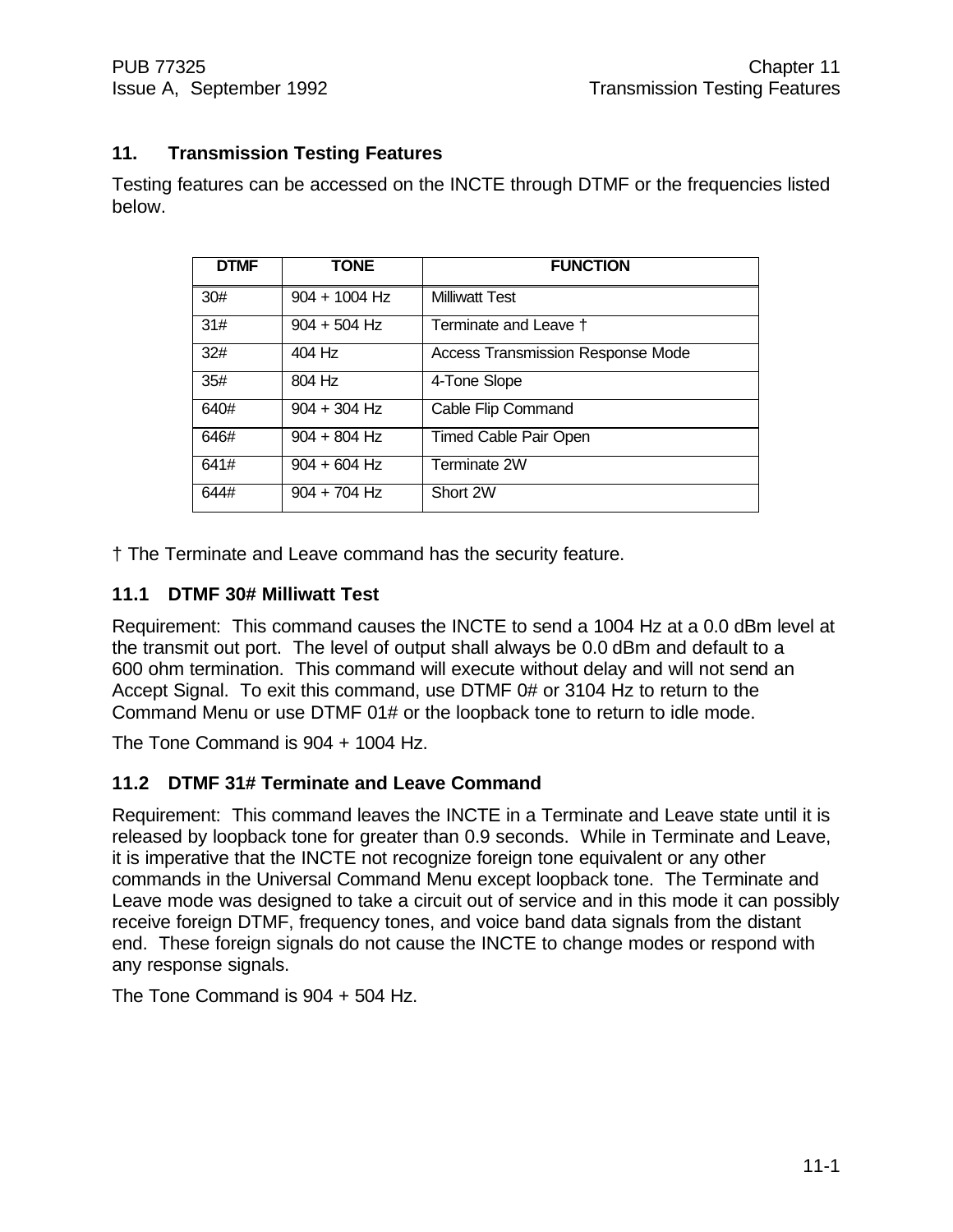## **11.3 DTMF 32# Access Transmission Response Mode**

Requirement: This command permits using the INCTE as a signal generator to align office equipment, make a frequency sweep of the transmit facility, perform a transmission analysis of a circuit, etc. The INCTE always sends tones at 0.0 dBm0 TOL at TLP or -13.0 dBm0 TOL at DLP.

While in the Transmission Response mode, none of the tone commands are recognized by the INCTE except loopback tone. The Transmission Response mode can be escaped by sending loopback tone for greater than 0.9 seconds which returns the INCTE to idle mode; sending DTMF 0# (not its tone equivalent) which returns the INCTE to the Menu mode; or letting the INCTE time-out.

The Tone Command is 404 Hz for greater than 5 seconds.

#### **11.4 Select Transponder Frequency - Received Tone Method**

Requirement: The frequency of the tone received by the INCTE determines the frequency of the tone generated, rounded to the nearest 104 Hz, (i.e., 1035 Hz is rounded to 1004 Hz). The range of operation is from 304 Hz to 3204 Hz, (except for the 2650 through 2749 Hz band, which is restricted). If the INCTE receives a tone within the restricted band, the INCTE either returns to idle mode, if the frequency received is in the loopback frequency band, or responds with a quiet termination (see Appendix A), if the received tone is outside the loopback frequency band. If no tone is received, the INCTE provides a quiet termination.

#### **11.5 Select Transponder Frequency - DTMF Method**

Requirement: Tones generated by the INCTE can also be set via DTMF signals. The Transmission Response Sub-Menu is entered by sending a DTMF 32#, after which the INCTE returns a quiet termination. Then, any frequency may be selected via DTMF (NN)# commands listed below. The send level can be changed using command 41# TLP/DLP toggle, 411# for TLP, or 412# for DLP. These commands must be sent before entering Transmission Test mode. The INCTE will not recognize these commands while in Transmission Response mode. The frequency of the transmitted tones is +1% from the listed frequencies; output level is within +0.2 dB of the previously selected TOL.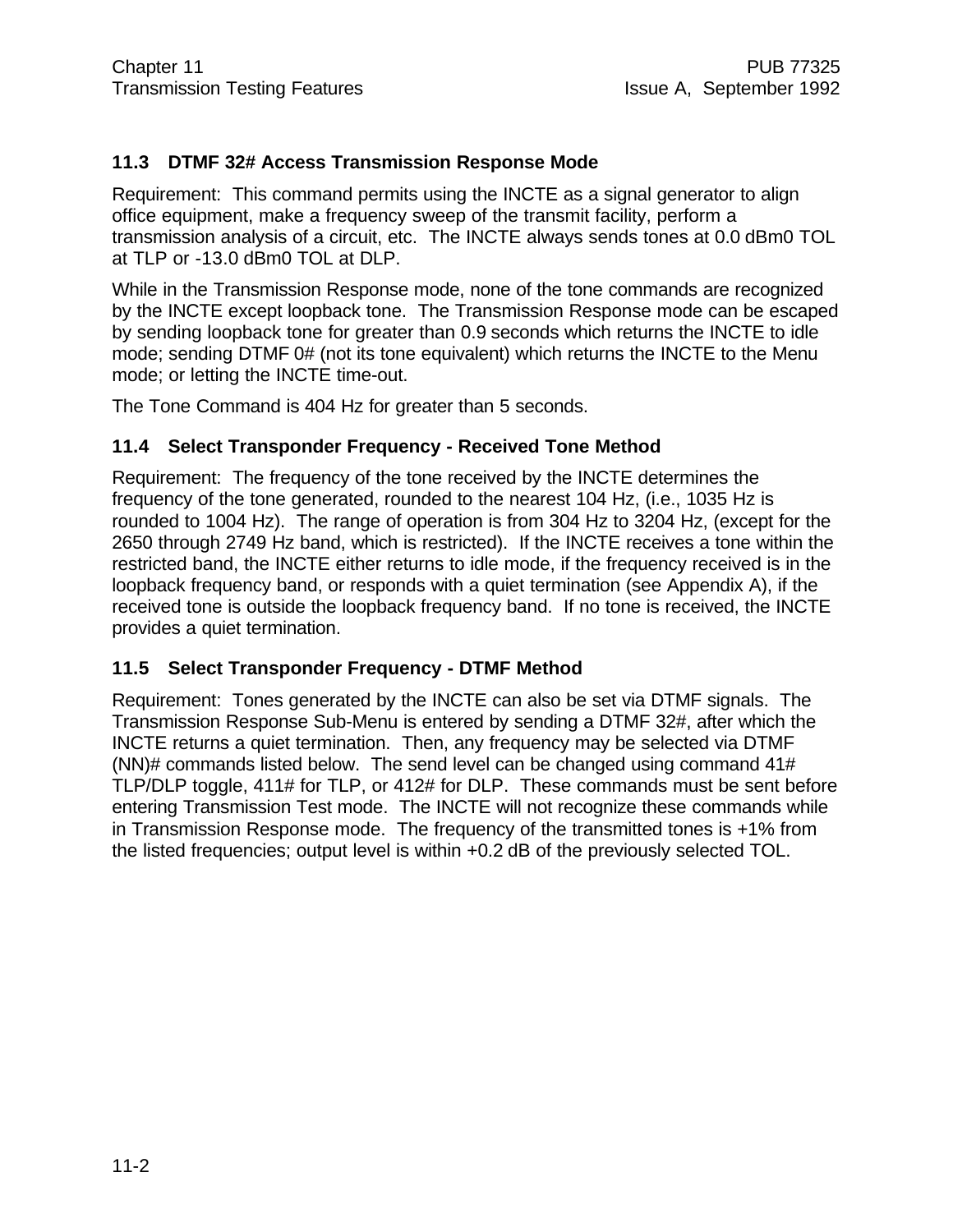| NN#    | <b>FREQUENCY</b>         | NN# | <b>FREQUENCY</b> | NN# | <b>FREQUENCY</b> |
|--------|--------------------------|-----|------------------|-----|------------------|
| $00\,$ | <b>Quiet Termination</b> | 12  | 1204 Hz          | 22  | 2204 Hz          |
| 03     | 304 Hz                   | 13  | 1304 Hz          | 23  | 2304 Hz          |
| 04     | 404 Hz                   | 14  | 1404 Hz          | 24  | 2404 Hz          |
| 05     | 504 Hz                   | 15  | 1504 Hz          | 25  | 2504 Hz          |
| 06     | 604 Hz                   | 16  | 1604 Hz          | 26  | 2604 Hz          |
| 07     | 704 Hz                   | 17  | 1704 Hz          | 27  | 2704 Hz          |
| 08     | 804 Hz                   | 18  | 1804 Hz          | 28  | 2804 Hz          |
| 09     | 904 Hz                   | 19  | 1904 Hz          | 29  | 2904 Hz          |
| 10     | 1004 Hz                  | 20  | 2004 Hz          | 30  | 3004 Hz          |
| 11     | 1104 Hz                  | 21  | 2104 Hz          | 31  | 3104 Hz          |

#### **11.6 DTMF 35# 4-Tone Slope Mode**

Requirement: The 4-Tone Slope mode allows the facility to be analyzed from the distant end. Upon receipt of the command or 804 Hz tone, the INCTE does not respond with an Accept Signal but directly enters the 4-Tone Slope mode. The INCTE sends a series of four alignment tones of known frequency and level, then provides a quiet termination. The four tones in sequence are: 1004 Hz, 404 Hz, 1804 Hz, and 2804 Hz. Each tone is transmitted for 10 seconds at the TLP or DLP previously selected. If the TLP/DLP needs to be changed, it must be selected before entering 4-Tone Slope mode.

After completing the 4-Tone Slope sequence and while in the quiet termination mode, the INCTE will respond to a new 4-Tone Slope command. While in the 4-Tone mode, if the unit receives DTMF 0# (the tone equivalent has no effect), the INCTE returns to Command Menu. The unit returns to idle mode upon receipt of DTMF 01# or loopback tone for more than 0.9 seconds.

The Tone Command is 804 Hz for greater than 5 seconds.

#### **11.7 DTMF 640# Cable Flip Toggle Command**

Requirement: This command operates a relay in the INCTE which reverses the transmit and receive cable facilities. Factory default (normal) is Transmit on pins 41 and 47 and Receive on pins 7 and 13. This command permits toggling between normal and reversed. It will execute without delay and will not initiate an Accept response. This command causes only a temporary reversal: the cable flip returns to normal when exiting Command Menu or when Command Menu time-out is reached.

The Tone Command is 904 + 304 Hz.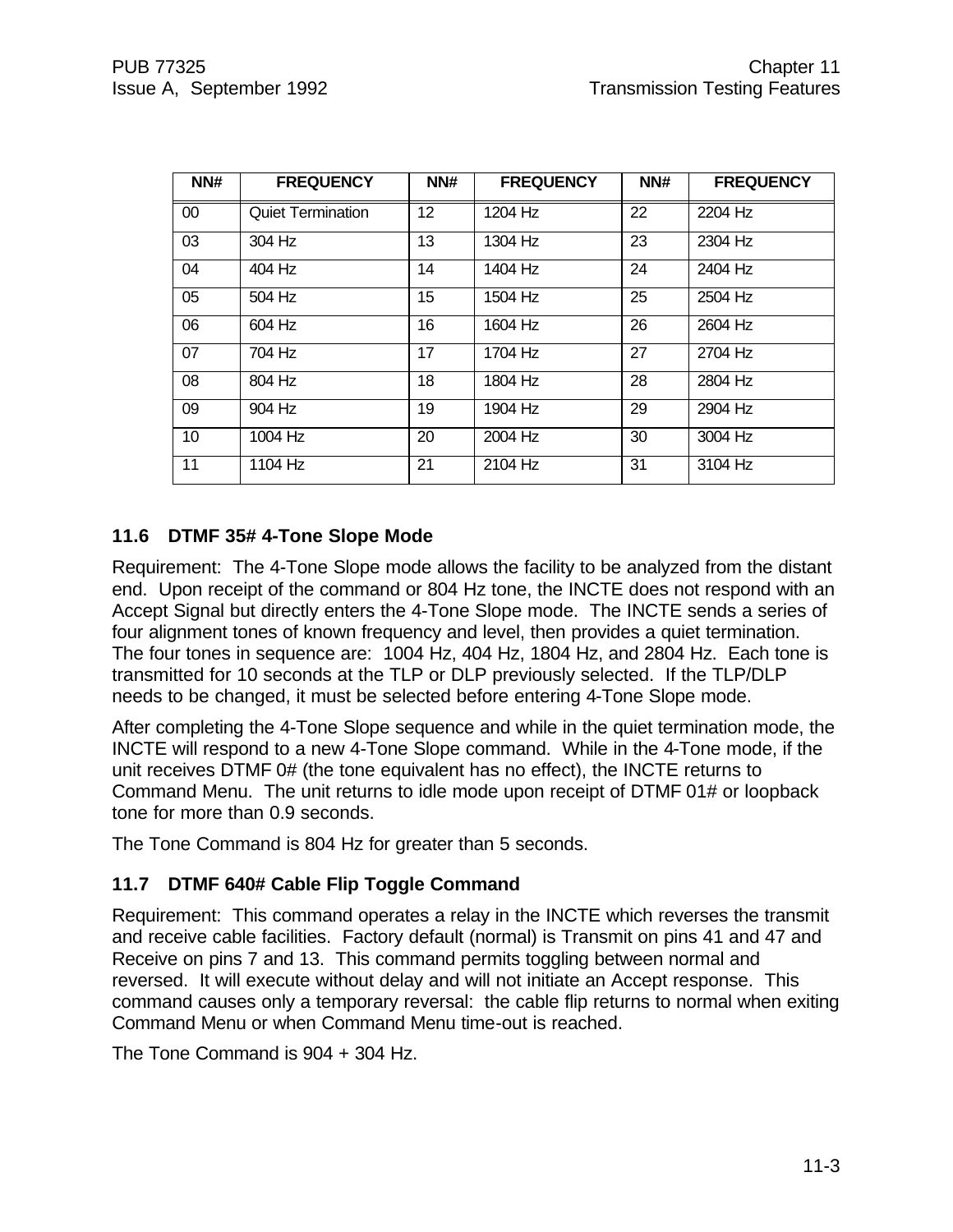## **11.8 DTMF 646# Timed Cable Pair Open**

Requirement: This command causes the transmit and receive pairs to be opened at the line side of the INCTE to facilitate remote Direct Current (DC) testing. The command will execute without delay and will not send an Accept response. This option automatically restores normal operation after 60 seconds.

The Tone Command is 904 + 804 Hz.

#### **11.9 DTMF 641# Terminate 2-Wire**

Requirement: This command checks the loss across the 2-Wire (2W) path of the hybrid in the INCTE. The 2W termination can be removed by sending 0# to return to the command mode (command 01#) or by sending loopback tone for greater than 0.9 seconds.

The Tone Command is 904 + 604 Hz.

#### **11.10 DTMF 644# Short 2-Wire**

Requirement: This command places a direct metallic short across the 2W port of the hybrid.

The Tone Command is 904 + 704 Hz.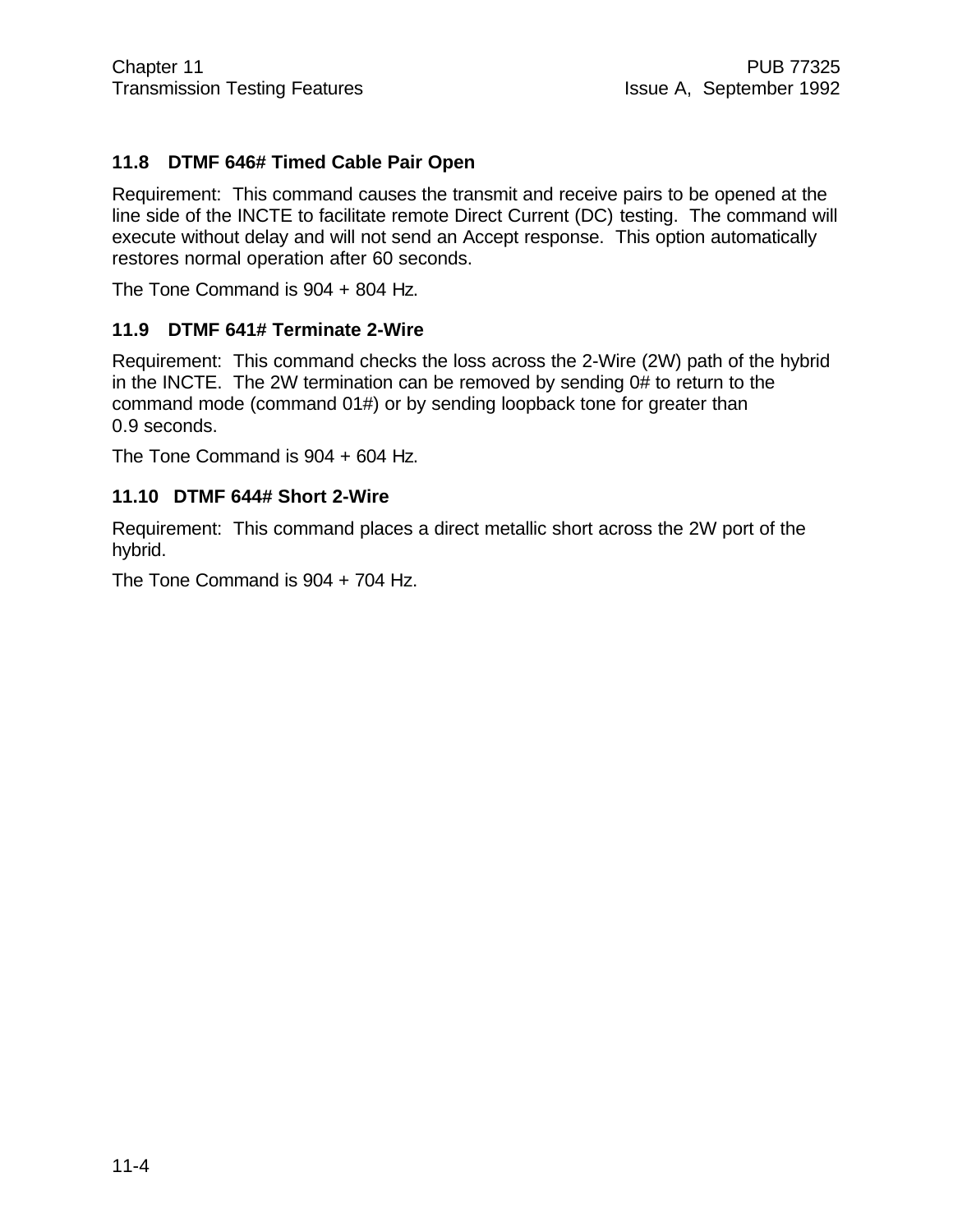## **12. Signaling Test Commands**

Requirement: A Signaling Test mode allows the distant end to command the INCTE to apply selected signaling states to the Facility Side or to measure a signaling parameter. The Signaling Test mode is entered from the Command Menu mode by sending DTMF commands. A busy condition and Voice Frequency (VF) termination towards the customer is maintained at all times.

Since Data Station Termination (DST) does not implement signaling, those Signaling Test commands should be ignored, and the INCTE should respond by sending Error Response tone.

## **12.1 DTMF 6(NN)# Signaling Test Command**

The signaling commands and tests assist the distant end in checking the performance of the INCTE and the cable facilities. The INCTE is capable of sending only one signaling state or command response at a time.

| <b>NN</b> | <b>SIGNALING TEST COMMAND</b>                                                                                                                             |
|-----------|-----------------------------------------------------------------------------------------------------------------------------------------------------------|
| 03        | Send Battery and Ground                                                                                                                                   |
| 04        | Send Ring Ground and Open Loop                                                                                                                            |
| 05        | Send Ringing (20 Hz, 2 seconds on, 4 seconds off: Negative<br>superimposed with tip ground)                                                               |
| 08        | Remove Repeat Signaling mode                                                                                                                              |
| 09        | <b>Remove Constant Pulses</b>                                                                                                                             |
| 10        | Check Loop Current (INCTE must condition circuit toward facility<br>before performing this test, i.e. furnish battery and ground, loop<br>closures, etc.) |
| 11        | Send On-Hook or Open Loop                                                                                                                                 |
| 12        | Send Off-Hook or Closed Loop                                                                                                                              |
| 13        | Send Constant Pulses at 61% Break and 10 PPS                                                                                                              |
| 14        | Repeat signaling mode. This causes INCTE to send any received<br>signaling state back toward originating end                                              |
| 15        | Check for loop closure                                                                                                                                    |
| 16        | Check for tip ground                                                                                                                                      |
| 17        | Check pulsing                                                                                                                                             |
| 18        | Send battery and open                                                                                                                                     |
| 19        | Check for ring ground                                                                                                                                     |
| 20        | Check for ringing (INCTE will send a loop open during this test)                                                                                          |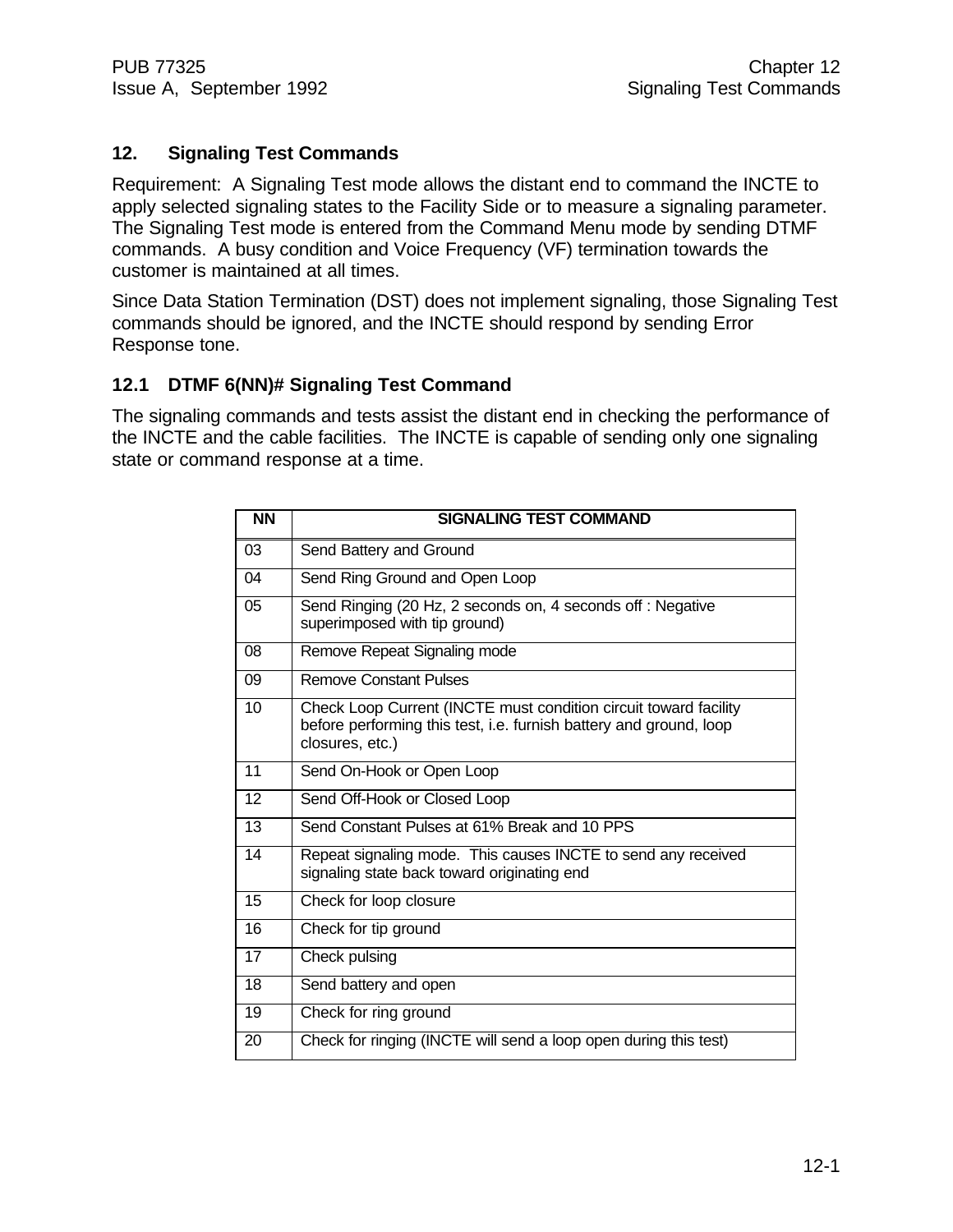## **13. Wiring Check Mode**

#### **13.1 4-Wire to 4-Wire (4W to 4W) Operation**

Requirement: This Wire Check mode shall be capable of sending a constant 1014 Hz tone on the RIL and ROL and an interrupted (30 Interruptions Per Minute [IPM] minimum) 1014 Hz tone on the TIL and TOL.

## **13.2 4-Wire to 2-Wire (4W to 2W) Operation**

Requirement: This mode shall be capable of sending a constant 1014 Hz tone on the receive input port, a 1014 Hz interrupted (30 IPM) tone on the transmit port, and a 1014 Hz continuous, amplitude modulated tone on the 2W port.

#### **13.3 DTMF 36# Wire Check Mode**

Requirement: This command activates the INCTE Wire Check mode remotely.

The Tone Command is 1404 Hz for greater than 5 seconds.

#### **13.4 Local Wire Check**

Requirement: The Wire Check push-button is depressed on the INCTE. The function can only be activated within the first 5 minutes after power is applied to the INCTE.

#### **13.5 Removing the Wire Check Tones**

The Wire Check mode can be removed remotely by sending 2713 Hz for greater than 0.9 seconds or, locally by depressing the wire check push-button a second time. This places the INCTE in idle mode.

The Wire Check mode will time-out after 60 minutes, if not deactivated; and return the INCTE to idle mode.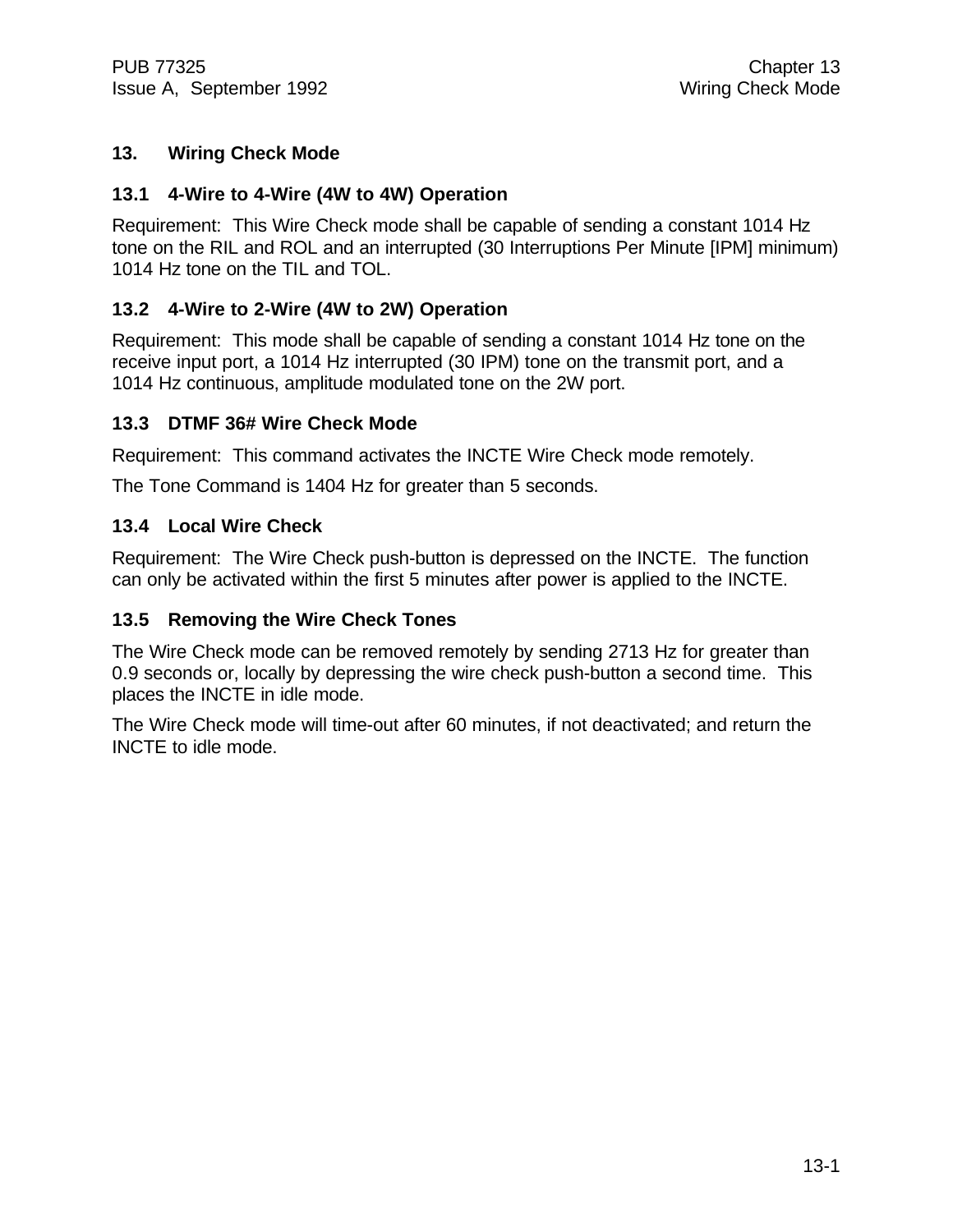## **14. List of Commands and Assigned Tones**

The operator may use either DTMF or single tones to send commands to the INCTE. This section lists the tone command equivalents of the DTMF commands described throughout this document. When using the tone method, each tone must be applied for a minimum of 5 seconds.

#### **14.1 Command Menu Commands**

Requirement: The following is a list of tones assigned to each of the commands available from the Command Menu. If the INCTE has a DTMF receiver, it will be able to recognize and perform either the DTMF or the single tone command.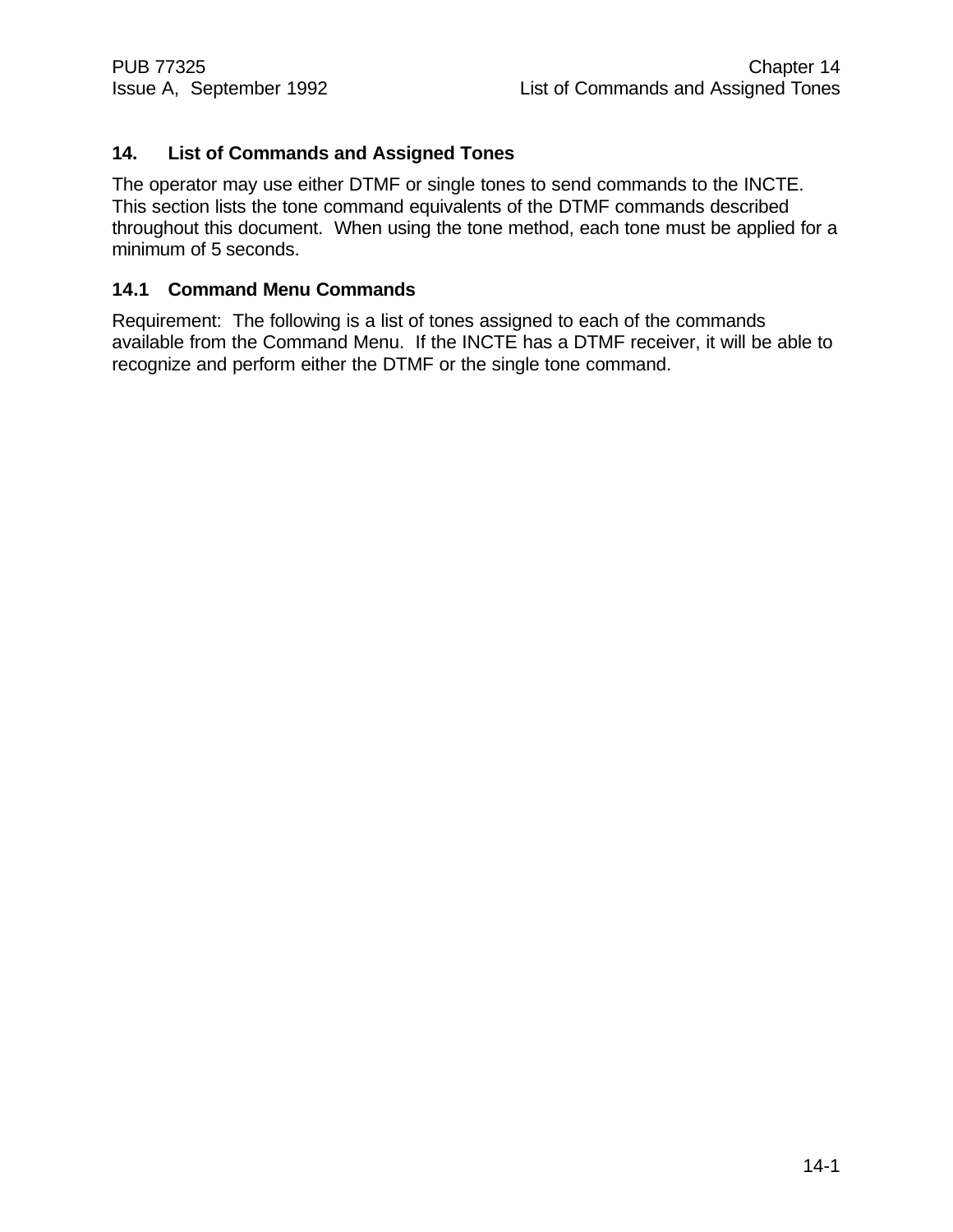## **COMMAND MENU MODE**

| 304 Hz    | Transfer to Equal Level Loopback Mode (DTMF 33#)    |
|-----------|-----------------------------------------------------|
| 404 Hz    | Transmission Response Mode (DTMF 32[NN]#)           |
| 504 Hz    | Enter Setup Mode Sub-Menu                           |
| $604$ Hz  | Enter Query Mode Sub-Menu                           |
| 704 Hz    | Enter Housekeeping Mode Sub-Menu                    |
| 804 Hz    | Enter 4-Tone Slope Mode (DTMF 35#)                  |
| 904 Hz    | Enter Transmission Testing Mode Sub-Menu            |
| $1004$ Hz | First Tone of Alignment Sequence†                   |
| 1104 Hz   | Communicate at DLP (DTMF 412#)                      |
| 1204 Hz   | Toggle Simplex Leads (DTMF *513#)                   |
| 1304 Hz   | Communicate at TLP (DTMF 411#)                      |
| 1404 Hz   | Transfer to Wiring Check† (DTMF 36#)                |
| 1513 Hz   | Assigned for Loopback frequency option              |
| 1613 Hz   | Assigned for Loopback frequency option              |
| 1713 Hz   | Assigned for Loopback frequency option              |
| 1804 Hz   | Start Automatic Alignment† (DTMF 22#)               |
| 1913 Hz   | Assigned for Loopback frequency option              |
| 2004 Hz   | Turn Security Off (DTMF 03#)                        |
| 2204 Hz   | Toggle 3 dB Roll Off† (DTMF *645#)                  |
| 2413 Hz   | Assigned for Loopback frequency option              |
| 2513 Hz   | Assigned for Loopback frequency option              |
| 2604 Hz   | Single Frequency (SF) Signaling                     |
| 2713 Hz   | Assigned Loopback frequency                         |
| 2804 Hz   | Toggle between Communicate at TLP or DLP (DTMF 41#) |
| 2908 Hz   | Reserved for other INCTE units                      |
| 3004 Hz   | Cancel and return to Command Menu (DTMF*#)          |
| 3104 Hz   | Go to Command Menu (DTMF 0#)                        |

†These commands have the security feature.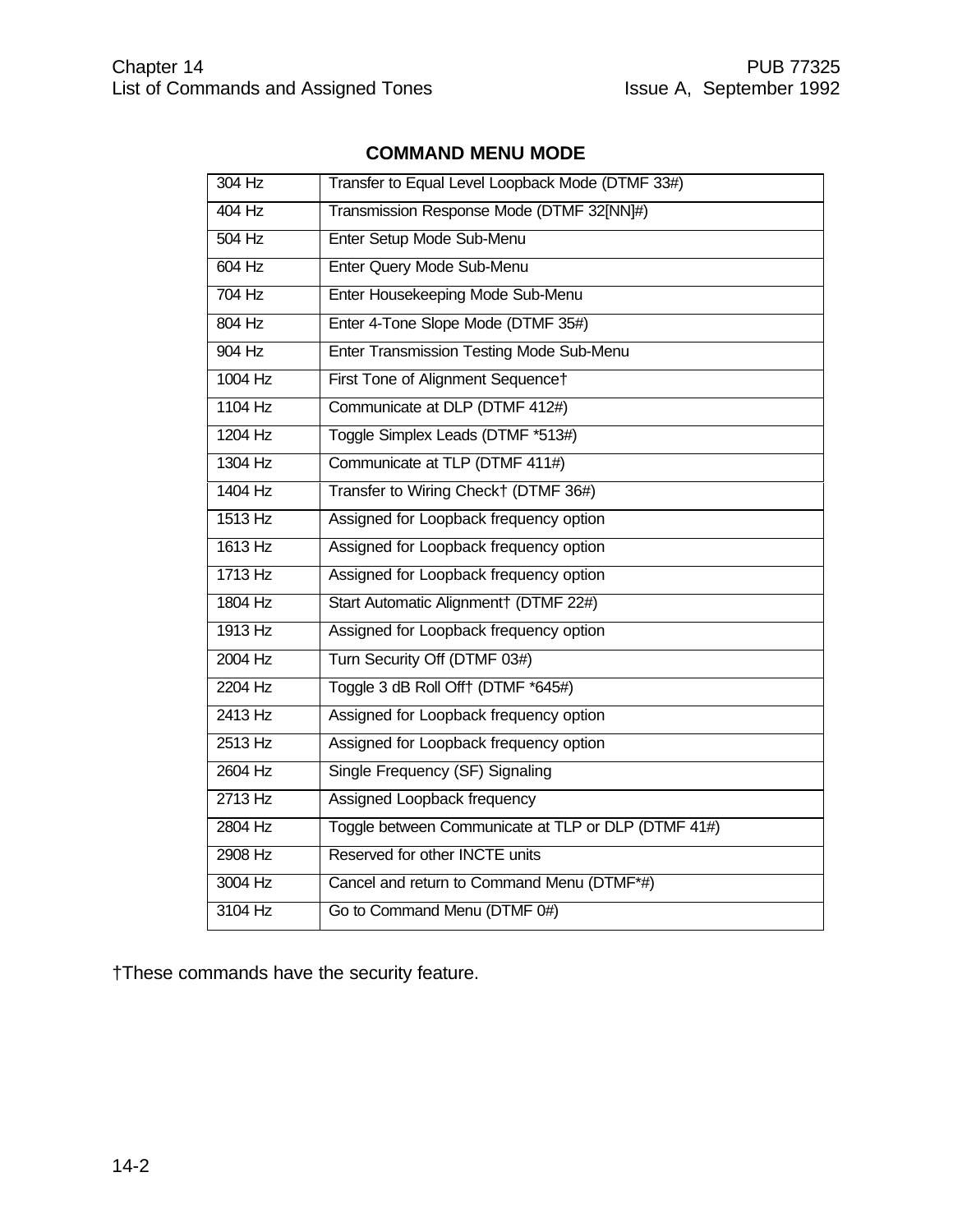## **14.2 Sub-Menus**

#### **14.2.1 Sub-Menu Mode**

Requirement: The Command Menu has four sub-menus which send detailed commands to the INCTE. Sub-menus are accessed by sending a sub-menu tone to the INCTE after entering the main Command Menu. The sub-menus and their tones are: 504 Hz for the Setup Sub-Menu, 604 Hz for the Query Sub-Menu, 704 Hz for the Housekeeping Sub-Menu, and 904 Hz for the Transmission Testing Sub-Menu.

#### **14.2.2 Sub-Menu Response**

Requirement: The INCTE, upon recognition of a tone, responds with the appropriate response signal (Accept, Reject) only if that tone is the last tone or only tone in a sequence. If that tone is the first sub-menu tone (504 Hz, 604 Hz, 704 Hz, or 904 Hz), the INCTE responds with a tone of the same frequency as the received submenu tone. This response is called Sub-Menu Acknowledgement tone. Upon recognition of a sub-menu tone, the INCTE will remove the existing transmitted tone, apply a quiet termination for 1 second, then apply the Sub-Menu Acknowledgement tone. After an Accept or Reject response, the INCTE will stay in the sub-menu and return the acknowledgment tone instead of an ID tone.

Some commands use a second sub-menu tone to enter command parameters. The INCTE will respond with the same frequency as the second sub-menu tone sent after the quiet termination for 1 second. The INCTE will immediately start looking for the next tone in the sequence. If a tone is not sent, the INCTE will continue to wait for a tone until the normal 5 minute time-out is reached.

#### **14.2.4 Sub-Menu Access**

Requirement: The INCTE follows the flowchart below to access and execute sub-menu commands.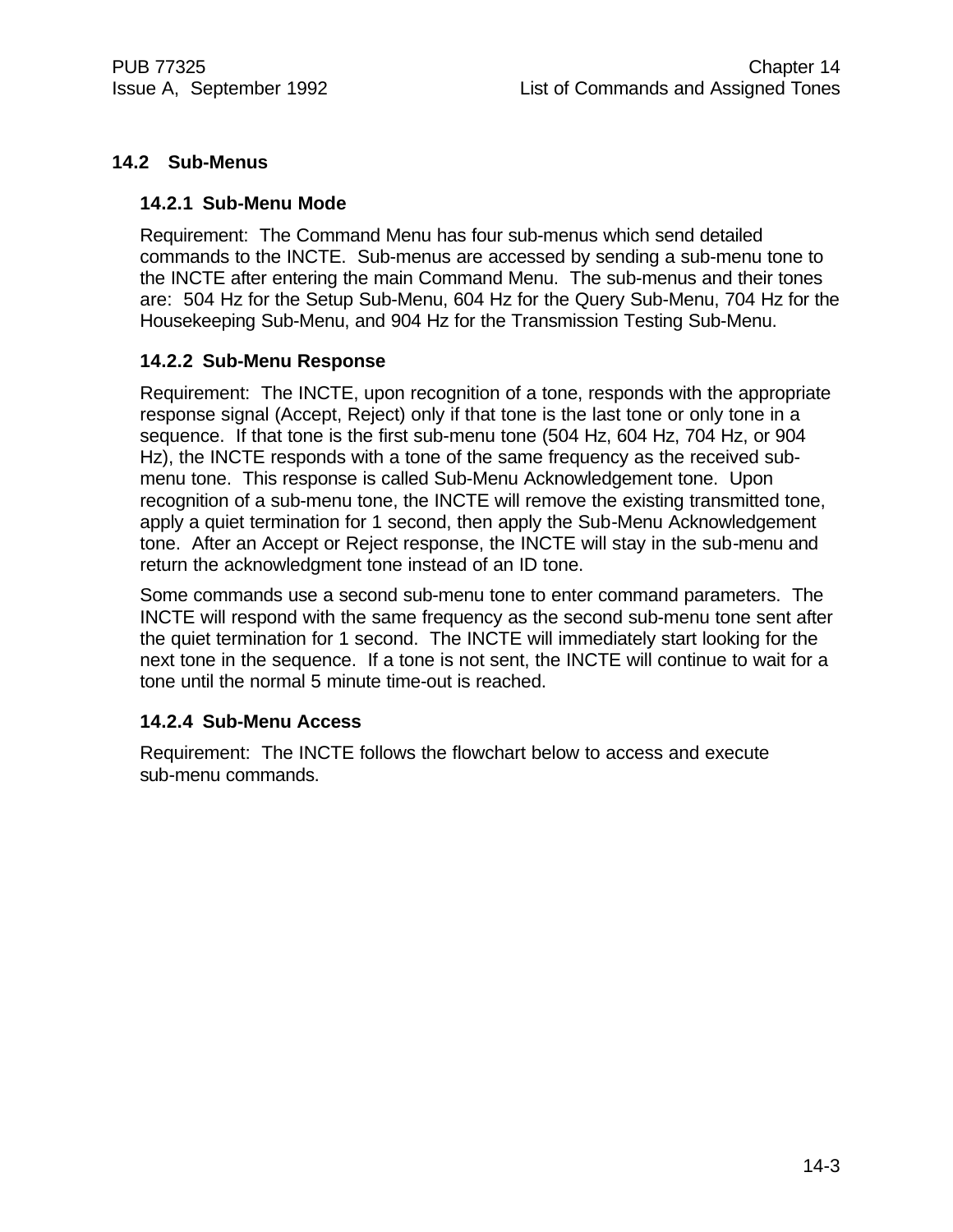## **SUB-MENU FLOWCHART**



#### **14.2.5 Exiting a Sub-Menu**

Requirement: Sending a 3004 Hz tone during a command sequence for greater than 5 seconds is interpreted by the INCTE as a Cancel Command (same as a DTMF \*#), and the INCTE returns to Command Menu.

#### **14.2.6 Sub-Menu Command Restrictions**

Requirement: The usable command tones in a sub-menu are restricted to the following frequencies: 304, 404, 504, 604, 704, 804, 904, 1004, 1104, 1204, 1304, 1404 and 2304 Hz. Each tone must be applied for a minimum of 5 seconds.

#### **14.2.7 Setup Sub-Menu (504 Hz)**

Requirement: Sending 504 Hz tone while in the Command Menu causes the INCTE to enter Setup Sub-Menu. The 504 Hz tone need not be present once access is gained. To exit this sub-menu and return to the main Command Menu, send 3104 Hz or DTMF 0#. The following is a list of tones assigned to each command in the Setup Sub-Menu.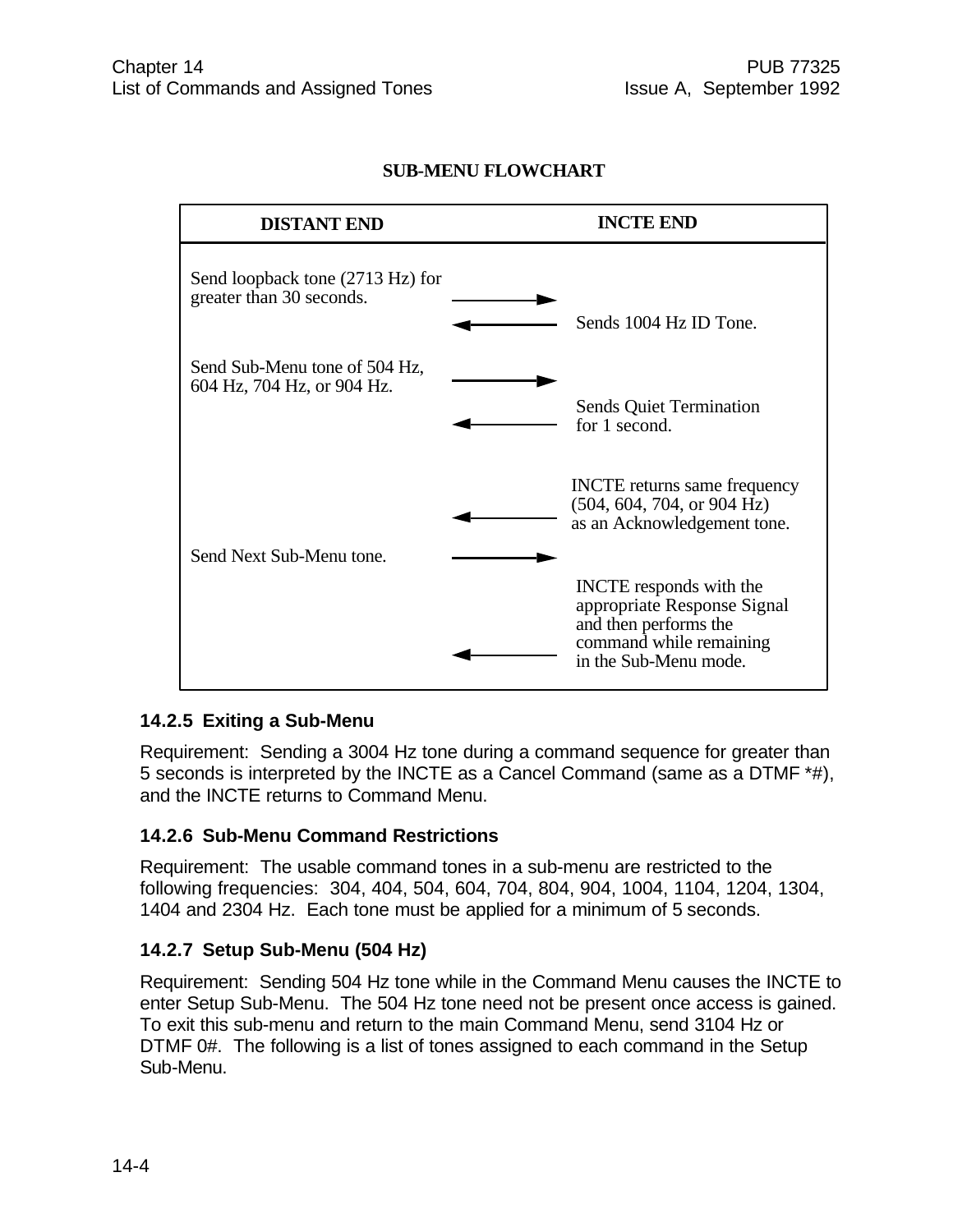| $504 + 304$ Hz  | Set Facility Impedance to 150 ? † (DTMF *440#)  |
|-----------------|-------------------------------------------------|
| $504 + 404$ Hz  | Set Facility Impedance to 600 ? † (DTMF *441#)  |
| $504 + 604$ Hz  | Set Facility Impedance to 1200 ? † (DTMF *442#) |
| $504 + 704$ Hz  | Sealing Current Sink † (DTMF *445#)             |
| $504 + 804$ Hz  | Sealing Current Source † (DTMF *446#)           |
| $504 + 904$ Hz  | Sealing Current Off † (DTMF *447#)              |
| $504 + 1104$ Hz | Custom Level Set † (DTMF *4101#)                |
| $504 + 1204$ Hz | 2W Customer Side Operation † (DTMF *448#)       |
| $504 + 1304$ Hz | Default Levels † (DTMF *410#)                   |
| $504 + 1404$ Hz | 4W Customer Side Operation † (DTMF *449#)       |

#### **SETUP SUB-MENU COMMANDS**

† These commands have the security feature.

#### **14.2.8 Query Sub-Menu (604 Hz)**

Requirement: Sending 604 Hz tone while in the Command Menu causes the INCTE to enter Query Sub-Menu. The 604 Hz tone need not be present once access is gained. To exit this sub-menu and return to the main Command Menu, send 3104 Hz or DTMF 0#. The following is a list of tones assigned to each command in the Query Sub-Menu.

| $604 + 404$ Hz        | Self Test (DTMF 12#)                               |
|-----------------------|----------------------------------------------------|
| $604 + 504$ Hz        | Query 2W Customer Side Operation (DTMF 448#)       |
| $604 + 704$ Hz        | Query 4W Customer Side Operation (DTMF 449#)       |
| $604 + 804$ Hz        | Query Sealing Current Sink (DTMF 445#)             |
| $604 + 904$ Hz        | Query Sealing Current Source (DTMF 446#)           |
| $604 + 1004$ Hz       | Query Sealing Current Off (DTMF 447#)              |
| $604 + 2304 + 304$ Hz | Query Receive Equalizer Enable/Disable (DTMF 643#) |
| $604 + 2304 + 404$ Hz | Query Facility Impedance 150 ? (DTMF 440#)         |
| $604 + 2304 + 504$ Hz | Query Facility Impedance 600 ? (DTMF 441#)         |
| $604 + 2304 + 604$ Hz | Query Facility Impedance 1200 ? (DTMF 442#)        |
| $604 + 2304 + 804$ Hz | Query 3 dB Roll Off (DTMF 645#)                    |
| $604 + 2304 + 904$ Hz | Default Level Query (DTMF 410#)                    |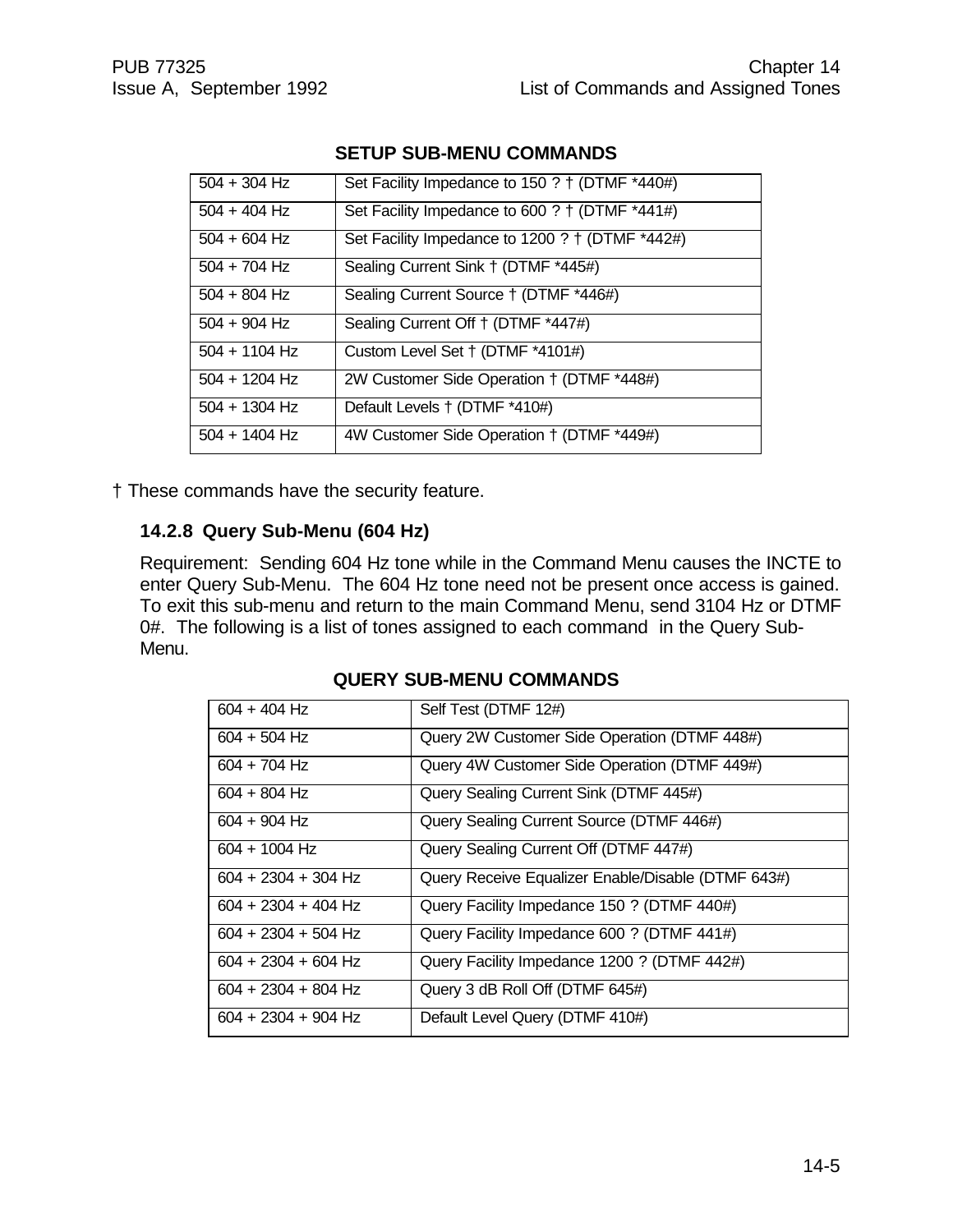## **14.2.9 Housekeeping Sub-Menu (704 Hz)**

Requirement: Sending 704 Hz tone while in the Command Menu causes the INCTE to enter the Housekeeping Sub-Menu. The 704 Hz tone need not be present once access is gained. To exit this sub-menu and return to the main Command Menu, send 3104 Hz or DTMF 0#. The following is a list of tones assigned to each command in the Housekeeping Sub-Menu.

| $704 + 504$ Hz         | Sealing Current Test (DTMF 642#)                    |
|------------------------|-----------------------------------------------------|
| 704 + 604 Hz           | Change to Default Gain and Equalization (DTMF 21#)  |
| $704 + 804$ Hz         | Receive Equalizer Toggle† (DTMF *643#)              |
| $704 + 904$ Hz         | Manufacturer and Unit ID (DTMF 70#)                 |
| 704 + 1104 + 1513 Hz   | Change Loopback Frequency to 1513 Hz† (DTMF 4215#)  |
| 704 + 1104 + 1613 Hz   | Change Loopback Frequency to 1613 Hz† (DTMF 4216#)  |
| 704 + 1104 + 1713 Hz   | Change Loopback Frequency to 1713 Hz† (DTMF 4217#)  |
| 704 + 1104 + 1913 Hz   | Change Loopback Frequency to 1913 Hz† (DTMF 4219#)  |
| 704 + 1104 + 2413 Hz   | Change Loopback Frequency to 2413 Hz + (DTMF 4224#) |
| $704 + 1104 + 2513$ Hz | Change Loopback Frequency to 2513 Hz† (DTMF 4225#)  |
| 704 + 1104 + 2713 Hz   | Change Loopback Frequency to 2713 Hz† (DTMF 4227#)  |
| 704 + 1204 Hz          | Restore Factory Defaults† (DTMF 20#)                |
| 704 + 1304 Hz          | Restore Transmission Defaults† (DTMF 23#)           |

## **HOUSEKEEPING SUB-MENU COMMANDS**

1104 Hz is the Sub-Menu tone for loopback frequency change (DTMF 42[NN]#). The last tone of the sequence is the frequency of the desired loopback.

†These commands have the security feature.

#### **14.2.10 Transmission Testing Sub-Menu (904 Hz)**

Requirement: Sending 904 Hz tone while in the Command Menu causes the INCTE to enter the Transmission Testing Sub-Menu. The 904 Hz tone need not be present once access is gained. To exit this sub-menu and return to the main Command Menu, send 3104 Hz or DTMF 0#. The following is a list of tones assigned to each command in the Transmission Testing Sub-Menu.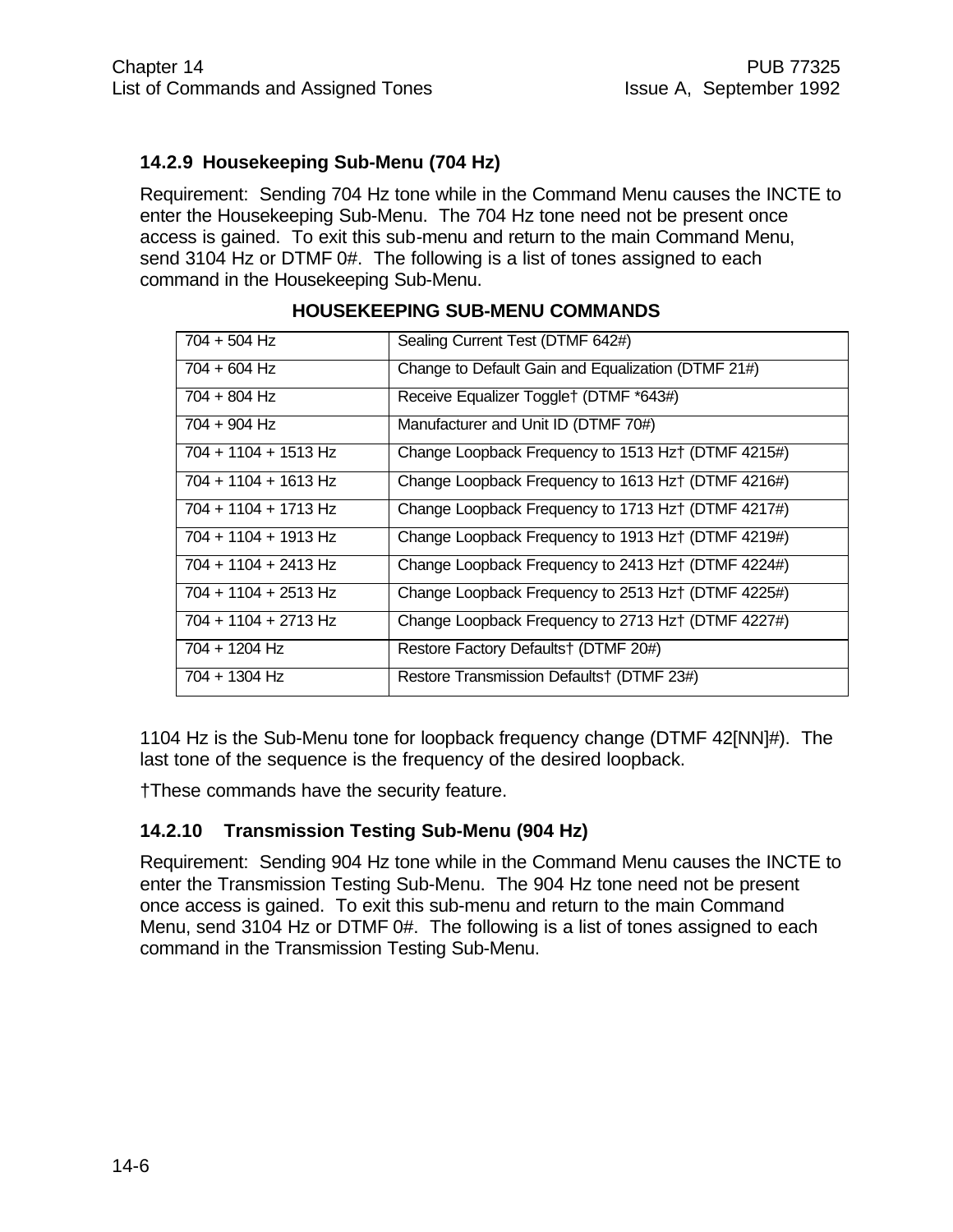## **TRANSMISSION TESTING SUB-MENU COMMANDS**

| $904 + 304$ Hz  | Cable Flip (DTMF 640#)                                    |
|-----------------|-----------------------------------------------------------|
| $904 + 504$ Hz  | Transfer to Terminate and Leave modet (DTMF 31#)          |
| $904 + 604$ Hz  | Terminate 2W for Echo Path Loss (EPL) Testing (DTMF 641#) |
| $904 + 704$ Hz  | Short 2W for EPL Testing (DTMF 644#)                      |
| $904 + 804$ Hz  | Timed Cable Pair Open (DTMF 646#)                         |
| $904 + 1004$ Hz | 1004 Hz Milliwatt Tone (DTMF 30#)                         |

†These commands have the security feature.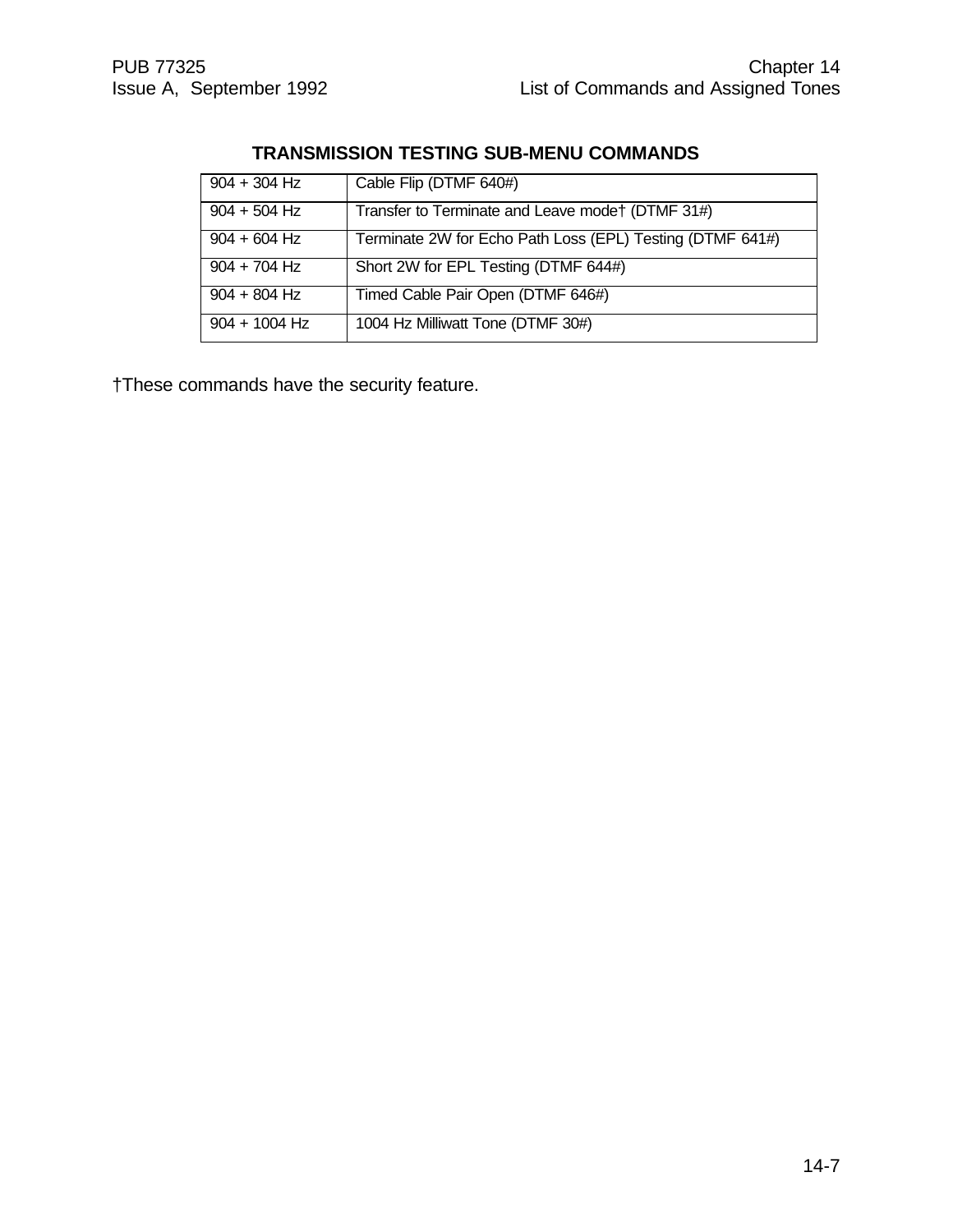## **15. Acronyms**

The following terms are defined as used in this test plan. More definitions are contained in Bellcore Technical Reference SR-TSV-002275, "Notes on the BOC Intra-LATA Networks," Issue 1, March 1991.

| <b>Two-Wire</b>                                                                   |
|-----------------------------------------------------------------------------------|
| Four-Wire                                                                         |
| <b>Automatic Alignment</b>                                                        |
| D3/D4 Carrier Channel Access Unit                                                 |
| Non-switched or Telephone Set end of circuit                                      |
| <b>Customer Provided Equipment</b>                                                |
| <b>Decibel</b>                                                                    |
| Data Level Point                                                                  |
| Data Station Termination (same as INCTE)                                          |
| Dual Tone Multi-Frequency                                                         |
| <b>Duplex Signaling System</b>                                                    |
| Universal signaling scheme using a separate signaling path for each<br>direction. |
| <b>Echo Path Loss</b>                                                             |
| <b>Ground Start Operation</b>                                                     |
| Hertz                                                                             |
| Intelligent Carrier                                                               |
| Identification                                                                    |
| Intelligent Network Channel Terminating Equipment                                 |
| <b>Interruptions Per Minute</b>                                                   |
| <b>Loop Start Operation</b>                                                       |
| <b>Not Available</b>                                                              |
| <b>Network Interface</b>                                                          |
| Switched or Central Office end of circuit                                         |
| Peak to Average Ratio                                                             |
| <b>Pulse Link Repeater</b>                                                        |
| <b>Receive Out Level</b>                                                          |
|                                                                                   |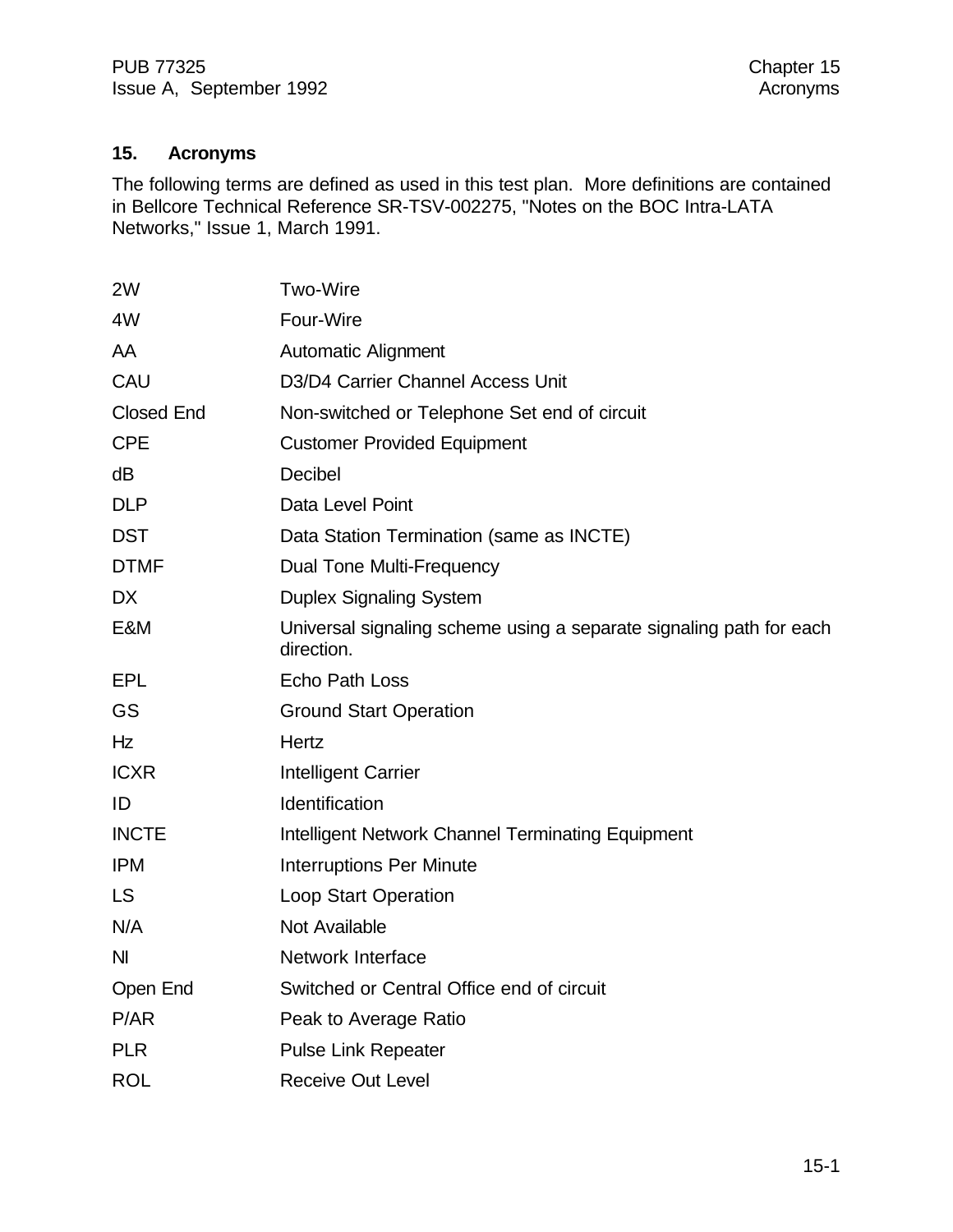| <b>SF</b>   | Single Frequency signaling (2604 Hz)  |
|-------------|---------------------------------------|
| <b>SMAS</b> | Switched Maintenance Access Connector |
| <b>SSC</b>  | <b>Special Service Center</b>         |
| <b>SX</b>   | Simplex Leads                         |
| <b>TIL</b>  | <b>Transmit In Level</b>              |
| <b>TLP</b>  | <b>Test Level Point</b>               |
| <b>TOL</b>  | <b>Transmit Out Level</b>             |
| VF          | <b>Voice Frequency</b>                |